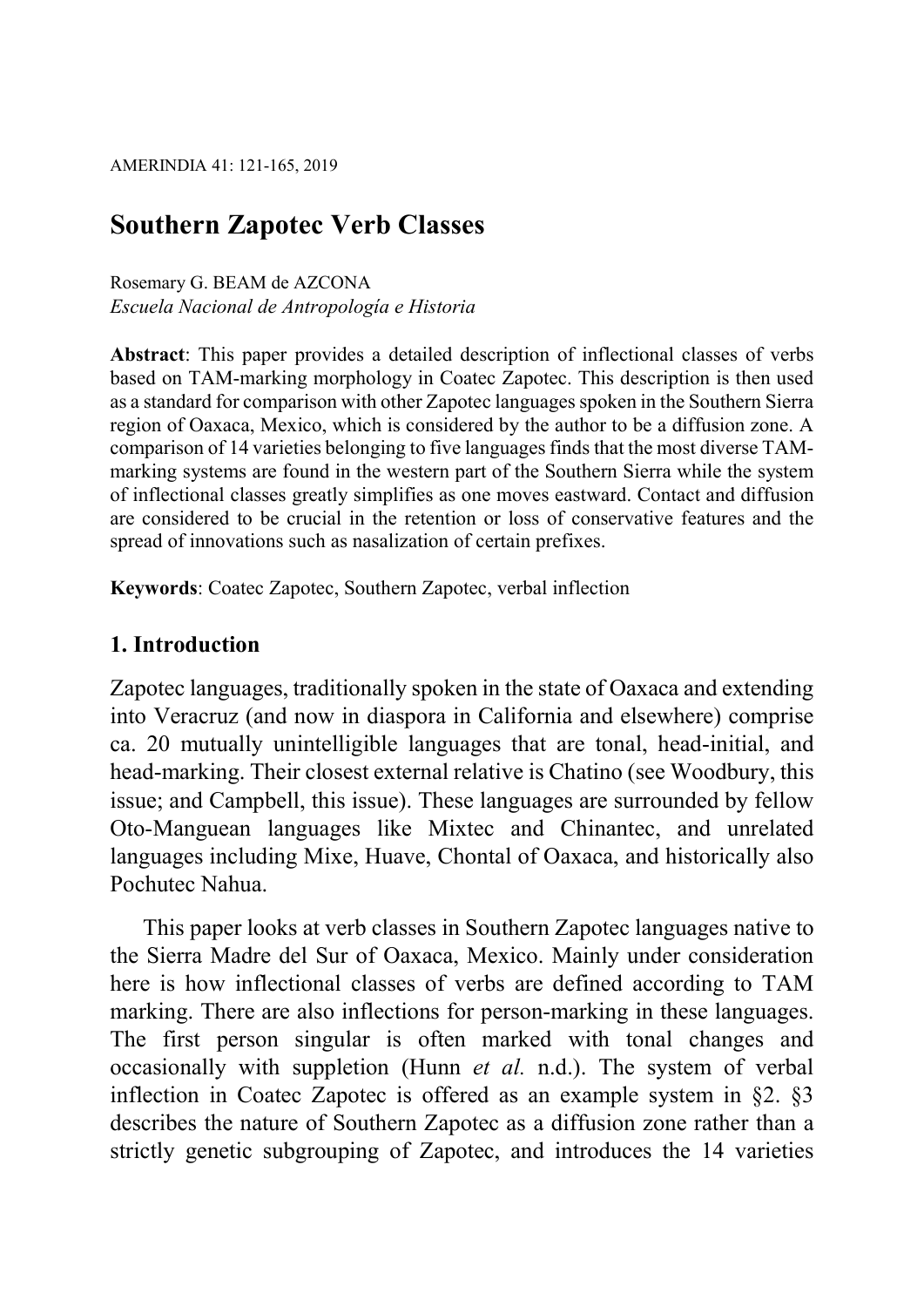considered in the present study. In §4 Kaufman's historical classification of verbs in Proto-Zapotec(an) is introduced for reference. §5 identifies the most interesting isoglosses with regards to verbal inflections in Southern Zapotec languages, including ways in which the system of verb classes as a whole has complexified in some varieties and simplified in others.

# 2. Coatec Zapotec verbal inflection

Coatec verbs (in this section shown as they occur in San Baltazar Loxicha) may show fortition, palatalization, segmental alternations, competing prefix allomorphs, tonal alternations, etc. The underlying shape of the root and stem is important, as is the transitivity of the verb in question. Coatec verbs can be divided into classes mostly not based on the presence or absence of any single feature of morphology but rather by complex sets of overlapping patterns. Full paradigms (with respect to TAM categories) showing the main variations in Coatec verbs are found in the Appendix. However, the entire paradigm of any given verb can be reconstructed if one knows just three forms: the potential, habitual, and completive. These are the forms I will focus on in the remainder of the paper. As a convention, these principal parts of Zapotec verbs will always be presented in this order: potential, habitual, completive, in the examples given in tables throughout this paper.

We will now consider the variation in forming the three principal parts of Coatec verbs. The discussion begins with the habitual (§2.1) because its marking is the most straightforward and thus this form is the most useful in identifying the underlying form of the verb. The description then turns to the potential (§2.2) and completive (§2.3), before looking at the system of inflectional classes as a whole (§2.4).

# 2.1. Habitual or imperfective aspect in Coatec

Semantically, "imperfective" is probably the best label for this category, but "habitual" is the term that occurs most commonly throughout the Zapotecanist literature, and so I will use it here. This aspect is marked with a prefix  $nd$ - which is usually reduced to  $n$ - when added just before an obstruent, although before n the prefix is not apparent. The tone that appears on this form of the verb is the underlying tone associated with the verb root.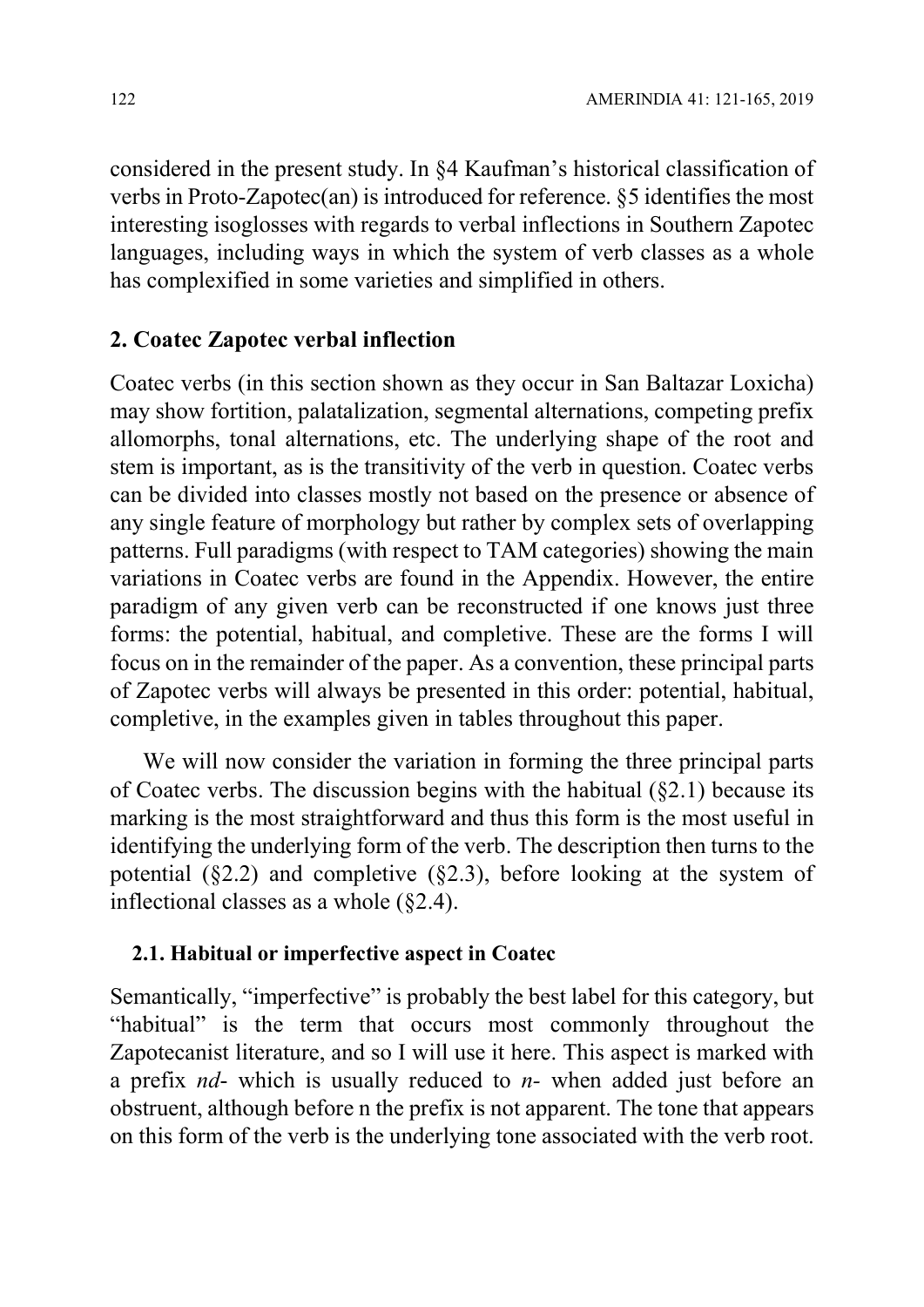For most verbs, the habitual prefix is the only morphology associated with this aspect, while for some verbs there are differences in the stem when compared to other paradigmatic forms.

Based on the shape of the habitual stem, we can divide Zapotec verbs into two groups: vowel-stems and consonant-stems. The overwhelming majority of Coatec verbs are consonant-stems, but many of the most frequently used verbs are vowel-stems.

For verbs with vowel-initial habitual stems the possibilities are limited to /o, u, a/. The verbs with stems beginning in a round vowel are usually transitive and those beginning in /a/ are usually intransitive, though there are one or two exceptions on each count. The verbs whose habitual stems begin in a round vowel always have a different vowel in the completive (cf. 'kill' in Table 1). There is more variation seen on the a-stems, as they may undergo various types of alternation in the completive, or none at all, as detailed in §2.3.

| Types of habitual vowel-stems           | Examples (potential, habitual, completive)                |
|-----------------------------------------|-----------------------------------------------------------|
| (Transitive) verb stem in a round vowel | 'kill' g- <i>ŭth</i> , <b>nd-ùth</b> , mbìth <sup>1</sup> |
| (Intransitive) verb stem in $a$         | 'rise' g- <i>ăp</i> , <b>nd-àp</b> , ngw-àp               |

Table 1: Habitual vowel-stems in Coatec

For verbs with consonant-initial habitual stems (see Table 2), there may be no stem alternations in the habitual (as in 'dry'), there may be palatalization of the stem-initial consonant if it is coronal (as in 'leap', 'boil', and 'defecate'), and/or there may be a different stem-initial consonant than that seen on the completive stem (as in 'holler' and 'defecate'). The last two patterns may be combined if the habitual stem begins in z, and z-stems like 'defecate' from Table 2 that have a different stem-initial consonant in the completive always palatalize in the habitual, though the converse is not true: not all z-stems that palatalize display other consonant alternations, as illustrated by 'leap' in Table 2. Other verbs that have different stem-initial

 $\overline{1}$ <sup>1</sup> Coatec Zapotec examples in this paper are presented in a practical orthography. In this orthography, the symbol  $\langle \cdot \rangle$  indicates a glottalized vowel. Tones are indicated with diacritics: high tone *á*, low tone  $\dot{a}$ , falling tone  $\dot{a}$ , rising tone  $\ddot{a}$ . Tone is neutralized on glottalized vowels. Voiced stop symbols are lenis consonants whose most common realization is as voiced fricatives. Digraphs such as th and ch have values similar to their usage in English. Nh is a velar nasal. X and zh are retroflex fricatives.  $Eh$  is a lax vowel that varies between [ $\varepsilon$ ] and [æ].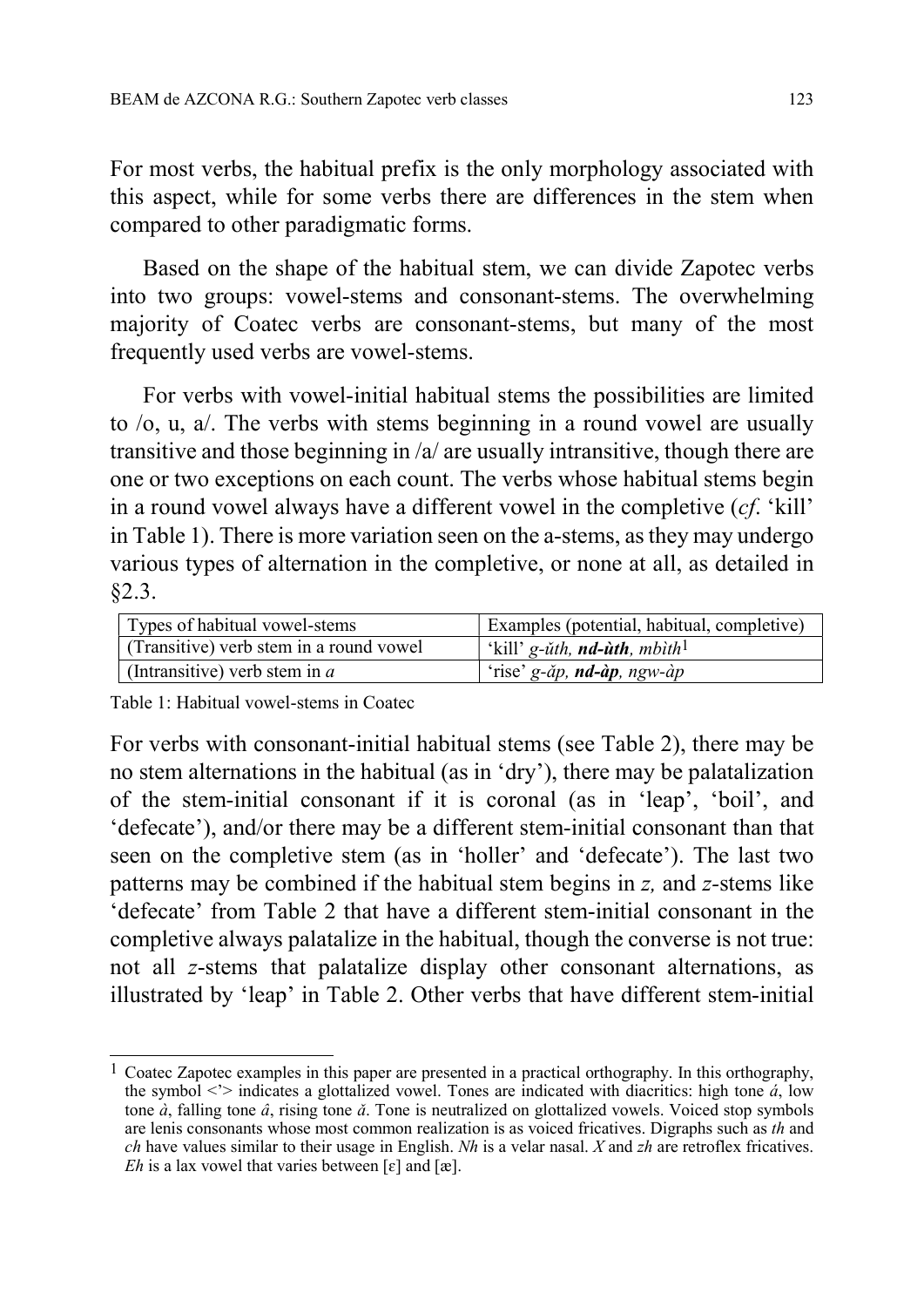consonants in the habitual and completive, but which lack palatalization, always have a non-coronal consonant beginning the habitual stem. This consonant is called the R1 prefix; an example is the b in 'holler' in Table 2.

| Types of habitual consonant-stems                                                   | Examples (potential, habitual, completive)      |
|-------------------------------------------------------------------------------------|-------------------------------------------------|
| No stem change                                                                      | 'dry (something)' kwi'd, $n$ -kwi'd, $m$ -kwi'd |
| Stem is palatalized                                                                 | 'leap' zya'b, $n$ -zya'b, ngw-za'b              |
|                                                                                     | 'boil' lya'b, $\boldsymbol{nd}$ -ya'b, ngw-la'b |
| Stem begins in alternate non-coronal (R1)   'holler' kwězh, n-bèzh, nhw-têzh        |                                                 |
| consonant                                                                           |                                                 |
| Stem begins in alternate consonant (z) and is   'defecate' zyon, $n$ -zyon, nhw-xôn |                                                 |
| palatalized                                                                         |                                                 |

Table 2: Habitual consonant-stems in Coatec

One phonological detail that is predictable is that l-stems which palatalize actually lose the stem-initial  $l$  in the habitual but retain the palatal glide, even though in the potential of the same verbs the  $ly$  sequence<sup>2</sup> remains intact. This is illustrated by 'boil' in Table 2, and may have something to do with the fact that the habitual prefix is  $nd$ - and there is a correspondence between nd and l in various Zapotec languages. For example, 'fish' is benda in Isthmus Zapotec (Pickett et al. 1978: 51) but mbêhl in Coatec, while a posessed form of 'sandal' is ndâb in Coatec but lab in the San Agustín Mixtepec variety of Miahuatec Zapotec.<sup>3</sup> Nd is the reflex of fortis \*ll in Isthmus Zapotec as well as some Valley Zapotec varieties (Smith Stark 2007; Broadwell 2010). This historical correspondence between l and nd could perhaps have made the habitual prefix nd redundant if added to an  $l/nd$ -initial stem, hence the deletion of  $l$  in the habitual only.

### 2.2. Potential mood

Throughout this section I will refer to the examples in Table 3, where both vowel-stems and consonant-stems are shown with potential forms in bold. In the left hand column tonal alternations are indicated with the lexical tone

 $\overline{a}$ <sup>2</sup> In this language ly does seem to be a sequence of liquid plus glide, but in some regional varieties, such as the San Agustín Mixtepec variety of Miahuatec Zapotec, it is realized in cognates as a palatal lateral.

<sup>3</sup> Miahuatec forms cited in this paper, including those from San Bartolomé Loxicha, use a different convention for tonal contrasts: high tone  $\acute{a}$ , low tone is unmarked  $\acute{a}$  (including on glottalized syllables, which in this language do contrast tonally), a low-falling tone is indicated through a sequence of marked and unmarked vowels *áa*, whereas a rising tone is indicated by the opposite sequence *aá*. I also adapted the Cisyautepecan examples to this convention.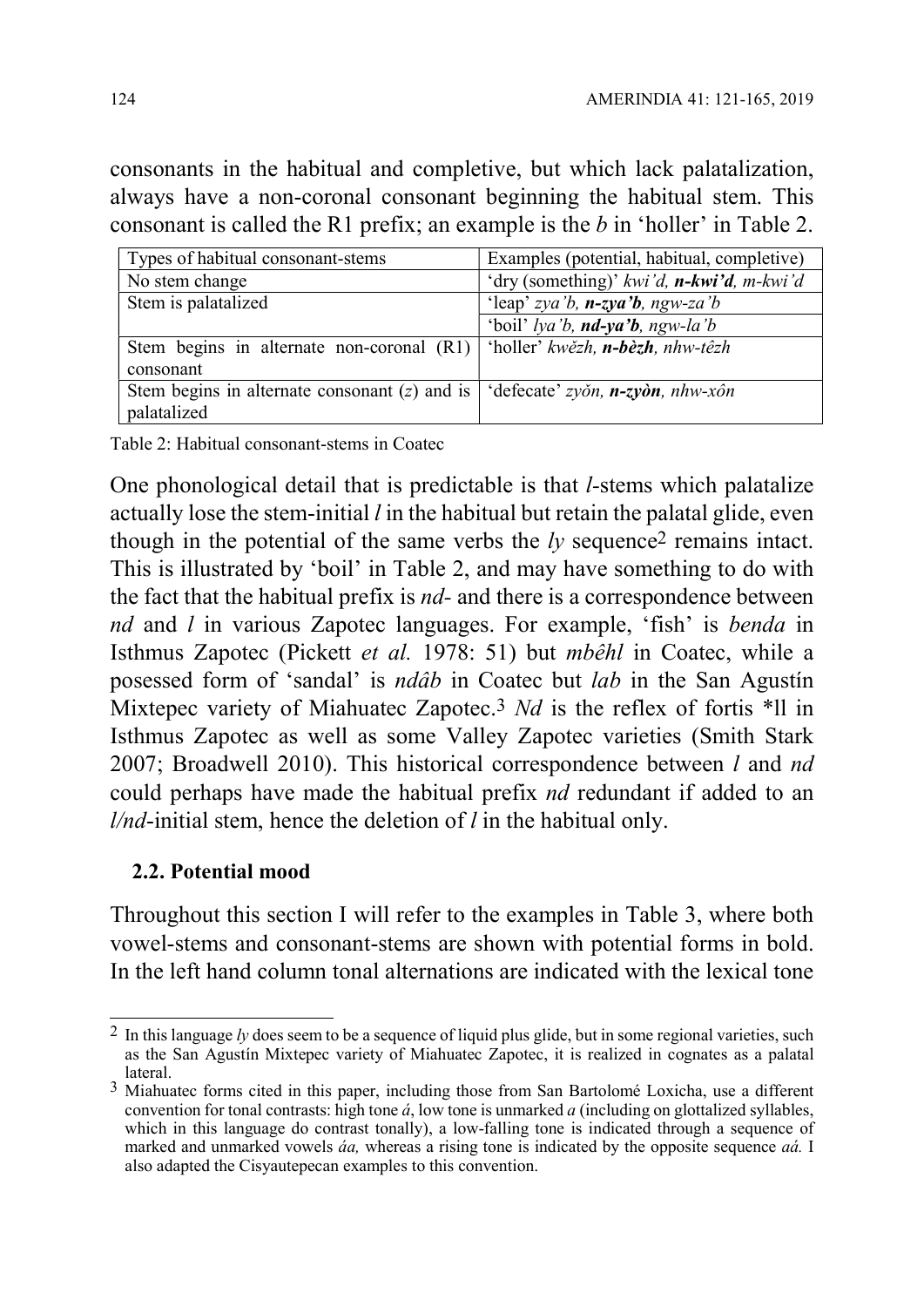to the left and the tone found in the potential to the right of an arrow  $\rightarrow$ . This indicates that if a verb has as its lexical tone the tone on the left of the arrow, the tone to the right of the arrow surfaces in the potential. If the verb has some other lexical tone then there is no tonal alternation.

| Patterns of potential marking                                  | Examples                                                   |
|----------------------------------------------------------------|------------------------------------------------------------|
|                                                                | (potential, habitual, completive)                          |
| Vowel-stems with $g$ -, $L \rightarrow R$                      | 'plant' <b>g-ăz</b> , nd-àz, ngôz                          |
| Vowel-stem with $w$ -, $L \rightarrow R$                       | 'eat' w-ă, nd-à, ngw-dà                                    |
| Transitive consonant-stems with $w$ - portmanteau              | 'knock over' w-gàb, n-gàb, mb-gàb                          |
| prefix, no tone changes                                        |                                                            |
| Intransitive consonant-stems with $L\rightarrow R$             | 'jump over' $b\tilde{x}$ , n-bix, m-bix                    |
| Intransitive y-stems with $F\rightarrow H$ , $L\rightarrow R$  | 'turn around' yék, nd-yêk, mb-yêk                          |
| Coronal-stems with palatalization, $L\rightarrow R$            | 'get drunk' zyŭd, n-zyùd, ngw-zùd                          |
|                                                                | 'urinate' <i>ñêtz</i> , nyêtz, nhw-nêtz                    |
| Palatalized form of alternate consonant (z), $L \rightarrow R$ | 'give birth' zyăn, n-zyàn, nhw-xàn                         |
| Fortition of R1, $L\rightarrow R$ , $F\rightarrow H$           | 'pull $(1)$ ' kŏb, n-gòb, ngw-dòb                          |
|                                                                | 'pierce; shake' kwib, n-bib, nhw-tib                       |
|                                                                | 'take out' $ko'$ , n-bo', ngw-lo'                          |
|                                                                | 'pull (2)' $kw\acute{e}$ , n-b $\hat{e}$ , nhw-t $\hat{e}$ |

Table 3: Potential marking in Coatec

Vowel-stems mark the potential with great uniformity. They always have the same vowel in the potential as they do in the habitual. With the exception of one transitive verb root, 'eat' -a, that constitutes its own class and takes a w- potential marker  $(w-\tilde{a})$ , all vowel-stems, whether transitive or intransitive, and regardless of what vowel the stem begins in, mark the potential with g-. If the vowel stem has underlying low tone (as evidenced throughout most of the paradigm, see 'eat' in Table 3 and the fuller paradigm in the Appendix), then the verb will have rising tone in the potential (I abbreviate this alternation as  $L \rightarrow R$ ). This can be seen above in Table 1 where the verb - $\dot{u}$ th has a potential form g*uth* and the verb - $\dot{a}p$  has a potential form  $g\check{a}p$ , as well as in the verb 'plant' - $\hat{a}z$  in Table 3.

Consonant-stems show more diversity of potential marking. Tonally, most classes of consonant-stems show the same  $L\rightarrow R$  alternation found on vowel stems, with the exception of one large class of transitive verbs, represented by 'knock over' in Table 3 (note that not all transitive verbs take this pattern, though this pattern is very productive). These verbs undergo no stem allomorphy whatsoever in the TAM paradigm and they mark the potential with a portmanteau prefix, w-, which signals both potential mood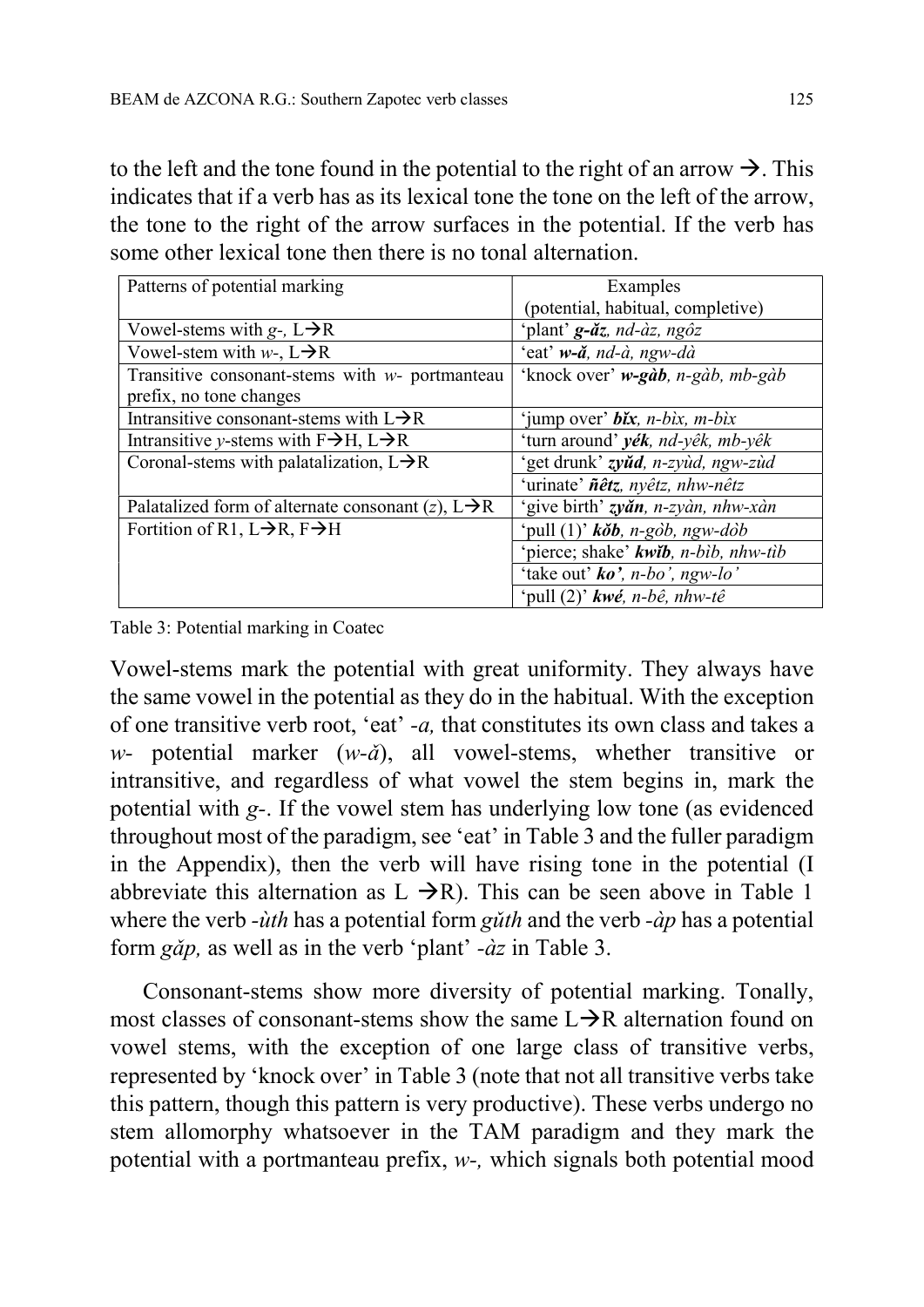as well as transitivity. Low-toned verbs in this group will take a rising tone to mark a first person singular subject, but not to indicate potential mood, even though such an alternation does signal potential mood on every other regular low-toned verb in the language outside this group of verbs. This includes a related group of intransitive verbs with no stem allomorphy, which are zero-marked segmentally in the potential but have the  $L\rightarrow R$  tonal alternation if the underlying tone (seen in the habitual stem) is low (see 'jump over' in Table 3). A group of  $\nu$ -initial stems, all of them intransitive and represented in Table 3 by 'turn around', shows an additional tonal pattern in the potential: falling-toned verbs in this group take the high tone in the potential (abbreviated  $F\rightarrow H$ ). Falling toned verbs are found in other classes but whether or not they display this alternation depends on class membership.

Stems that palatalize in the habitual also palatalize in the potential. For most of the coronal consonants that occur stem-initially in such verbs, there is no difference in the way that they palatalize between the potential and habitual (see 'get drunk' and 'give birth' in Table 3), with two exceptions. L-initial stems were mentioned in the previous section and represented by 'boil' in Table 2. Those verbs add  $\nu$  but delete the *l* in the habitual, but in the potential the full  $\ell y$  sequence occurs as expected. *N*-initial verbs also display a phonological peculiarity by palatalizing in different ways between the potential and habitual. As illustrated by 'urinate' in Table 3, n-initial palatalizing verbs have a palatal nasal in the potential but an  $ny$  sequence in the habitual. One possibility is that there is some deletion of like segments in the habitual, similar to what was proposed in the previous section regarding l deletion in the habitual. Table 4 proposes a set of phonological rules sensitive to morpheme boundaries in an attempt to explain this variation by proposing that the palatal nasal in the potential is the surface realization of an underlying /nj/ sequence occuring in the stem whereas the ny sequence in the habitual is the surface realization of an underlying  $\langle n-i \rangle$ sequence that occurs across the boundary between prefix and stem. Note that rules are written in IPA but data in the other three columns are represented in the orthography used throughout this paper. The potential and habitual forms of the example verb, 'urinate', constitute a minimal pair showing that there is a phonological contrast between a true palatal nasal and a nasal-glide sequence in this language. It is likely that this is a recent development helped along by contact with Spanish, which has a palatal nasal phoneme.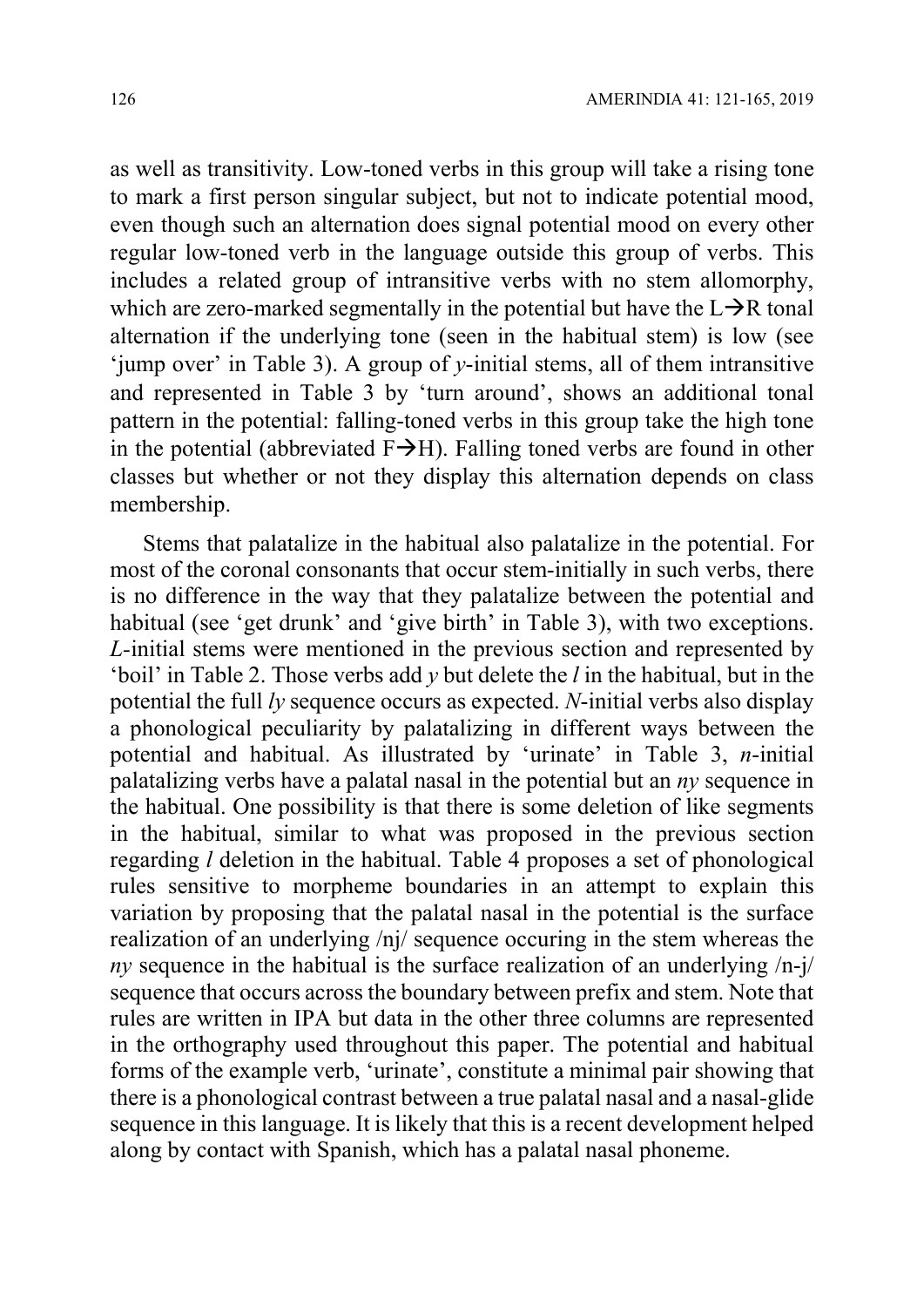| Process                                               | Rule                               | Effect on potential | Effect on habitual |
|-------------------------------------------------------|------------------------------------|---------------------|--------------------|
| Prefix-Bare stem                                      |                                    | $0$ -nêtz           | nd-nêtz            |
| $-y$ - infixation                                     | $0 \rightarrow j$ / -C             | nyêtz               | nd-nyêtz           |
| Prefix reduction based on place                       | $nd$ - $\rightarrow$ n- $\prime$ n | nyêtz               | n-nyêtz            |
| of articulation                                       |                                    |                     |                    |
| Deletion of second identical $ C_1 \rightarrow 0/C_1$ |                                    | nyêtz               | n-yêtz             |
| adjacent segment<br>across                            |                                    |                     |                    |
| morpheme boundary in the                              |                                    |                     |                    |
| same word                                             |                                    |                     |                    |
| Palatalization of $ny$ sequence                       | $\pi i \rightarrow \pi/$           | ñêtz                | n-yêtz             |
| within the same morpheme                              |                                    |                     |                    |

Table 4: Proposed phonological derivation explaining differing palatalization strategies

The same group of verbs identified in the previous section as having an "R1" non-coronal consonant at the beginning of the habitual stem show fortition of that same consonant in the potential. (More information on the nature of this R1 consonant will be provided in the next section). However, some details of Zapotec historical phonology obscure the fact that consonant alternations between the potential and habitual result from fortition. Table 3 provides three verbs belonging to this group. Between the potential and habitual, the verb 'pull' shows a  $k/g$  alternation, which is a prototypical case of fortition. Zapotec and Mixtecan languages are said to have a contrast between "fortis" and "lenis" consonants (e.g. Arellanes 2009; Arellanes & Hernández 2014; Chávez Peón 2010). There is variation as to what this actually means on a synchronic phonetic and phonological level from language to language (see Jaeger 1983 and DiCanio 2012 for detailed phonetic studies), but in Coatec the would-be "fortis" series is typified by voiceless obstruents, usually stops and affricates like  $k$ , while the would-be "lenis" series has different realizations depending on the phonological environment but the most common allophone of a segment like  $g$  is that of a voiced fricative. The verb 'pull  $(1)$ ' thus shows clear-cut fortition in the potential. The next verb, 'pierce', presents a wrinkle which is that historically in Proto-Zapotec there was a contrast between fortis \*kkw and lenis  $*kw$ , with the lenis segment shifting to b in most modern varieties but the fortis segment remaining labiovelar in most environments, thus creating a kw/b fortis/lenis correspondence. On a synchronic level a speaker may recognize this correspondence and treat it similarly to other fortis/lenis pairs, because kw occurs in the same morphological contexts as other fortis consonants, and b in the same place as other lenis consonants. Or, perhaps more likely, this relationship is the residue of historical phonology that is less and less transparent and at this point just has to be memorized by speakers. Even less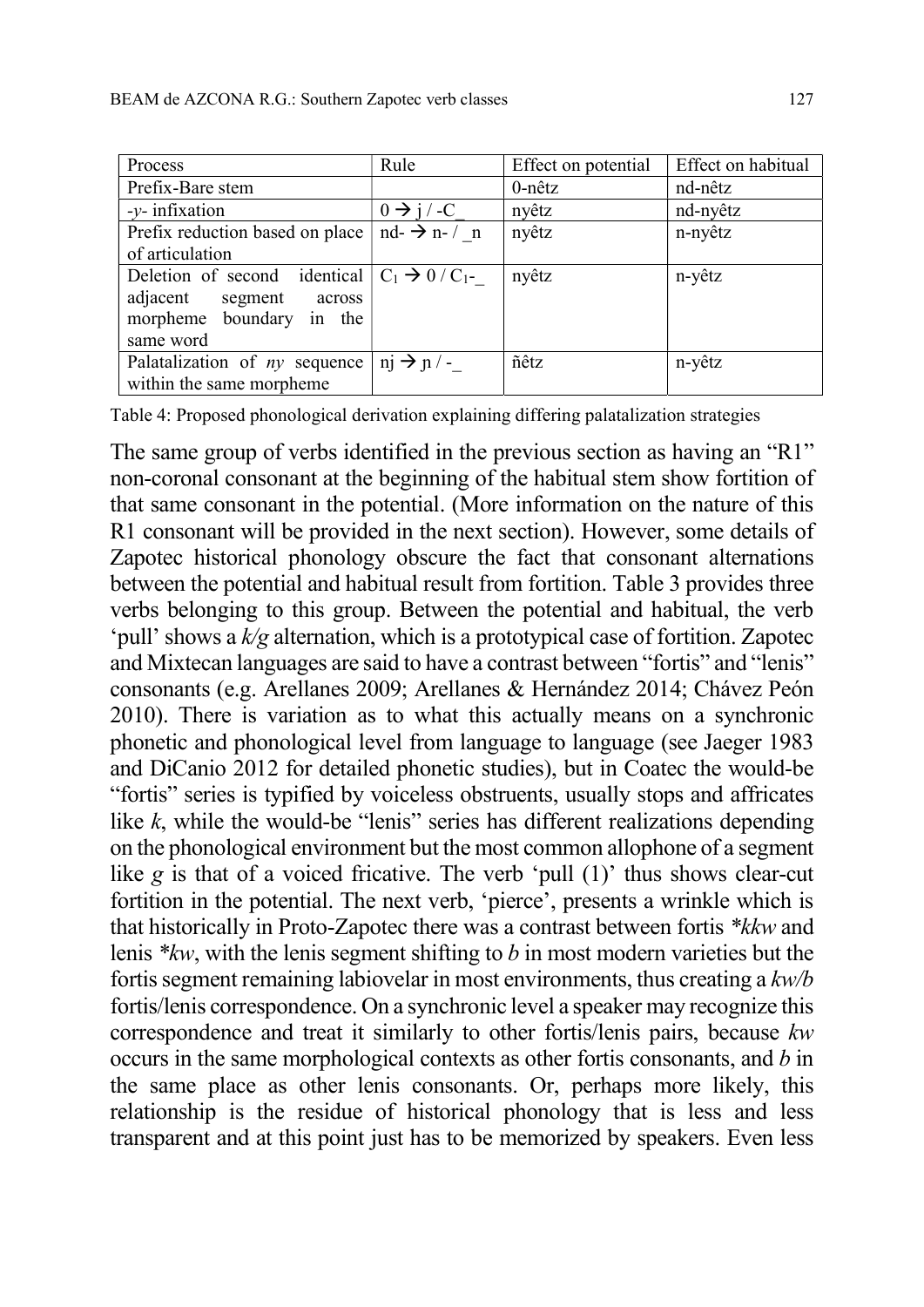clear-cut is the  $k/b$  alternation in 'take out'. Historically this is the same as the kw/b alternation, except that this word has a round vowel and labiovelars dissimilate, becoming plain velars, before round vowels, creating a  $k/b$ opposition even though these two segments share little in common other than being non-coronal obstruents. Notably, all these verbs share a velar element in the potential and one can imagine a reanalysis where  $k$ - becomes a potential marker, but currently it seems that these are paradigmatic alternations which must be memorized. The potential of verbs in this class might begin in  $kw$  or  $k$ , the habitual stem might begin in  $b$  or  $g$ , the completive has another consonant entirely, which we will look at in the following section.

The final verb in Table 3, 'pull (2)' is included because it shows a tonal alternation in which the normally falling toned verb takes high in the potential. Although this is the only verb root in this general class of verbs that has been found to have this tonal alternation, instead of regarding this as an irregular verb, it is included in the general grouping of regular verbs because 1) it is the only verb root in this group recorded with falling tone, i.e. there are no competing patterns of verbs in this group with falling tone doing something different in the potential, and 2) this pattern exists elsewhere in the language, such as in the potential of  $\nu$ -stems like 'turn around' in Table 3 as well as in a large group of transitive verbs when marked for a first person singular subject. Thus, the  $F\rightarrow H$  pattern is not an isolated irregularity but a known pattern that is restricted partially according to verb class.

#### 2.3. Completive aspect

Coatec verbs could be divided up in a number of ways just looking at completive aspect morphology. The completive prefix occurs in several variations of two main allomorphs, one which is bilabial and another which is labiovelar. Likewise the dichotomy between vowel-stems and cononantstems is particularly relevant to completive marking. Additionally, another distinction could be made between verbs which demonstrate stem alternations in the completive and those with completive stems that are identical to the bare verb root. None of these divisions completely coincides with another. Vowel-stems can take either a bilabial or a labiovelar prefix, as can consonant-stems. Completives with no stem allomorphy also occur with both prefixes and can be either vowel- or consonant-stems. The divisions intersect, and so I will treat each pattern as a unique complex in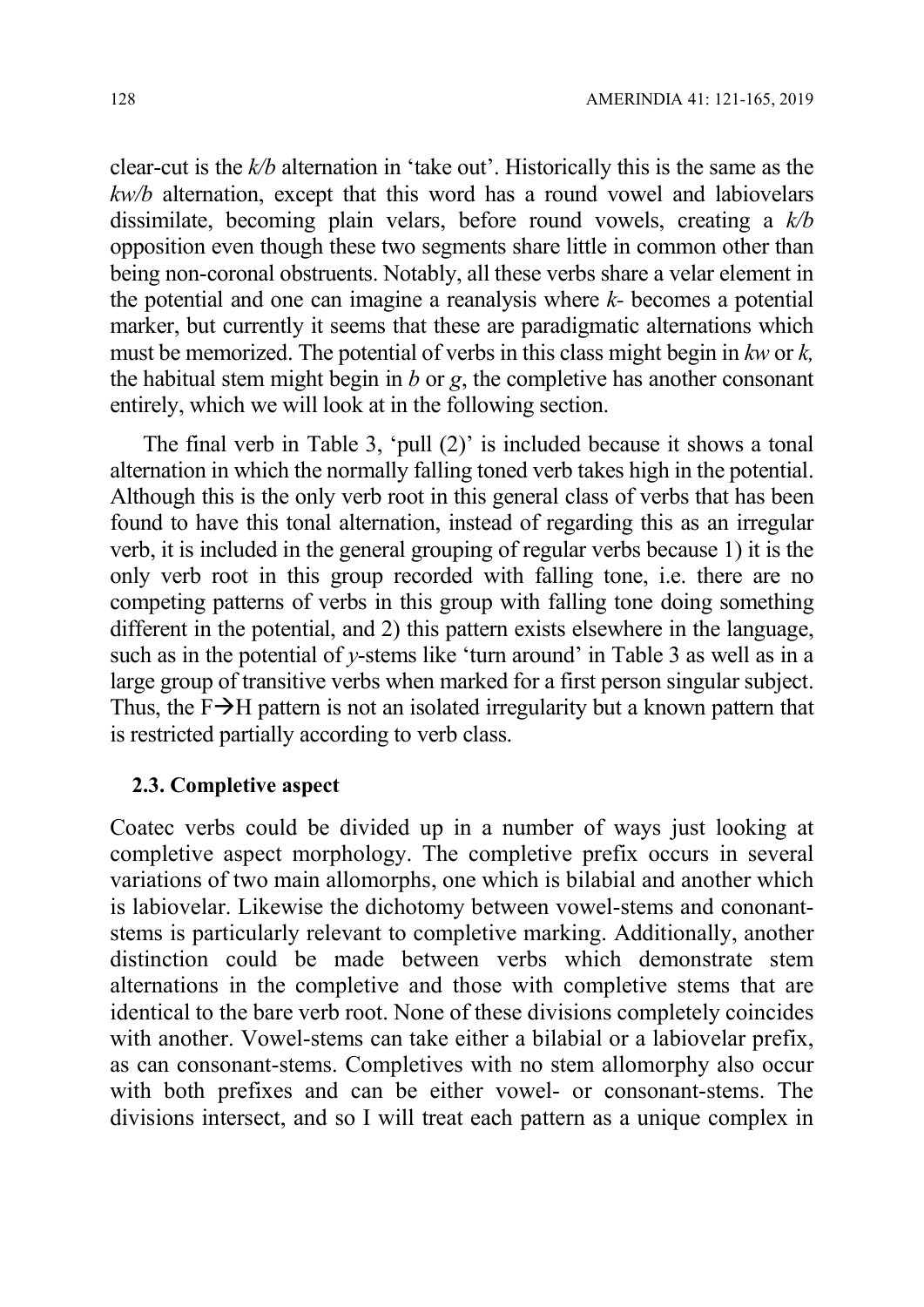| Patterns of completive marking                            | Examples                                          |
|-----------------------------------------------------------|---------------------------------------------------|
|                                                           | (potential, habitual, completive)                 |
| Bilabial completive, i instead of round vowel             | 'play music' g-o'l, nd-o'l, mbi'l                 |
| Velar completive, $o$ instead of $a$                      | 'bathe' g-ăz, nd-àz, ngôz                         |
| Velar completive, $u$ instead of $a$                      | 'die' g-âth, nd-âth, ngùth                        |
| Labiovelar completive, a remains                          | 'jump' g-ătz, nd-àtz, ngw-àtz                     |
| Bilabial completive, no stem changes                      | 'pick up' w-kân, n-kân, m-kân                     |
| Labiovelar completive, same consonant<br>but              | 'walk' zyéh <sup>4</sup> , n-zyèh, <b>ngw-zèh</b> |
| unpalatalized                                             |                                                   |
| Labiovelar completive, unpalatalized $x$                  | 'give birth' zyăn, n-zyàn, nhw-xàn                |
| Labiovelar completive, unpalatalized x, $L\rightarrow$ ?  | 'appear' zyăk, n-zyàk, nhw-xa'k                   |
| Labiovelar completive, unpalatalized x, $L \rightarrow F$ | 'close one's eyes' zyin, n-zyin, nhw-xîn          |
| Labiovelar completive, coronal consonant (R2)             | 'massage' ka'b, n-ga'b, ngw-da'b                  |
|                                                           | 'hurt' g-ăw, nd-àw, <b>ngw-dàw</b>                |
| Labiovelar completive, coronal consonant (R2),            | 'explode' kich, nd-yich <sup>5</sup> , ngw-di'ch  |
| $L\rightarrow$ ?                                          |                                                   |
| Labiovelar completive, coronal consonant (R2),            | 'holler' kwězh, n-bèzh, nhw-têzh                  |
| $L \rightarrow F$                                         |                                                   |

turn. The various combinations are exemplified in Table 5 and the remainder of this section discusses each of these patterns and example verbs in turn.

Table 5: Completive marking in Coatec

Beginning with the first two verbs in Table 5, 'play music' and 'bathe', for both verbs, in the potential and habitual it is clear that the stem is vowelinitial. Subtracting the potential prefix  $g$ - or the habitual prefix  $nd$ - we are left with the vowel-stems  $-\frac{\partial}{\partial t}$  and  $-\frac{\partial}{\partial z}$  respectively. Both verbs display the same vowel in the potential as in the habitual (and indeed, throughout most of the paradigm, cf. the full paradigm for 'do' in the Appendix with a similar pattern to 'play music') but a different vowel in the completive:  $i$  in the case of 'play music' and  $o$  in the case of 'bathe'.

Historically, based on comparative evidence, we know that the vowels seen in the completive forms of these two verbs come from the respective

 $\overline{a}$ 4 The astute reader will notice that this verb has high tone rather than the expected rising tone in the potential. Open syllables ending in the vowel  $eh$  [ $\varepsilon \sim \varepsilon$ ] go back to Proto-Zapotecan \* $\tilde{a}$  (Beam de Azcona *et al.* in press; Kaufman 1994-2014). When these words have low tone, in the potential they have high rather than rising tone. Perhaps this indicates some ancient restrictions on the tones that could occur on nasalized vowels, but synchronically it is a phonologically predictable variation that occurs in more than one verb class. Rather than divide those classes up further, I choose to regard this as a phonologically conditioned variation on the  $L \rightarrow R$  alternation.

<sup>5</sup> The stem-initial y in this form is due to a neutralization of the contrast between / $\chi$ / and /j/ before front vowels. In this environment either segment (etymologically) is realized as a voiced palatal fricative, which I interpret as  $\frac{1}{4}$  and write v.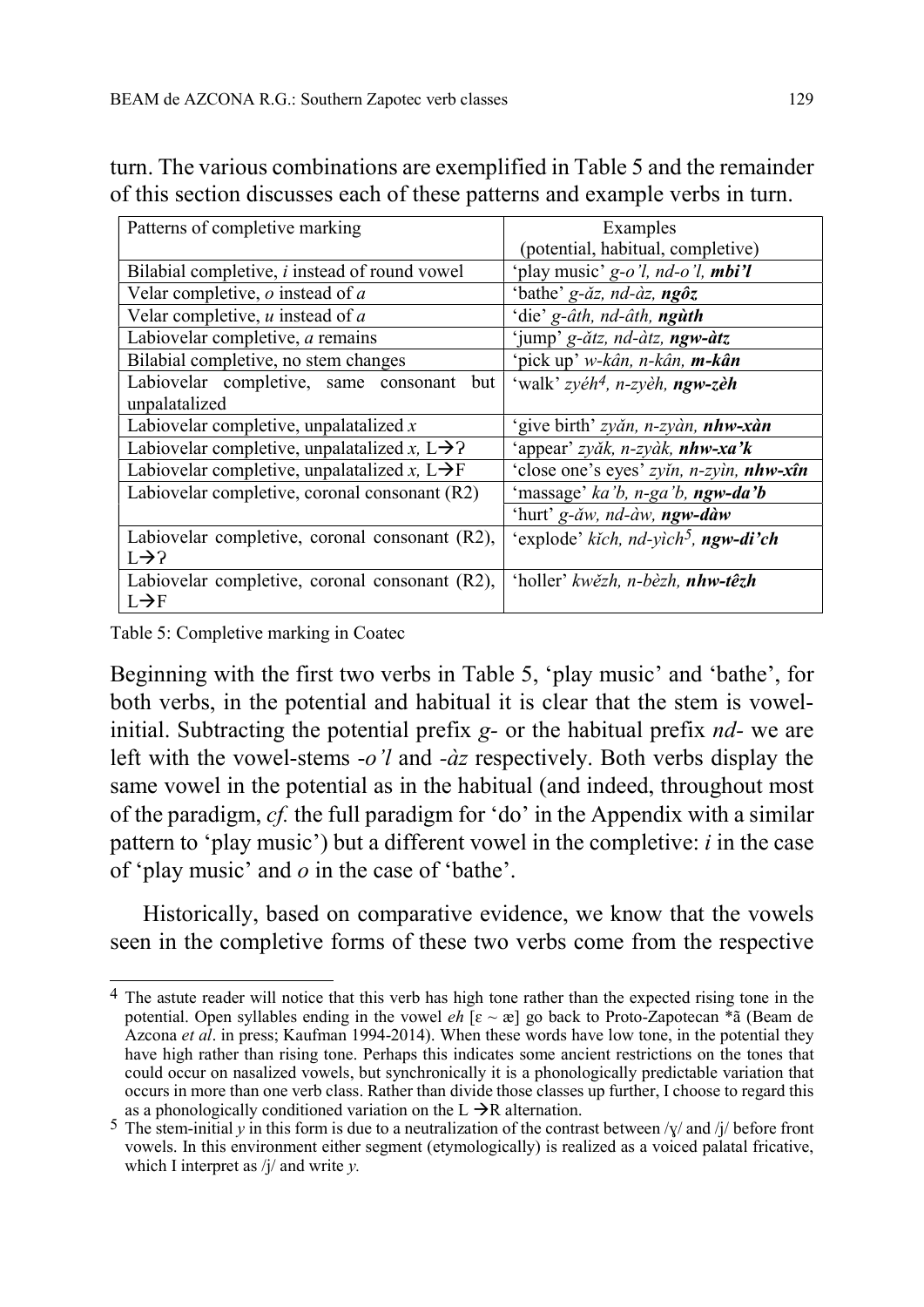|            |        | Sierra Juárez Zapotec <sup>6</sup> | Mitla Zapotec $7$ |          |                    | Coatec Zapotec |  |  |
|------------|--------|------------------------------------|-------------------|----------|--------------------|----------------|--|--|
| gloss      | 'give' | 'allow'                            | 'read'            | 'wash'   | $\partial$         | 'get scared'   |  |  |
| verb root  | -únna  | -labi                              | $-oll$            | $-di'ib$ | $-\dot{u}$ n       | -zhêb          |  |  |
| Potential  | g-únná | gú-labi                            | $g$ -oll          | gi-di'ib | $g$ - $\check{u}n$ | zhêb           |  |  |
| Habitual   | r-únna | ru-labi                            | r-oll             | r-di'ib  | $nd$ -ùn           | nd-zhêb        |  |  |
| Completive | be-nna | be-labi                            | $bi$ -ll          | bi-di'ib | $mbi -n$           | mb-zhêb        |  |  |

completive prefixes. Consider the data from three Zapotec languages in Table 6.

Table 6: Vowel-stems and consonant-stems in Sierra Juárez, Mitla, and Coatec Zapotec

In Table 6 we see two verbs in each language, one with a vowel-initial stem and one with a consonant-initial stem. Zapotec languages have the tendency to reduce vowel clusters to a single vowel, so that CV-VC(V) will reduce to CVC(V). Therefore, the consonant-stems show us the fullest forms of both prefix and verb stem, because the environment that conditions deletion is absent. Comparing the consonant-stems ('allow', 'wash' and 'get scared') across the three languages we see that Sierra Juárez and Mitla have retained the pre-tonic prefix vowels whereas Coatec has lost pre-tonic vowels.

In Mitla and Sierra Juárez Zapotec, the lack of pre-tonic vowel deletion means that the completive prefix be- or bi- survives intact on consonant-stems like 'allow' and 'wash'. Therefore, when this same prefix occurs on vowelstems in those languages, like 'give' and 'read', it is clear that the vowel in surface forms like *benna* and *bill*, belongs to the prefix and the root vowel has been deleted. In Coatec Zapotec this becomes an opaque fact of historical morphology. Consonant-stems like 'get scared' do not retain the prefix vowel. Speakers have no way of knowing that verbs like 'get scared' historically had an  $i$  or  $e$  vowel, and verbs like 'do' are few in number. Consequently it is unclear to what extent the  $i$  in *mbi'n* may be perceived as a prefix vowel versus an irregular vowel alternation confined to the verb root itself (akin to patterns of ablaut on English strong verbs). The same type of data exists for the cognate of the ngo- prefix seen on 'bathe'.

 $\overline{\phantom{a}}$  $6$  Bartholomew 1983: 388. I place morpheme breaks at different places than she does.

<sup>7</sup> In these data from Stubblefield and Hollenbach (1991: 214-218), I have omitted the subject pronoun and also I have altered the orthography to make it more similar to how I am representing the Coatec data. SIL orthographies in Mexico use VV to indicate a rearticulated or creaky vowel but here I am rewriting this as V'V. Also, I am eliminating the orthographic  $u$  in the sequence *gui*. This orthographic strategy exists to ease pronunciation for Spanish readers, but in the context of this paper it is unnecessary. The fortis l, which is underlined in SIL orthography *l*. I have rewritten as long *ll*.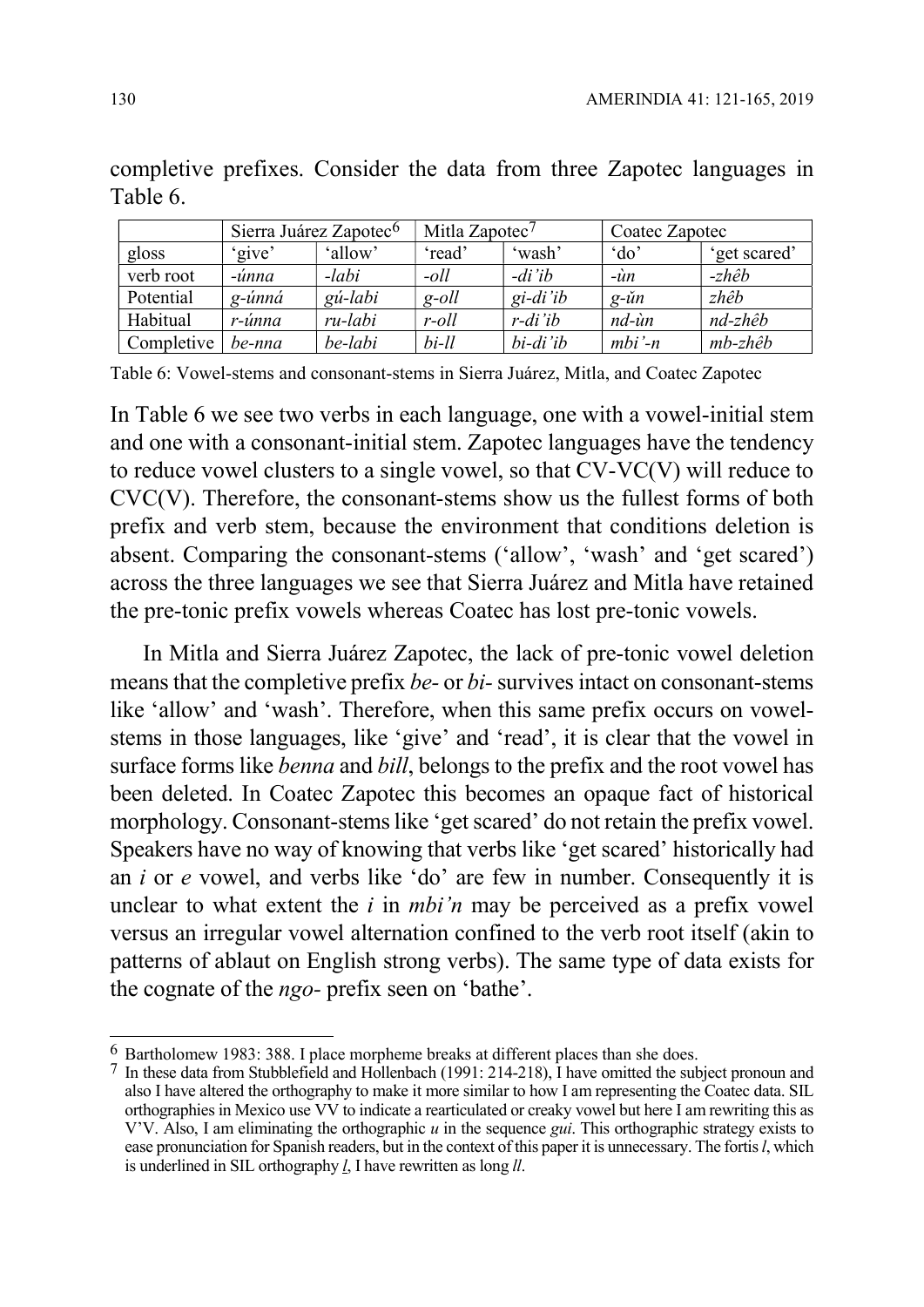The loss of prefix vowels in Zapotec languages changes the character of verbal morphology. It creates opacity and in some cases turns the traditionally agluttinative morphology into forms that are more fusional. Given a historical analysis one could parse the completive forms of 'play music' and 'bathe' in Table 5 as *mbi*'-l and ngô-z<sup>8</sup>. One could make the argument that this is a synchronically productive process. Since the verb root (in this case identical to the stem)  $-o'l$  has /o/ in most paradigmatic forms, we could say that it is reasonable to argue that the underlying stem is -o'l and the prefix is mbi-. The concatenation mbi-o'l then reduces to surface a mbi'l. Likewise the completive of 'bathe' ngôz would be the surface realization of underlying ngo-âz. There is no doubt that this is what happened historically. It is one working analysis, but another is to say that these verbs are like English strong verbs and show patterns of ablaut that have to be memorized by speakers. The difference between these verbs and English strong verbs is that the inflection doesn't depend on ablaut alone but additionally on prefixed segmental material. It's more akin to if we said *ride/roded* and *run/ranned*. Both analyses have points in their favor probably because this is morphology that is in transition. What we are seeing here is agglutination turning into fusional morphology. However, in the remainder of the paper I will now mark the prefixes as mbi- and ngo-, etc., because from a conservative standpoint these vowels are still synchronically associated with the completive (and related imperative) and are not the root-initial vowel, which is known from the rest of the paradigm.

The verb 'die' has similar marking to 'bathe' except that /u/ appears instead of  $\sqrt{\frac{1}{n}}$  the completive. Historically in this word \*o became u due to umlaut triggered by a following post-tonic  $\ast i$  which has since been lost (Beam de Azcona 1999, 2004, in preparation, Beam de Azcona et al. in press). Since this conditioning factor is no longer present, the result is opacity, which both solidifies /u/ as a phoneme and also creates another verb class, as speakers have to memorize which a-stems have a completive in ngo- vs ngu.

'Bathe', 'die', and 'jump' are all similar in that their habitual stems (in these cases, identical to the bare root) are  $a$ -initial. The completive forms

 $\overline{a}$ 

<sup>8</sup> Although it is necessary to indicate here that the suprasegmental contrasts written above the prefix vowels here belong to the verb roots.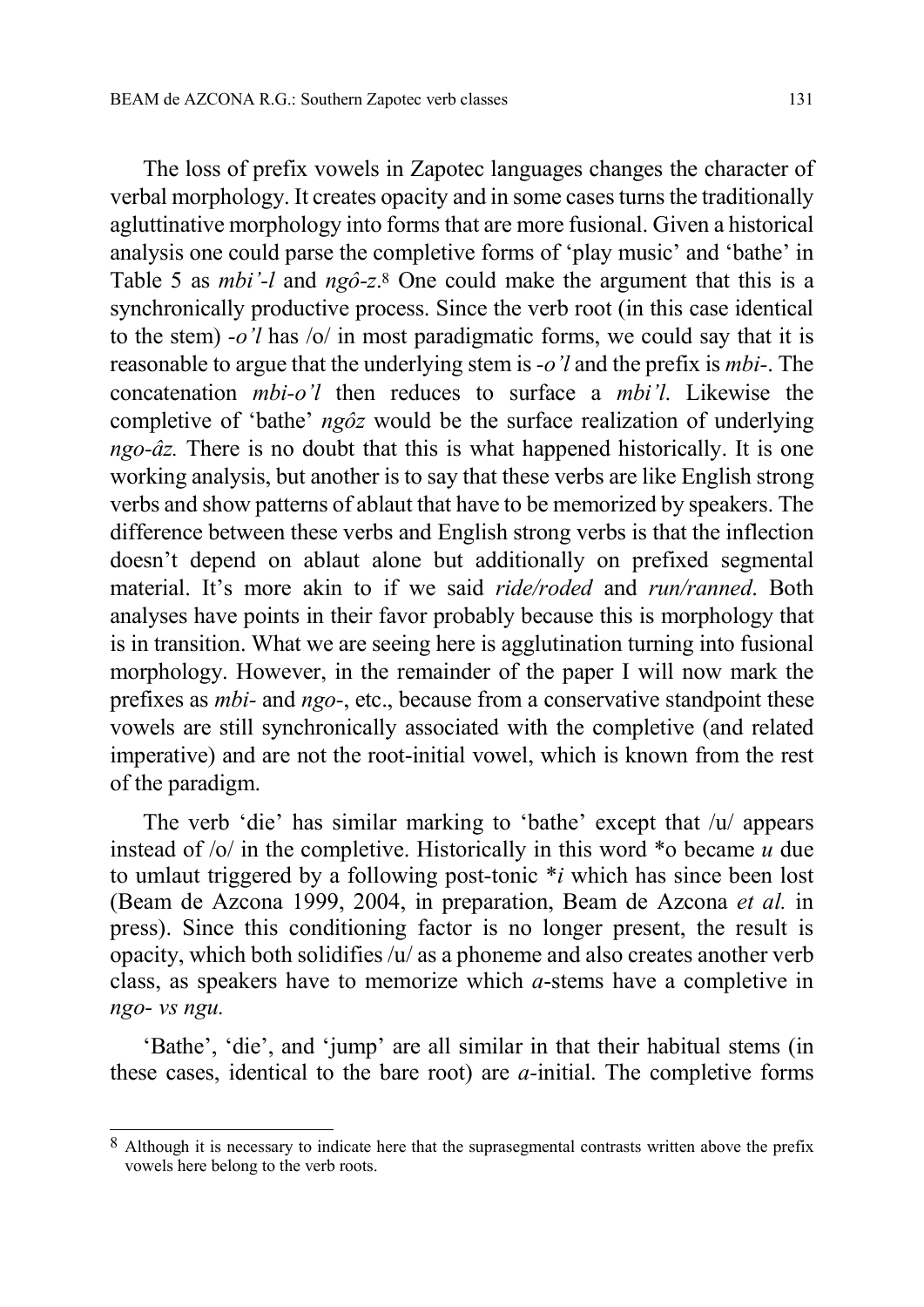reveal three distinct patterns for what would otherwise look like very similar verbs. While the root-initial  $\alpha$  is supressed in favor of a round vowel from the completive prefix on 'bathe' and 'die', in 'jump' we instead see the a-initial stem survive intact and the prefix desyllabifies to ngw-. There is also a historical explanation here. Verbs that take this pattern historically had stems beginning in a weak consonant (usually or always  $y$ ) and so even though now that stem-initial consonant has been lost, the verbs still take the form of the prefix that usually occurs on consonant-stems (cf. 'walk', 'massage', 'hurt' etc.). The process of historical and underlying vowel cluster simplification that affects 'bathe' and 'die' does not affect 'jump' because the prefix vowel had already been reduced to non-syllabic w prior to the historical deletion of the stem-initial consonant, so when the synchronic stem-initial vowel first came into direct contact with the prefix it was already ngw- and not ngo-, meaning that the underlying sequence in this case went from w-ya to w-a and was never *o-a*. In any case, the historical facts are not apparent in the modern language and so this is simply another possible pattern found on *a*-stems which one must memorize.

Among verbs with consonant-initial completive stems, if the completive stem is identical to the habitual stem, as in 'pick up', the completive prefix is always bilabial: mb- before most voiced consonants, m- before voiceless consonants and  $n$ . Consonant-stems that show variation between the habitual stem and the completive stem, like the remainder of verbs in Table 5, all take the labiovelar completive prefix: ngw- before voiced consonants, nhw-  $(\eta w)$  before voiceless consonants and *n*.

The class of verbs represented by 'walk' have stems beginning in various coronal consonants which are palatalized in the potential and habitual. These have a completive stem beginning in that same coronal consonant but without palatalization. Note that while all verbs that palatalize have stems beginning in coronal consonants, there are verbs in other classes beginning in coronal consonants which do not palatalize. Like the verb 'walk', the verbs 'give birth', 'appear', and 'close one's eyes' similarly have palatalization in the potential and habitual, where the stem is always  $z$ -initial, but rather than a plain  $z$  in the completive the stem begins in the retroflex fricative x.

These three verbs differ in their tonal marking in the completive. 'Give birth' represents a pattern where there is no suprasegmental change from what is seen on the habitual stem. Most but not all verbs with this pattern have low tone, but not all low-toned verbs with an x-initial completive stem behave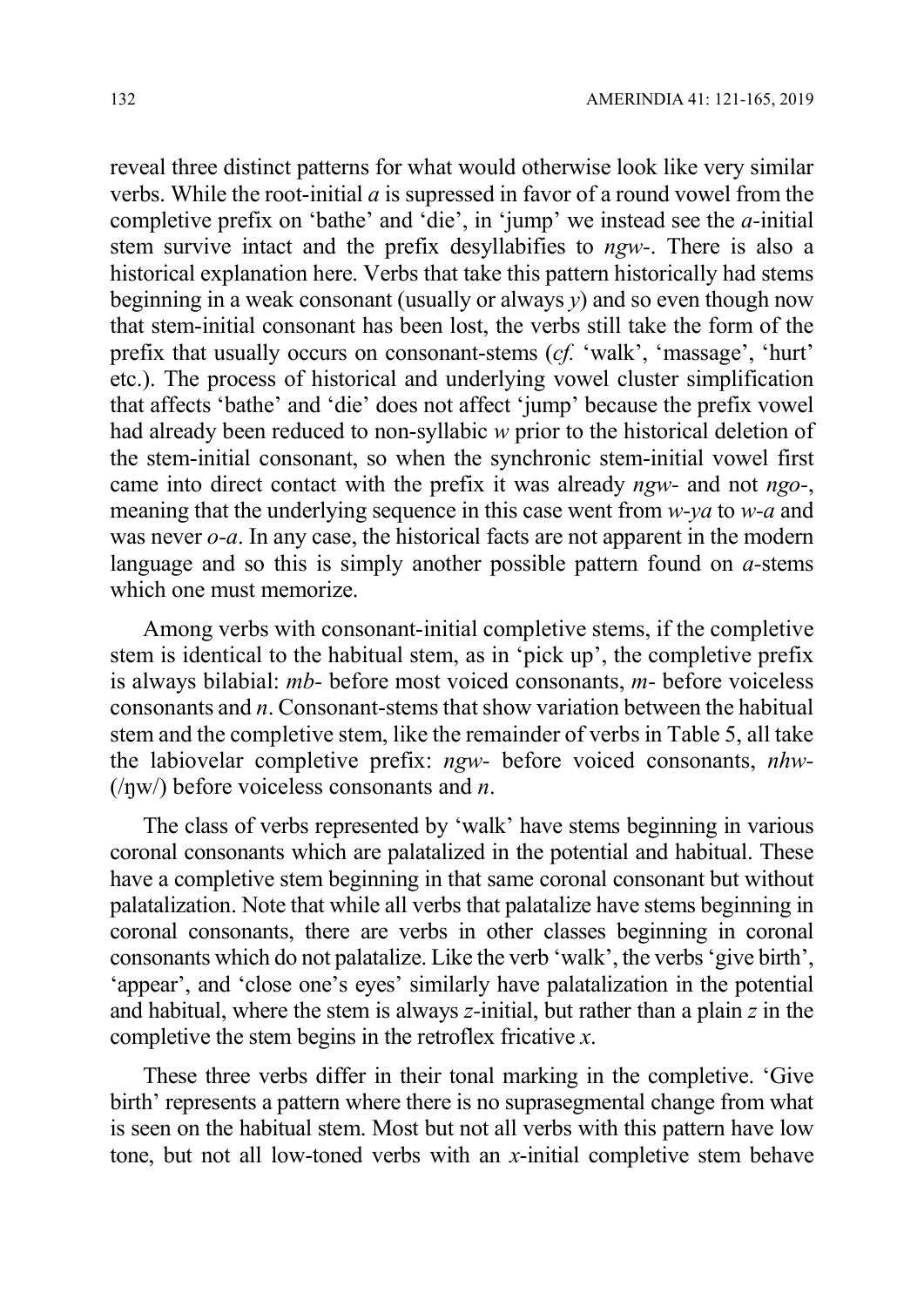equally. 'Appear' belongs to a group of low-toned verbs which are glottalized in the completive, whereas 'close one's eyes' has a pattern where the same low tone on the habitual changes to falling tone in the completive. Note that 'give birth, appear, close one's eyes' all have low tone in the habitual. The habitual form (as long as it occurs without a first person subject) has the tone that is the underlying lexical tone of the verb root. The tone found in the habitual is present in the majority of forms in every paradigm, as can be seen in the Appendix. Where we sometimes see suprasegmental changes is in the potential and the complement of a motion verb (which is at least partially derived from the potential) and also sometimes in the completive and imperative (two forms which share a derivational relationship). Thus, we can consider that 'give birth', 'appear', and 'close one's eyes' all have the same underlying tone. Assuming this analysis is correct, the completive tone cannot be predicted by the underlying tone found on the habitual. Thus, these three verbs constitute three different patterns and speakers must learn which pattern a given verb conforms to.

The remaining verbs in Table 5 all display what has been coined as "replacive" morphology (Kaufman 1989). To form the completive stem, i.e. the stem to which the completive prefix ngw- is added, a coronal consonant is added to the bare root. I call this coronal consonant the R2 prefix (Beam de Azcona 2004, 2009). In Coatec the R2 prefixes that exist are  $d, l$  and  $t$  (x could also be considered an R2 prefix in verbs like 'give birth', 'appear' and 'close one's eyes'). A look at 'toss' and 'eat' in the Appendix reveals that this R2 prefix appears stem-initially in the completive, imperative, and complement of a motion verb. In the rest of the paradigm there are two possibilities. Verbs like 'toss' in the Appendix and 'massage', 'explode' and 'holler' in Table 5 form the stem for the rest of the paradigm with a non-coronal R1 prefix (which is strengthened to its fortis counterpart in the potential). R1 prefixes that exist in Coatec are b and g (or y before front vowels). However, a small group of verbs including 'eat' in the Appendix and 'hurt' in Table 5 don't take an R1 prefix and instead have habitual stems that are vowel-initial and identical to the underlying verb root. Thus, most but not all verbs that form the completive stem with an R2 prefix form the habitual stem with an R1 prefix. Which R1 prefix a verb will take is not predictable based on which R2 prefix it takes and vice versa. These prefixes are called replacives because from a paradigmatic perspective R1 and R2 replace each other, occupying the same stem-initial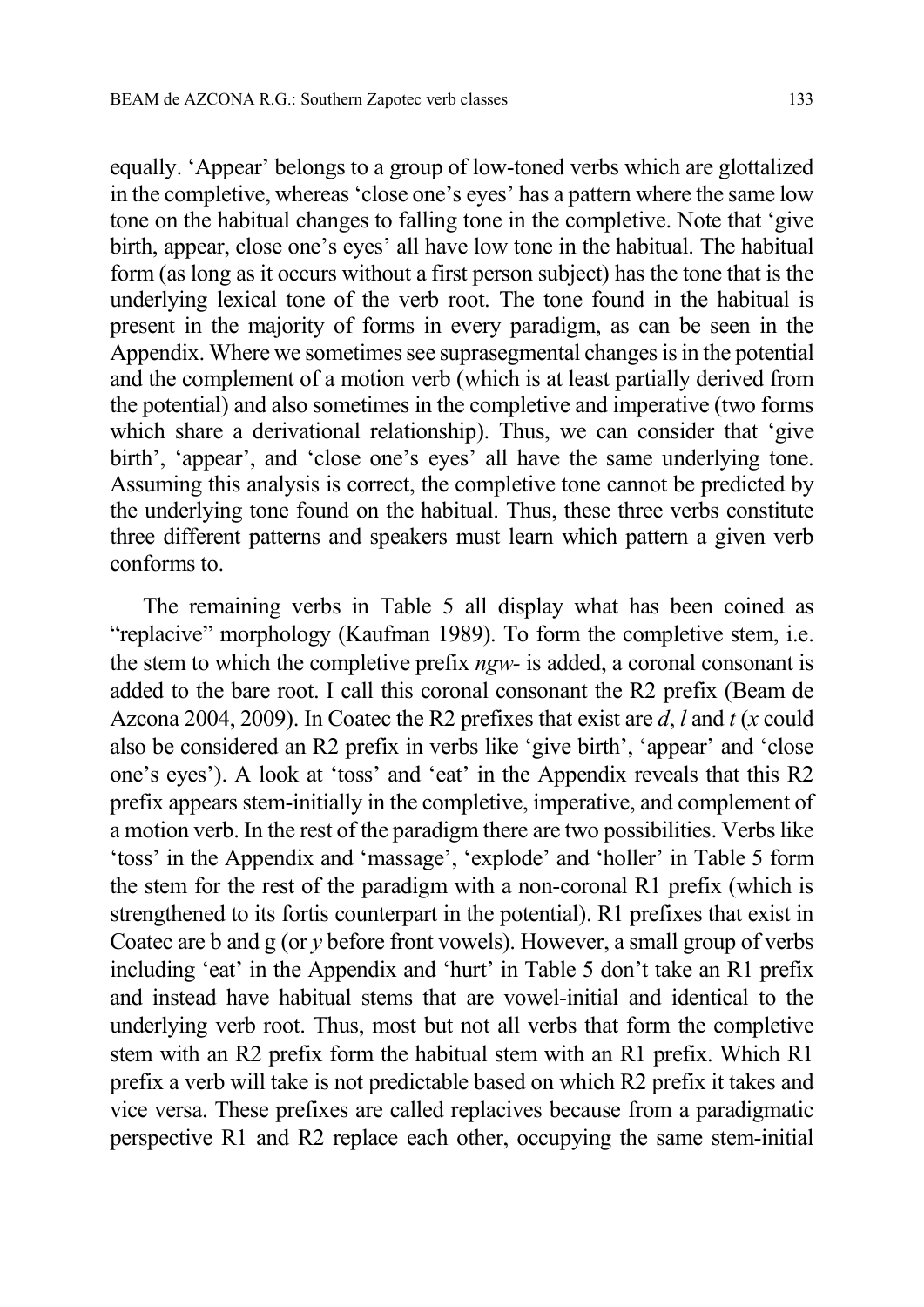position and never co-occurring in the same form. Among verbs with replacive morphology there are three suprasegmental patterns that emerge in the completive. Variation is seen only on verbs with underlying low tone (as seen on the habitual stem). Verbs with other tones do not show tonal alternations. For verbs with low tone, the possibilities are the same already seen above for 'give birth', 'appear' and 'close one's eyes'. The underlying low tone can remain, as in 'massage', it can change to glottal tone in the completive as in 'explode' or falling tone as in 'holler'.

### 2.4. Inflectional classes of Coatec verbs

Ignoring most irregular verbs,<sup>9</sup> there are 16 classes of Coatec verbs, identified in Table 7 below. Although there are some phonological correlations, like certain classes that begin in round vowels or coronal consonants, and likewise there are patterns restricted to either transitive or intransitive verbs, such correlations are not entirely predictive and the different patterns of inflection that define these classes are lexically conditioned.

Coatec verb classes are defined by the combinations of morphological patterns observable in the three principal parts covered above in Tables 1-3 and 5. In Table 7, each class is named in the lefthand column using a label that indicates descriptive features like transitivity and stem shape as well as a correspondence to Kaufman's (1989, 1994) historical classification of Zapotec(an) verbs into classes "A-D" (explained in  $\S 4$ ), expanded on for this language and neighboring Miahuatec Zapotec in Beam de Azcona (2004, 2009). This leftmost column also indicates the approximate number of verb roots in the database that exhibit each pattern of inflection. More lexical items exist, including compounds using these same verb roots. The cooccuring patterns of potential, habitual, and completive marking are identified and exemplified in the remaining columns.

 $\overline{a}$ 

<sup>9</sup> Verbs I am here excluding as "irregular" involve suppletion and/or minor variations on more regular patterns, such as a tonal aberration in a single inflectional form and not found on any other verb.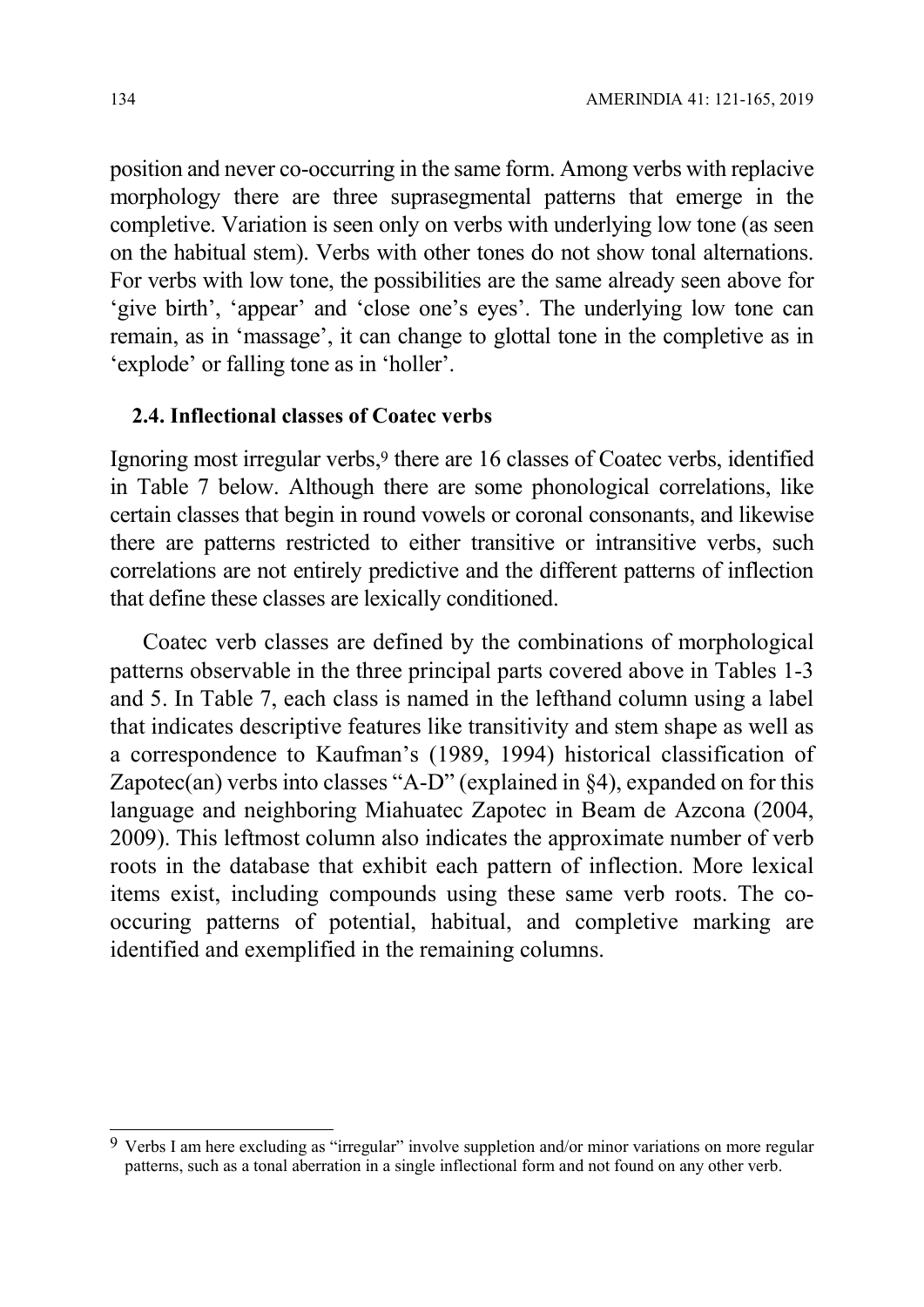|                        | Potential                         | Habitual                                                               | Completive        | Example (PHC)          |
|------------------------|-----------------------------------|------------------------------------------------------------------------|-------------------|------------------------|
|                        | marking                           | <b>Stem</b>                                                            | marking           |                        |
| A V-stems              | $g-, L\rightarrow R$              | round V                                                                | mbi-              | 'kill'                 |
| $(10 \text{ roots})$   |                                   |                                                                        |                   | gǔth, ndùth, mbìth     |
| vtA C-stems            | $W -$                             | $\mathcal{C}$                                                          | mb-               | 'roll up'              |
| $(146$ roots)          |                                   |                                                                        |                   | wdûd, ndûd, mbdûd      |
| viA C-stems            | $L\rightarrow R$                  | $\overline{C}$                                                         | mb-               | 'get rolled up'        |
| $(146 \text{ roots})$  |                                   |                                                                        |                   | dyûd, ndyûd, mbdyûd    |
| viA y-stems            | $F\rightarrow H, L\rightarrow R$  | y                                                                      | mb-               | 'get ground'           |
| $(50$ roots)           |                                   |                                                                        |                   | yój, ndyôj, mbyôj      |
| B                      | $+pal, L > R$                     | coronal                                                                | ngw-              | 'walk'                 |
| $(34$ roots)           |                                   | $(+pal)$                                                               |                   | zyéh, nzyèh, ngwzèh    |
| C <sub>1</sub>         | $g$ -, $L \rightarrow R$          | V (usually a)                                                          | ngo-              | 'fall'                 |
| $(23$ roots)           |                                   |                                                                        |                   | găb, ndàb, ngòb        |
| C <sub>2</sub>         | $g - L \rightarrow \overline{R}$  | V (usually a)                                                          | ngu-              | 'die'                  |
| $(6 \text{ roots})$    |                                   |                                                                        |                   | gâth, ndâth, ngùth     |
| C <sub>3</sub>         | $g - L \rightarrow \overline{R}$  | V (usually a)                                                          | ngw-              | 'rise'                 |
| $(7$ roots)            |                                   |                                                                        |                   | găp, ndàp, ngwàp       |
| Ch1                    | +pal, $L \rightarrow R$           | $\ensuremath{\mathbf{z}},\ensuremath{\mathbf{+p}\mathbf{a}\mathbf{l}}$ | ngw-x             | 'give birth'           |
| $(4$ roots)            |                                   |                                                                        |                   | zyăn, nzyàn, nhwxàn    |
| Ch2                    | +pal, $L\rightarrow \overline{R}$ | $z$ , +pal                                                             | ngw-x,            | 'appear'               |
| (5 low-toned roots)    |                                   |                                                                        | $L\rightarrow ?$  | zyăk, nzyàk, nhwxa'k   |
| Ch3                    | $+pal, L\rightarrow R$            | $z$ , +pal                                                             | ngw-x,            | 'grab'                 |
| (5 low-toned roots)    |                                   |                                                                        | $L \rightarrow F$ | zyěn, nzyèn, nhwxên    |
| vtD V-stem             | $w$ -, $L \rightarrow R$          | $\overline{\mathrm{V}}$                                                | $ngw-R2$          | 'eat'                  |
| $(1 \text{ root})$     |                                   |                                                                        |                   | wă, ndà, ngwdà         |
| viD V-stems            | $g$ -, $L \rightarrow R$          | $\mathbf V$                                                            | ngw-R2            | 'hurt'                 |
| $(2 \text{ roots})$    |                                   |                                                                        |                   | găw, ndàw, ngwdàw      |
| D1 C-stems             | fortition, $L\rightarrow R$ , R1  |                                                                        | ngw-R2            | 'pluck'                |
| $(23$ roots)           | $F \rightarrow H$                 |                                                                        |                   | kib, ndyìb, ngwdìb     |
| D <sub>2</sub> C-stems | fortition, $L \rightarrow R$      | R1                                                                     | ngw-R2,           | 'explode'              |
| (7 low-toned roots)    |                                   |                                                                        | $L\rightarrow$ ?  | kich, ndyìch, ngwdi'ch |
| D3 C-stems             | fortition, $L \rightarrow R$      | R1                                                                     | ngw-R2,           | 'holler'               |
| $(3$ low-toned roots)  |                                   |                                                                        | $L \rightarrow F$ | kwězh, nbèzh, nhwtêzh  |

Table 7: Defining features of Coatec verb classes

Some of the classes listed in Table 7 result from the historical splitting of a smaller number of original classes, but now constitute patterns of their own which cannot be predicted based on phonological differences etc. For example, all classes with the letter D in their name have a coronal R2 prefix that forms the completive stem, but nothing in the phonological identity of the verb root can completely predict which of these inflectional patterns a verb will take. Classes D2 and D3 always have low tone, but a low-toned verb could fall into either of these or into D1 as well. We can predict that an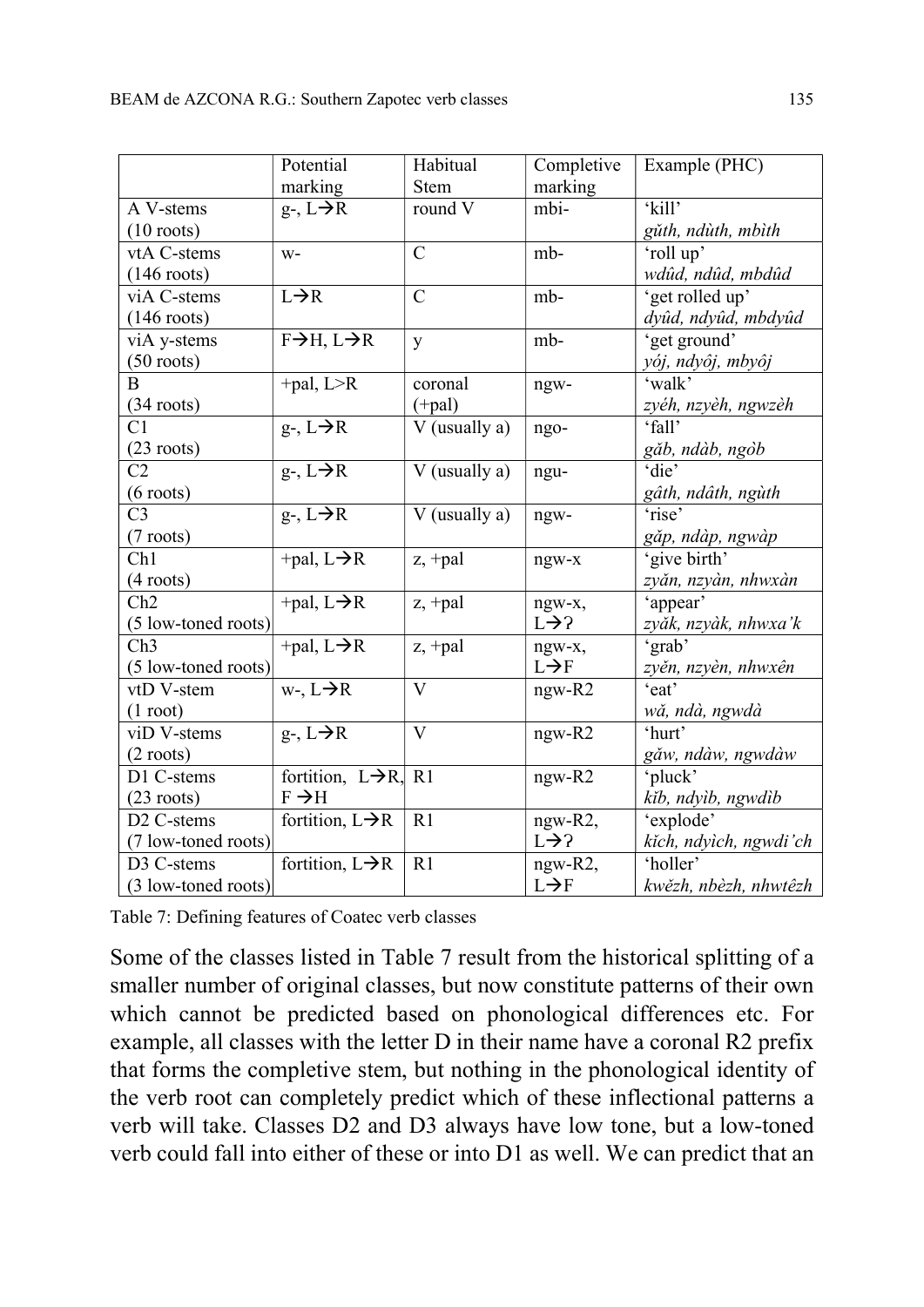a-stem will belong to one of the C classes, but we can't predict whether it will be C1, C2 or C3. On the other hand, some of the patterns listed in Table 7 could still be considered subclasses based on phonological grounds. The class of A vowel-stems is the easiest one to predict because they all begin in a round vowel and there is not any internal variation. A  $\nu$ -stems are similar predictable, but A consonant-stems have to be further divided based on transitivity. Still though, knowing a verb's transitivity and phonological shape one could predict which subpattern of A a verb would display, and so class A patterns can be considered subclasses. While the patterns of the class A subclasses are still predictable, the former subclasses of C and D (including perhaps class Ch which is identified as class D in Kaufman's reconstruction) have more definitively split into classes of their own because changes in the historical phonology of the language have created opacity and so some patterns that were phonologically predictable historically are no longer so.

### 3. Southern Zapotec

 $\overline{1}$ 

Zapotec has been divided into five branches (see Smith Stark 2007 and a proposed modification by Sicoli 201510). Precolumbian Zapotec society at one time was centralized in the Valley of Oaxaca but expanded into the Northern and Southern Sierra, as well as other zones including the Isthmus of Tehuantepec, due to a variety of factors that included both military conquests and migrations motivated by the political and economic collapse of the capital Zaachila (see Oudijk 2012). The diversity found in Zapotec languages today is partly resulting from such migration.

The Southern Zapotec group that is the focus of this paper is best thought of as a small linguistic área composed of related languages. There was probably never a Proto-Southern-Zapotec language spoken by a single group of migrants. Rather, multiple migrations over time, by groups probably speaking different varieties of Zapotec, arrived into the Southern Sierra Madre, where over centuries their various descendants have been in contact (Beam de Azcona 2014a). Southern Zapotec languages are genetically

 $10$  Sicoli argues that the extinct Soltec variety was not a radically different kind of Zapotec but rather a variety of Western Zapotec exhibiting features found in some Western Zapotec varieties that had not been documented when Smith Stark made his classification.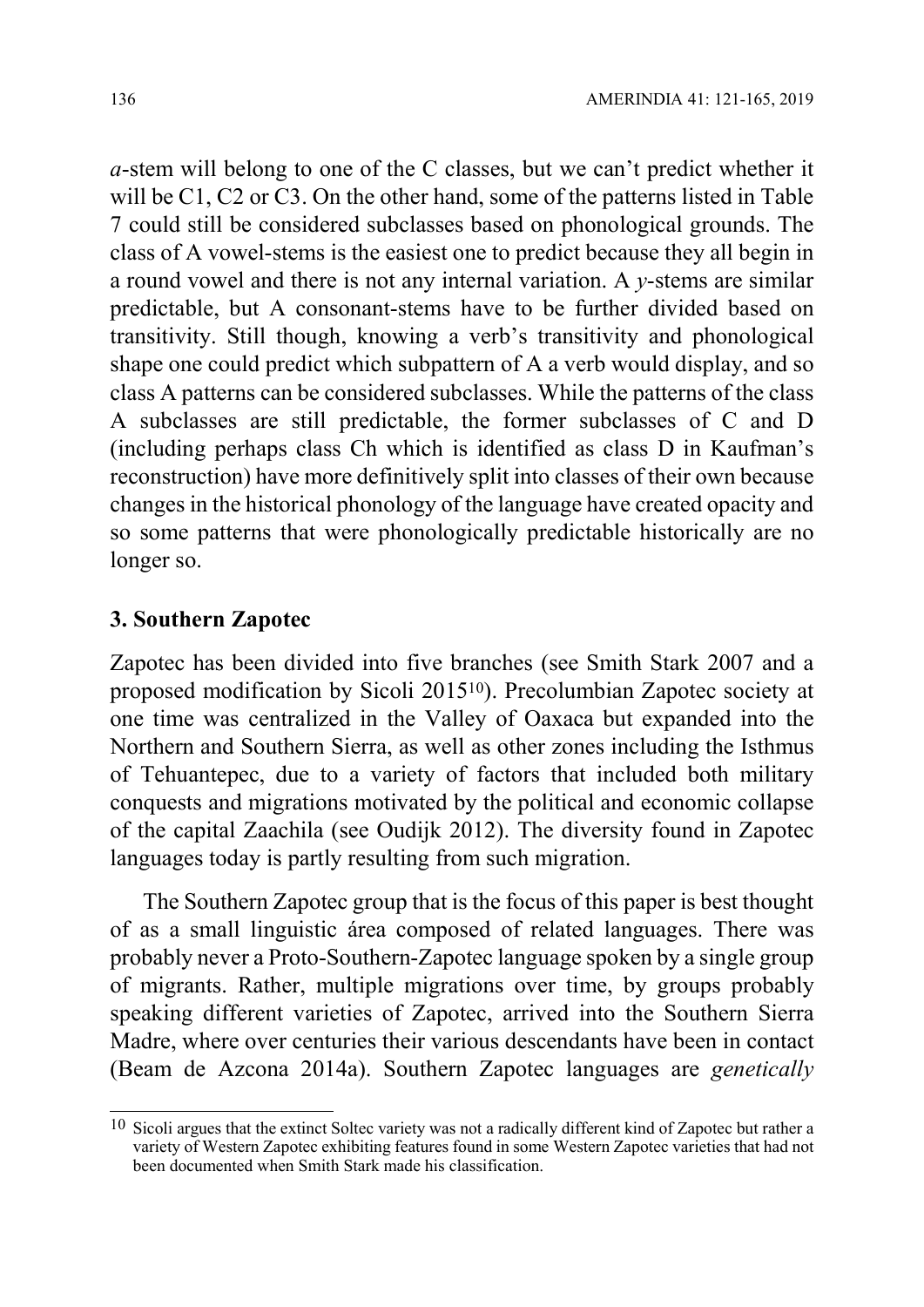related as "Zapotec" but they are *areally* related as "Southern". There are seven mutually unintelligible Southern Zapotec languages, shown below in Figure 1, which Beam de Azcona (2014b) divided into three genetic groupings, that perhaps reflect different migrations into the region: Macro-Coatecan, Miahuatecan, and Cisyautepecan.

In the linguistic prehistory of the Southern Sierra, two points of intrigue stand out. There is a long-standing suspicion, especially among SIL linguists working in the region, that the Cisyautepecans are recent arrivals from the Valley of Oaxaca, sharing features such as the progressive prefix ka- (Broadwell 2015). Secondly, the language of Asunción Tlacolulita (AT), which is a Zapotec island surrounded by Chontal and possibly representing a pre-Columbian military expansion, was classified as Southern by Smith Stark (2007), who considered it its own subgroup. Subsequently it was grouped with Amatec by Beam de Azcona (2014b) because of shared isoglosses related to vowels and coronal consonants, and Beam de Azcona (2016) found it to share isoglosses with languages from three Southern zones: Chatino, Papabuco and Western Zapotec in the west, Amatec and other languages in the heart of the Southern Sierra, and Transyautepecan languages to the east of Tlacolulita. The comparison of the inflectional morphology that defines verb classes in all these languages is an additional body of evidence to apply to these questions. Indeed, TAM-marking morphology does reveal certain sharp differences between Cisyautepecan and the rest of Southern Zapotec, in particular whereas potential marking is concerned. However, other features, especially completive aspect marking, variously show signs of either diffusion across varieties or departure of some varieties from other Southern Zapotec languages.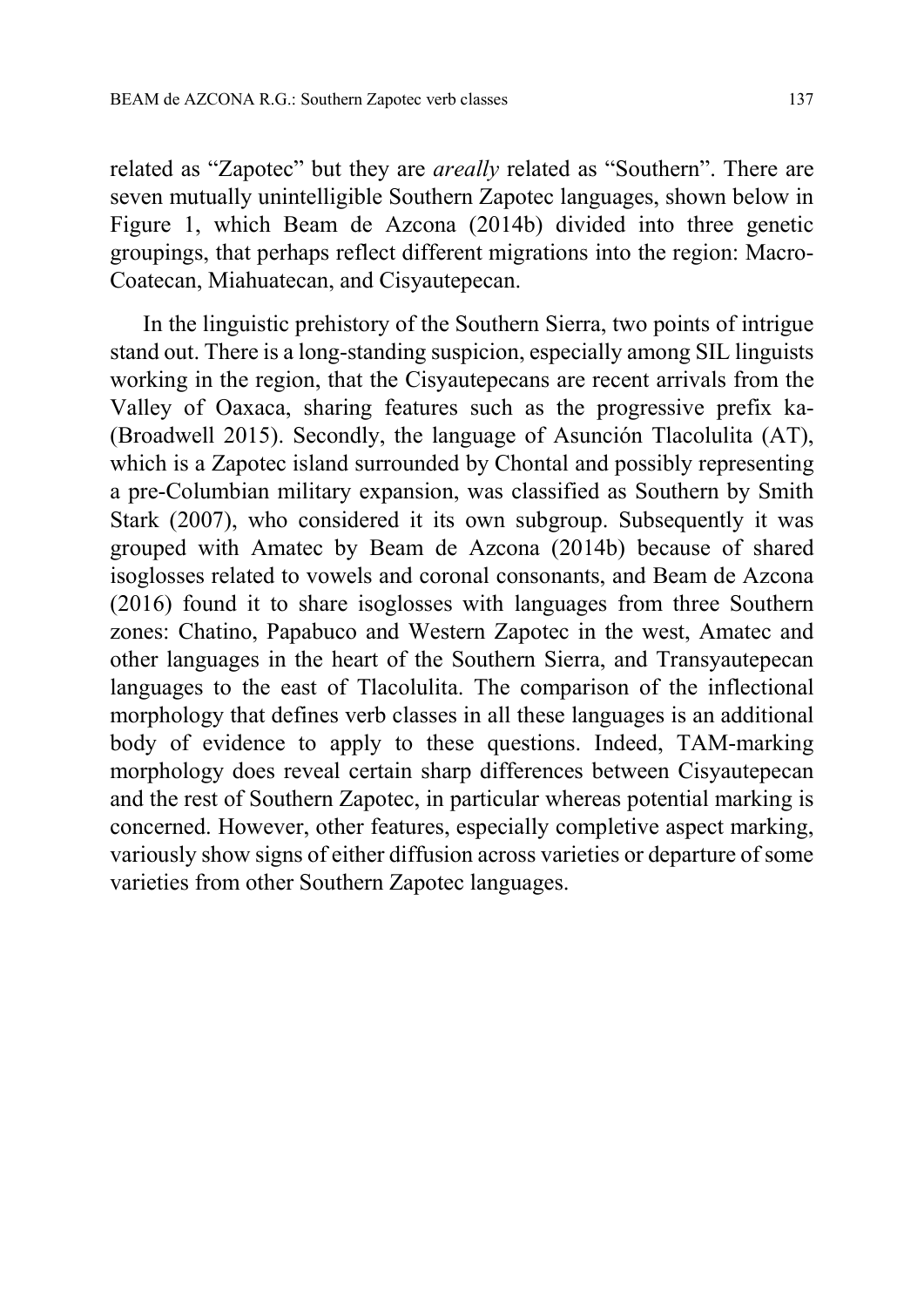

Figure 1: Southern Zapotec languages

For the present study, I used data from 14 varieties, shown in Figure 2. Here Macro-Coatecan languages are shown in solid. The data presented in §2 for Coatec come from San Baltazar Loxicha, but below I also consider data from Santa María Coatlán. Coatec shares a cluster of sound changes with Amatec (Beam de Azcona in preparation [b]). Here I consider data from the Amatlán variety of Amatec (Riggs n.d.) as well as the Coatecas Altas variety. San Bartolomé Loxicha, San Agustín Mixtepec and Santa Catarina Cuixtla (Kaufman 1996), shown in horizontal stripes, are three mutually intelligible varieties of the neighboring Miahuatec language. The remaining varieties, shown in vertical stripes, are 6 of the 7 subgroupings of Cisyautepecan (Antonio Ramos 2015; Black 1994; Hopkins 1995; Hunn et al. n.d.; Méndez 2004; Olive 1995; Piper 1995; Ward 1987) identified by Smith Stark (2007). At least some of these are mutually intelligible but the limits of intelligibility are not well established (but see Méndez 2004 for speakers' intelligibility assessments of nearby varieties). Cisyautepecan appears to constitute a dialect continuum. The map in Figure 2 is intended to provide insight on localized diffusions in the discussion that follows. Data from Cuixtla, Amatlán and all the Cisyautepecan varieties are taken from the sources cited, while data from the other five varieties were gathered by the author.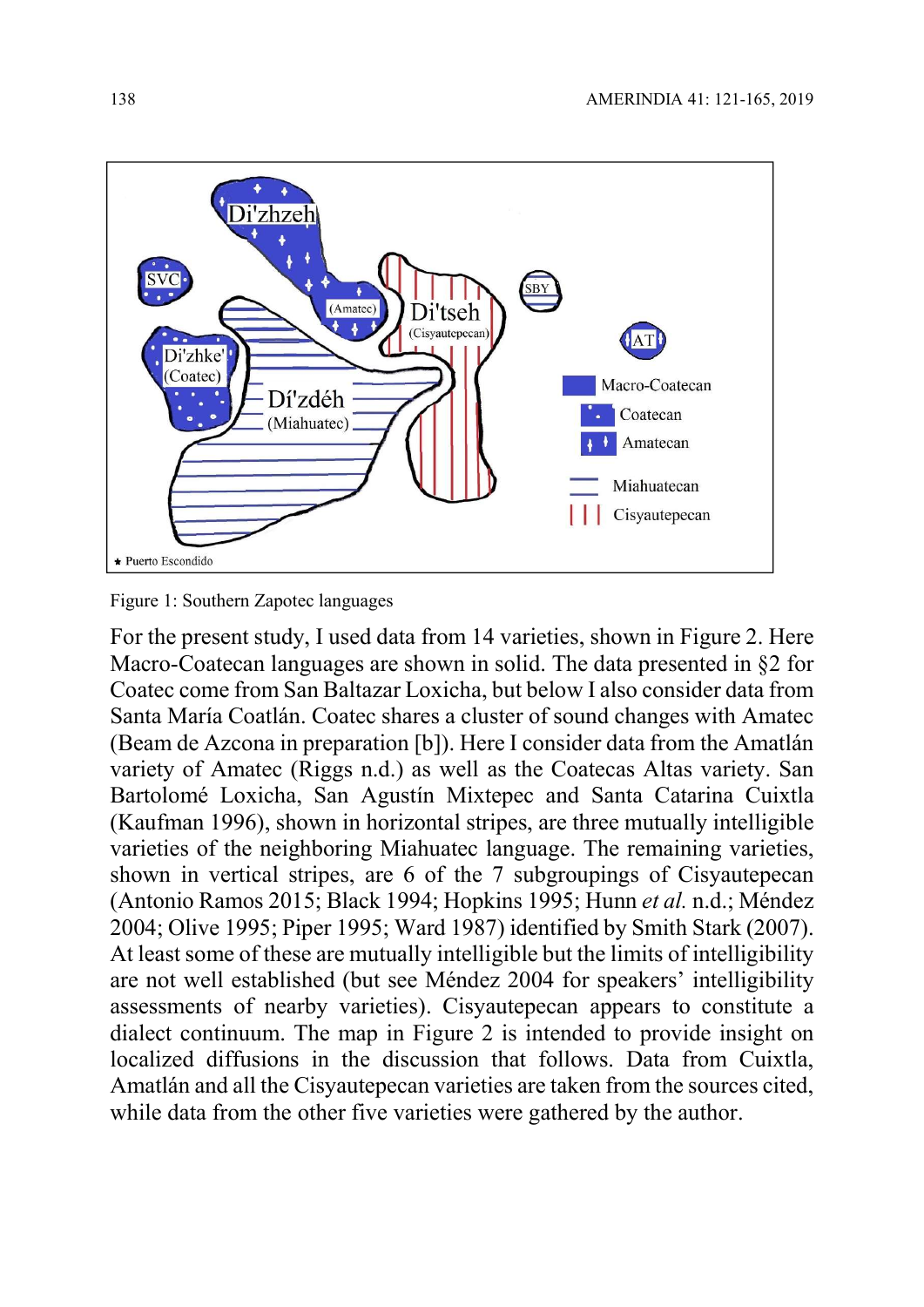

Figure 2: Varieties used in the present study

# 4. Kaufman's historical analysis of Zapotec verb classes

Kaufman (1989, 1994-2014) lays out a historical classification of Zapotec(an) verbs that has been applied to modern Zapotecan languages as well (Beam de Azcona 2004, 2009; Campbell 2009; Smith Stark 2002; Pérez Baez & Kaufman 2011; Sullivant 2015). Table 8 provides the defining features of Kaufman's four-way classification.

|            | class A   | class B   | class C   | class D   |
|------------|-----------|-----------|-----------|-----------|
| potential  | $*_{ki+}$ | $*_{ki+}$ | $*_{k+}$  | $*_{k+}$  |
| completive | $*$ kwe+  | $*_{k0+}$ | $*_{ko+}$ | $*_{ko+}$ |
| replacives | NО        | NО        | NO.       | YES       |
| begin with |           |           | V.C       | V,s       |

Table 8: Kaufman's Proto-Zapotec(an) Verb Classes

Although the potential allomorphy Kaufman identified for Proto-Zapotec(an) does not always hold up that well in Southern Zapotec, the \*k+ marker in class D can be understood as the historical cause for fortition. This consonant added to the R1 prefix would have rendered an underlying consonant cluster which surfaced as geminate in Proto-Zapotec, yielding modern fortis consonants. In class B the \*i in \*ki+ is possibly the cause for the palatalization in class B in Coatec and some other languages.<sup>11</sup>

 $\overline{1}$ <sup>11</sup> However, the intransitive nature of this class suggests that the anticausative  $*_y$  is involved (see Operstein 2015). A fusion of the two sources is another possibility. W- is an example of a derivational valency-changing marker which has become part of the inflectional system by fusing with potential marking in class A. The same could have happened with anticausative y and the potential and habitual markers in class B.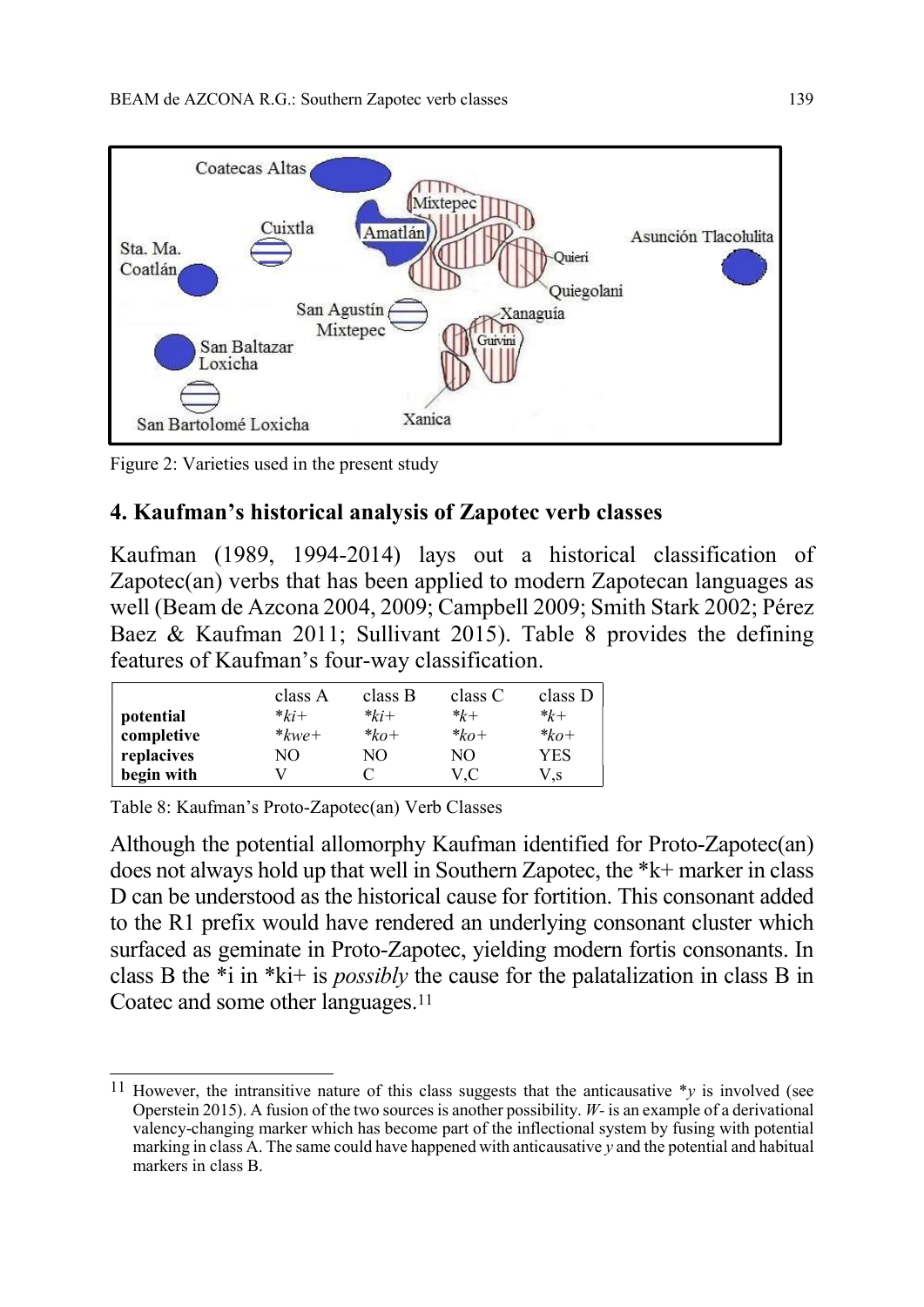In Coatec as in Proto-Zapotec, allomorphy of the completive marker separates class A patterns from the rest. However, in some varieties this distinction is only preserved on vowel-stems, and in others it seems to be falling apart all together.

Replacive morphology continues to define class D, though in Cisyautepecan the R2 prefix is being reinterpreted as a completive prefix.

Stem shape is still noteworthy when looking at Southern Zapotec verb classes, although there have been changes such as the addition of consonantstems to class A in Coatec.

# 5. Southern Zapotec verbal isoglosses

Data from the varieties in Figure 2 were compared to the Coatec system described in §2. Space limitations make it impossible to provide a detailed comparison here, but such a comparison yielded a few specific observations that are worth focusing on in the remaining sections. Each of the following subsections highlights an isogloss related to a specific morphological feature, beginning with the completive allomorphy seen on consonant-stems and vowel-stems.

# 5.1. Extension of the bilabial completive marker

As reconstructed by Kaufman (1989), the bilabial completive marker only applied to V-stems in Proto-Zapotec. Via sound change and analogy today there is a large class of C-stems that take this class A marker in Coatec. This change is not unique to Southern Zapotec. C-stems with a bilabial completive are also found in Northern (Bartholomew 1983), Central (Stubblefield & Hollenbach 1991), Papabuco Zapotec (Operstein 2015) and Chatino (Campbell 2009).<sup>12</sup>

Leveling of completive allomorphy is characteristic of Southern Zapotec (Beam de Azcona 2014a). Throughout varieties of the central part of the Southern Sierra, the bilabial completive marker has extended even to verbs displaying the distinctive morphology (e.g. palatalization and replacives) of other classes. For example, Proto-Zapotec class D is defined by the presence

 $\overline{1}$ <sup>12</sup> Considering the extent of this feature we may want to reconsider the reconstruction in future work and posit consonant-stems that took the class A completive marker as far back as Proto-Zapotecan, but for now I will assume that the reconstruction is correct and explain the changes which presumably took place to bring about this state of affairs.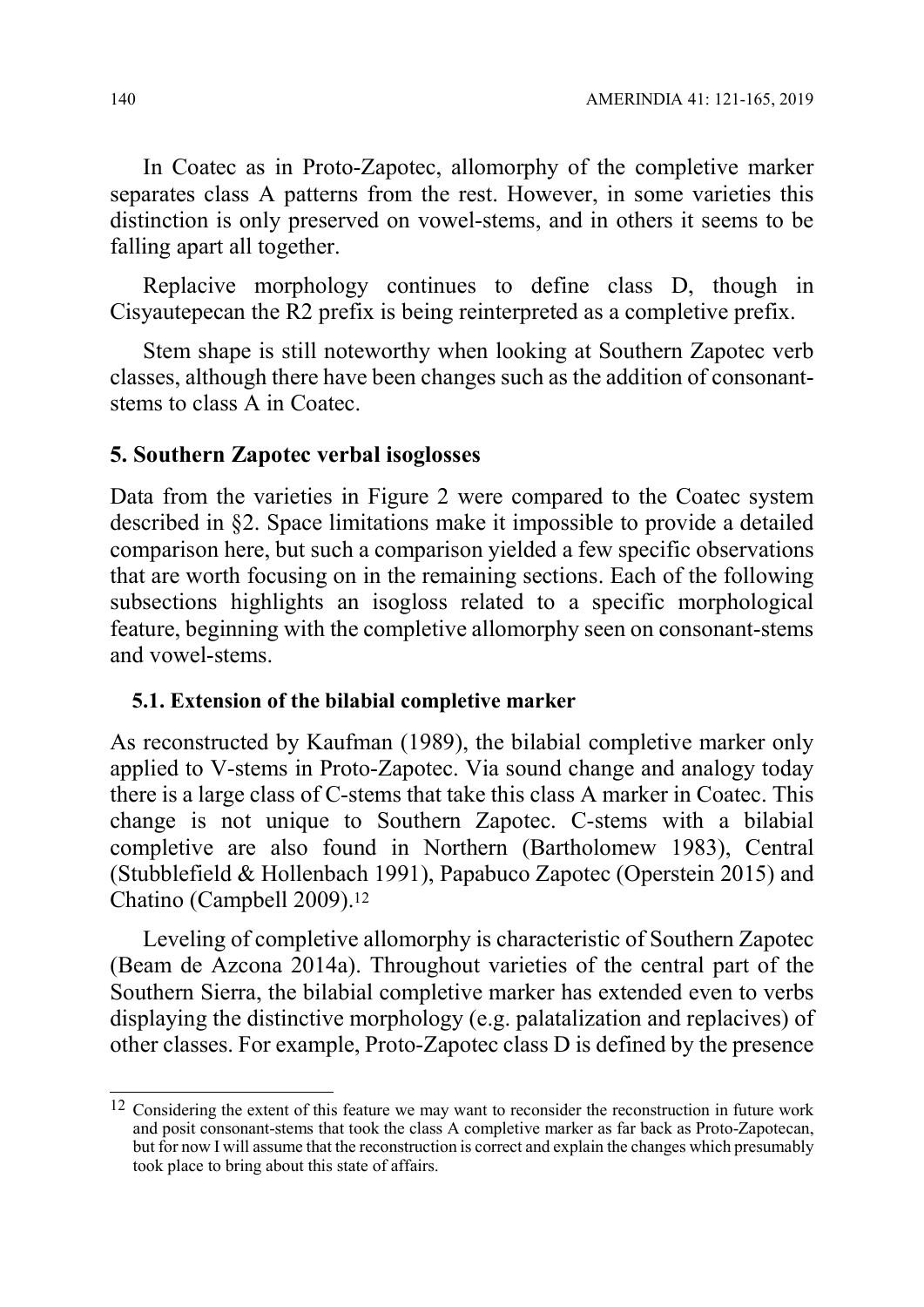of replacive morphology (see Table 8). The verbs in Table 9 all display replacive morphology, yet the Amatlán variety of Amatec, all varieties of Miahuatec, and the Mixtepec variety of Cisyautepecan all mark the completive of these verbs with a bilabial marker that was originally exclusive to class A. Only Coatec and Tlacolulita, at the western and eastern frontiers, conserve the labiovelar marker on 'explode' (which, incidentally, is cognate with Amatec 'break') and 'plant' respectively.

|            | Coatec            | Amatlán   | Miahuatec | Cisyautepecan | Tlacolulita |
|------------|-------------------|-----------|-----------|---------------|-------------|
|            | (SBalL)           |           | (SBarL)   | (Mixtepec)    |             |
|            | 'explode'         | 'break'   | 'put'     | 'push'        | 'plant'     |
| Potential  | kĭch              | kich      | KΟ        | kwiín         | ko          |
| Habitual   | $nd$ -vìch        | $n$ -gich | ngóo      | r-bin         | $r$ -go     |
| Completive | <b>ngw-</b> di'ch | $m$ -dich | $mb-l$ ó  | $b-rin$       | $w$ -lo     |

Table 9: Class D verbs across five Southern Zapotec languages

In Figure 3 we see that varieties which conservatively preserve both labiovelar and bilabial completive prefixes on consonant-stems are geographically disparate: Coatec in the extreme west, Coatecas Altas in the extreme north, Quierí in the northern near-east, Xanica in the southern neareast, and Tlacolulita in the far east. Conversely we see that most varieties that now apply the bilabial marker to all consonant-stems (all varieties of Miahuatec, the Amatlán variety of Amatec, and at least the Mixtepec variety of Cisyautepecan) are all contiguous with one another with the exception of San Bartolo Yautepec. Likewise, a contiguous eastern bloc of three Cisyautepecan varieties have an even more extreme reduction of the system, with all verbs, both vowel- and consonant-stems, taking the same completive marker, w-.



Figure 3: Completive allomorphy on consonant-stems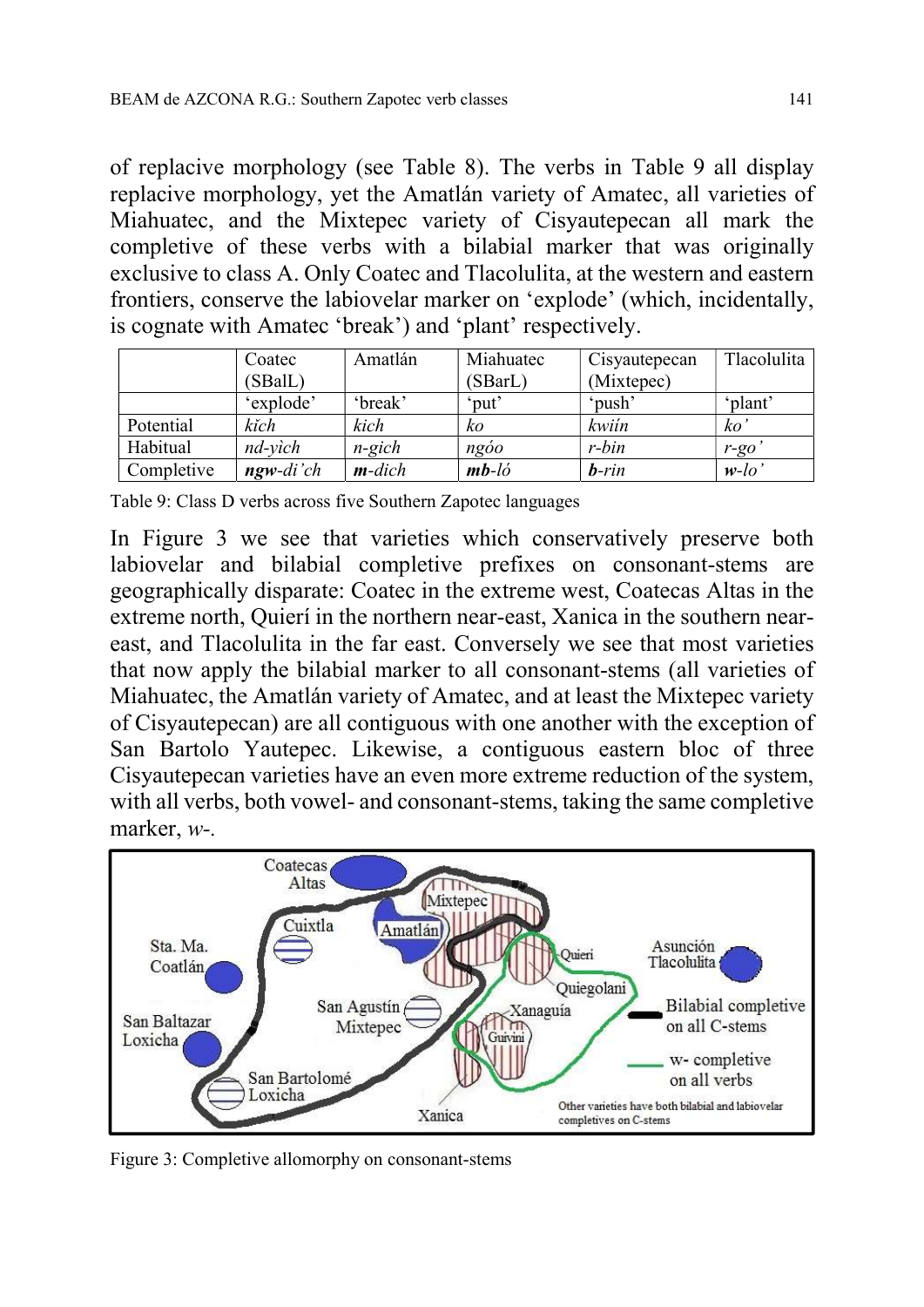In Table 6 we saw that even Valley and Northern Zapotec languages now have consonant-stems that take the bilabial completive marker. Assuming that the reconstruction of class A as consisting of vowel-stems is correct, the explanation for the widespread use of class A morphology on consonantstems relates to causative morphology and what must have been early analogy. A causative auxiliary verb  $*_{o}$ , took class A inflectional markers. This  $*$ o is the initial segment of the class A vowel-stems (recall from  $\S$ 2 that they all begin in round vowels), which must go back to the concatenation of \*o and another vowel-stem, resulting in the deletion of the second vowel (e.g.  $*_{0}$ +atti 'caus+die' =  $*_{0}$ tti<sup>13</sup> 'kill'). The causative auxiliary could also be added to consonant-stems, and we see it today residually in Coatec as the  $w$ - potential marker found only on transitive consonant-stems. Since the  $w$ only survives in the potential and has been lost in other paradigmatic forms, the bilabial completive marker that used to mark the auxiliary  $*_o$  is now adjacent to consonant-stems. This explains the existence of transitive consonant-stems with bilabial completive markers. The existence of intransitive consonant-stems with the same bilabial completive marker can be explained via analogy. Most of these intransitive consonant-stems are in a derivational relationship with transitive consonant stems and have probably adopted the same completive marker as their derivational partner via proportional analogy.

Although not identical to Proto-Zapotec, we can assume that the diverse completive allomorphy found in both varieties of Coatec surveyed and in Coatecas Altas, Quierí, Xanica, and Tlacolulita is conservative compared to the other varieties in Figure 3. The other varieties, which have reduced the inventory of completive markers to a single prefix for consonant-stems or even for all verbs, display two patterns that are observed mostly in contiguous varieties, including contiguous varieties belonging to different genetic subgroups. This pattern suggests that levelling of a single completive marker across multiple current or former verb classes, is an innovation that has spread via diffusion.

I speculate that the bilabial pattern of completive marking on all consonant stems originated in Miahuatec varieties spoken in and around Miahuatlán and spread to the other languages. Miahuatlán is the most important municipality

 $\overline{1}$ 

<sup>&</sup>lt;sup>13</sup> This verb is reconstructed by Kaufman as \*utti, but I reconstruct only \*o and not \*u for Proto-Zapotec as laid out in Beam de Azcona (in preparation) and Beam de Azcona et al. (in press).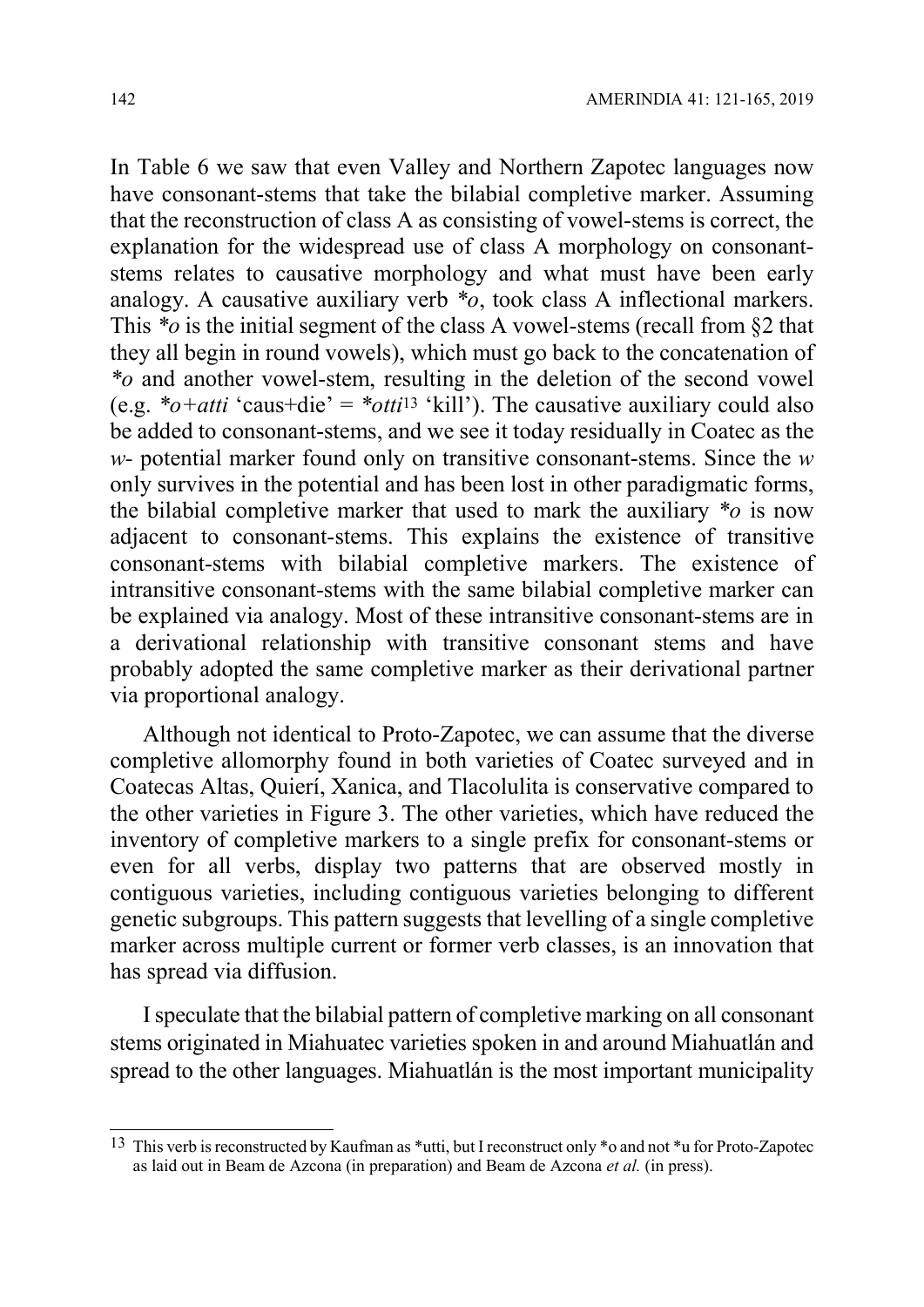in the Sierra Sur region and speakers of most Southern Zapotec languages have frequent reasons, both now and in the colonial past, to go there to market etc., a fact which could create economic motivation to accommodate to features of local varieties of Miahuatec. The change took place demonstrably earlier in Miahuatec varieties near Miahuatlán vs. the more distant variety of San Bartolomé Loxicha. The Cuixtla data considered come from a speaker born in 1912 and the San Agustín Mixtepec data from a consultant born in 1932, both of whom had the bilabial marker on all consonant-stems, with no free variation. In San Bartolomé Loxicha I have worked with the C. S. family, in which older speakers (including Abdón, born in 1949, and Alfredo, born in 1970) have a labiovelar prefix on the same verbs that have a labiovelar completive in Coatec, with some free variation with the bilabial marker, whereas younger speakers (including Zenaida, born in 1981, and Emiliano, born in 1986) only have the bilabial completive marker. Not only is San Bartolomé Loxicha more distant from Miahuatlán than both Cuixtla and San Agustín Mixtepec, it is also a close neighbor to Coatec-speaking San Baltazar Loxicha, which may have historically exerted some influence. These factors may relate to the late arrival of this diffused morphological change to this Miahuatec-speaking town. Considering that the change is found in only one Amatec variety and one Cisyautepecan variety, and considering that these towns have historically had less influence than Miahuatlán, they seem less likely as the source of the change. Of the two main varieties of Amatec, the change is seen in the Amatlán variety, which politically forms part of the Miahuatlán district, and not in the Coatecas Altas variety, which politically is part of the Ejutla district. Because of both proximity and political affiliations speakers from Coatecas Altas may have had less contact with Miahuatec than speakers from Amatlán have had, at least during the last two centuries, when the change likely took place and spread.

The Northern variety of Coatec spoken in Santa María Coatlán may have been influenced by the spread of the bilabial completive marker in neighboring Northern Miahuatec. Southern Coatec, as spoken in San Baltazar Loxicha, has the class A bilabial completive marker with allomorphs mb- and m- on consonant-stems, and the class B-D labiovelar completive marker which, when added to consonant-stems, has allomorphs  $\eta g^w$ - and  $\eta^w$ . Corresponding to both  $\eta g^w$ - and  $\eta^w$ - Santa María Coatlán has *mw*- in free variation with *w*-. This could be seen as the result of a natural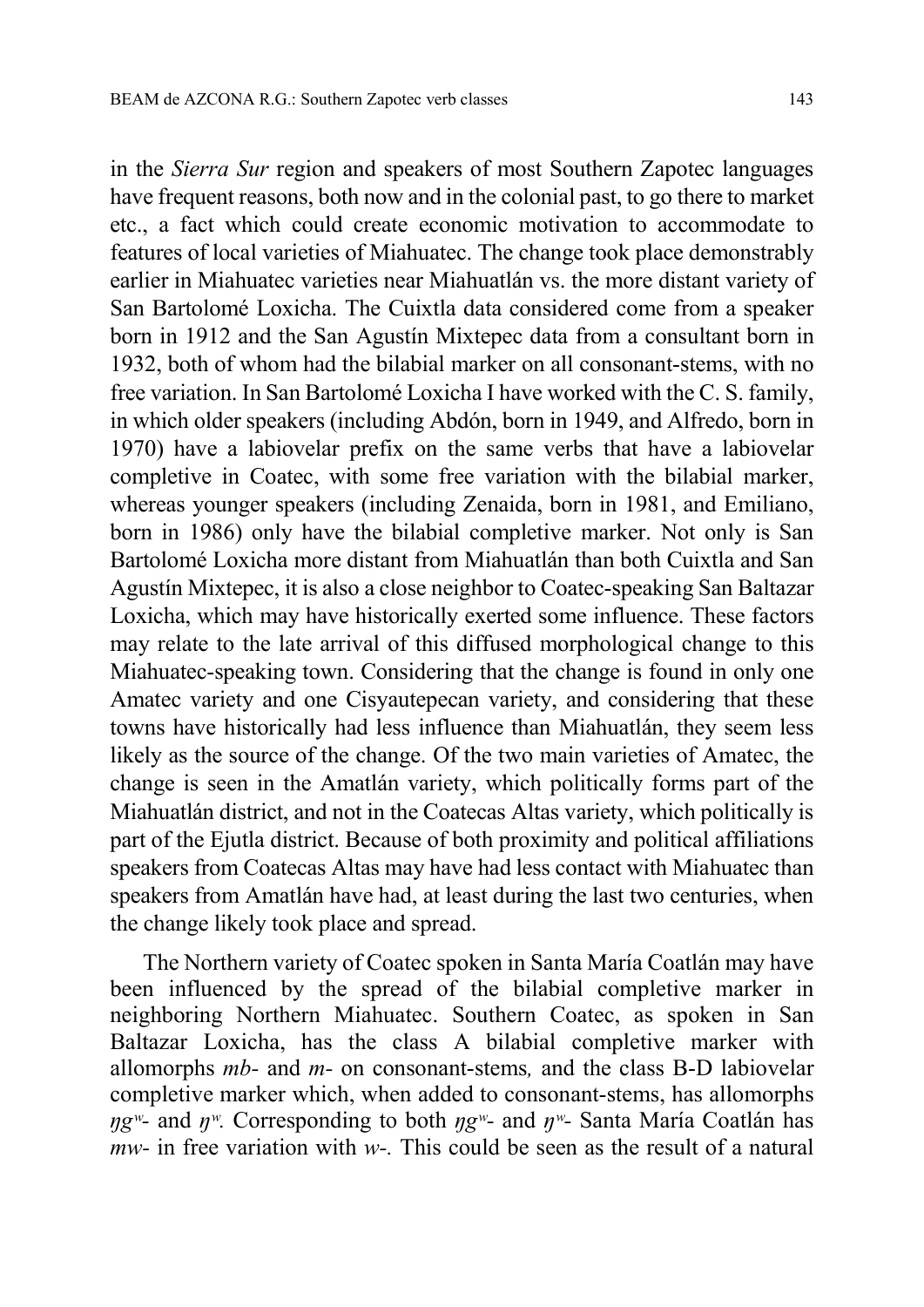sound change, the velar nasal assimilating to the labial nature of the approximant offglide, and subsequently reducing further to  $w$ -, and it probably is, but it may have been helped along by contact with northern varieties of Miahuatec such as Cuixtla which has a bilabial prefix, mb- or m- , on all C-stems. It is notable that Santa María Coatlán with it's mw- prefix is in proximity to Cuixtla where a speaker born in 1912 has only a bilabial prefix on consonant stems, whereas San Baltazar Loxicha with it's  $\eta^w$  prefix is adjacent to San Bartolomé Loxicha, where speakers born at least as late as 1970 retain a  $\eta^w$  prefix. Although Santa María Coatlán is unique in (further) labializing the class B-D completive prefix without fully merging it with the class A prefix, the possibility of the mw- prefix being partially influenced by Miahuatec lends further support to the idea that Miahuatlán is the epicenter for the spread of a bilabial marker to classes B-D. Santa María Coatlán is located in the district of Miahuatlán while San Baltazar Loxicha is located in the district of Pochutla.

In varieties that have extended the bilabial completive to all consonantstems, special morphology like palatalization and stem-initial consonant alternations take on increased importance for defining verb classes. So, for example, a class B verb in the San Bartolomé Loxicha and Cuixtla varieties of Miahuatec can still be recognized by its pattern of palatalization despite the fact that it now takes a bilabial completive marker. In Amatlán, the neighboring San Agustín Mixtepec variety of Miahuatec, and in the Mixtepec variety of Cisyautepecan, a lack of palatalization on cognates of Coatec class B verbs, combined with uniform completive marking across Cstems, means that class B has merged with class A. Figure 3 shows a synchronic classification for cononant-stems that does not take completive allomorphy into consideration. Note that this schema works for the San Baltazar Loxicha variety of Coatec as well, since the bilabial completive can be predicted when there is stem regularity. Note also that varieties like Amatec and San Agustín Mixtepec do not have all of the possible classes shown in Figure 4.

The various systems of completive marking described here suggest a possible evolution, with one change triggering another. I present the proposed sequence of events in Table 10.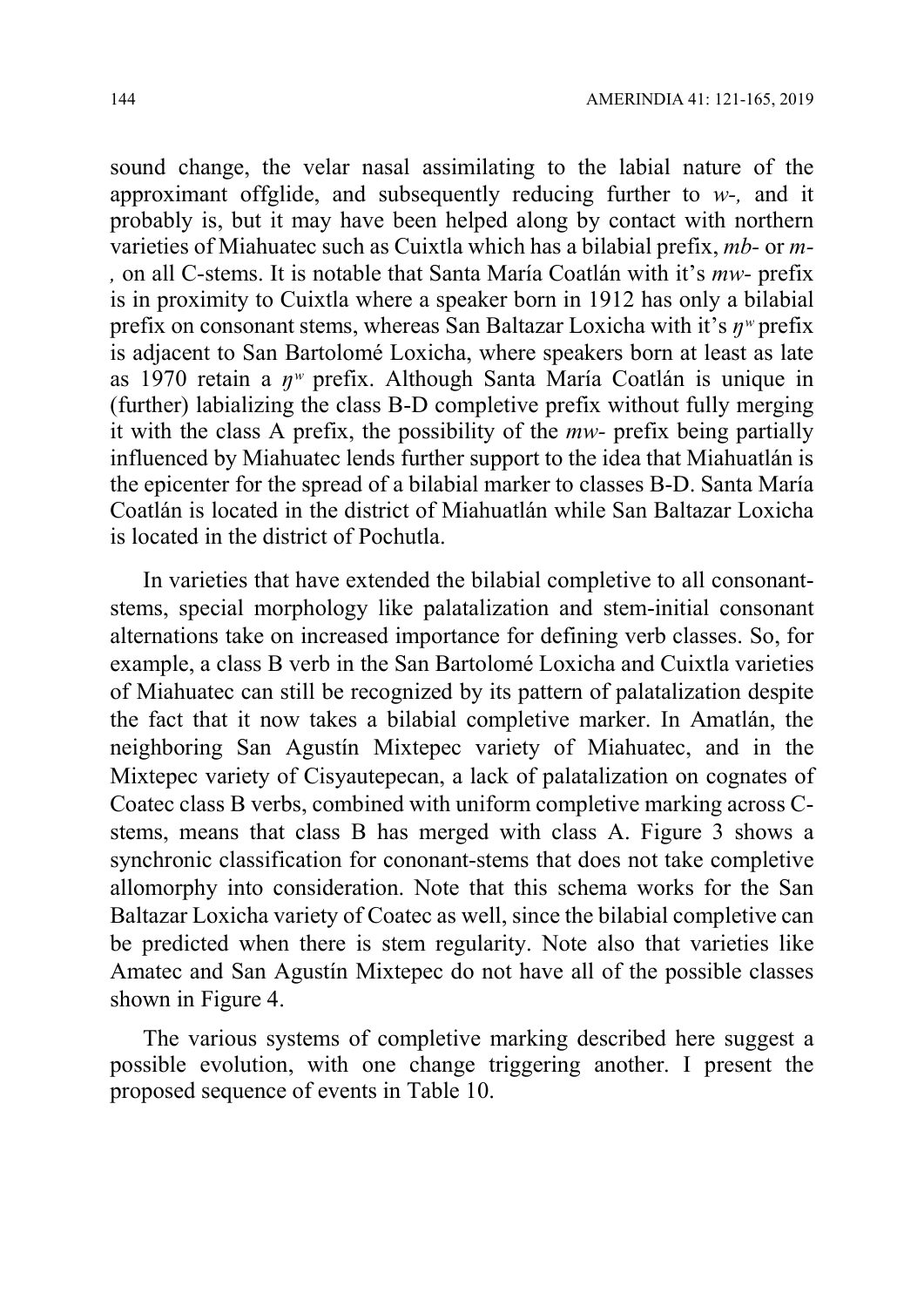

| Stage          | State or change                                                     | Representative varieties     |
|----------------|---------------------------------------------------------------------|------------------------------|
| 1              | *kwe- (later *pe-) occurs only on o-stems (all formed               | Proto-Zapotec                |
|                | with the causative auxiliary verb)                                  |                              |
| $\overline{2}$ | Causative auxiliary $*$ o reduces to w- and/or deletes,             |                              |
|                | rendering its former complements as transitive                      |                              |
|                | consonant-stems with class A (bilabial completive)                  |                              |
|                | morphology                                                          |                              |
| $\overline{3}$ | Intransitive partner verbs to the new class A transitive            | San Baltazar Loxicha,        |
|                | consonant-stems, adopt the bilabial completive via                  | Quierí, Xanica,              |
|                | analogy                                                             | Tlacolulita, (Sierra Juárez, |
|                |                                                                     | $etc.$ )                     |
| $\overline{4}$ | Palatalization is lost in Amatec and neighboring San                | <b>Coatecas Altas</b>        |
|                | Agustín Mixtepec but the opposition between bilabial                |                              |
|                | and labiovelar completive markers maintains the                     |                              |
|                | distinction between classes A and B                                 |                              |
| 5              | Verbs still belonging to the original classes of the new            | San Bartolomé Loxicha,       |
|                | class A consonant-stems adopt the bilabial completive               | Cuixtla, Mixtepec variety    |
|                | via analogy                                                         | of Cisyautepecan             |
| 6              | The distinction between classes A and B is lost in varieties        | San Agustín Mixtepec,        |
|                | which have lost palatalization and subsequently extend the          | Bartolo<br>Amatlán, San      |
|                | bilabial completive marker to all C-stems.                          | Yautepec                     |
| Other          | Extension of $*ko$ , now w-, to all verbs is perhaps                | Quiegolani,<br>Xanaguía,     |
|                | influenced by the similar extension of <i>*kwe</i> - in neighboring | Guivini                      |
|                | varieties. The bilabial completive marker is reanalyzed as a        |                              |
|                | sociolinguistic variable associated with "other" varieties of       |                              |
|                | Cisyautepecan and Zapotec in general.                               |                              |

Table 10: Evolution of completive allomorphy in Southern Zapotec

Originally, in Kaufman's classification of Proto-Zapotec verbs, the class A completive marker separated that class from all others, in a sense defining it. The changes identified here have the effect of expanding class A (to include consonant-stems), redefining it (based on lack of stem allomorphy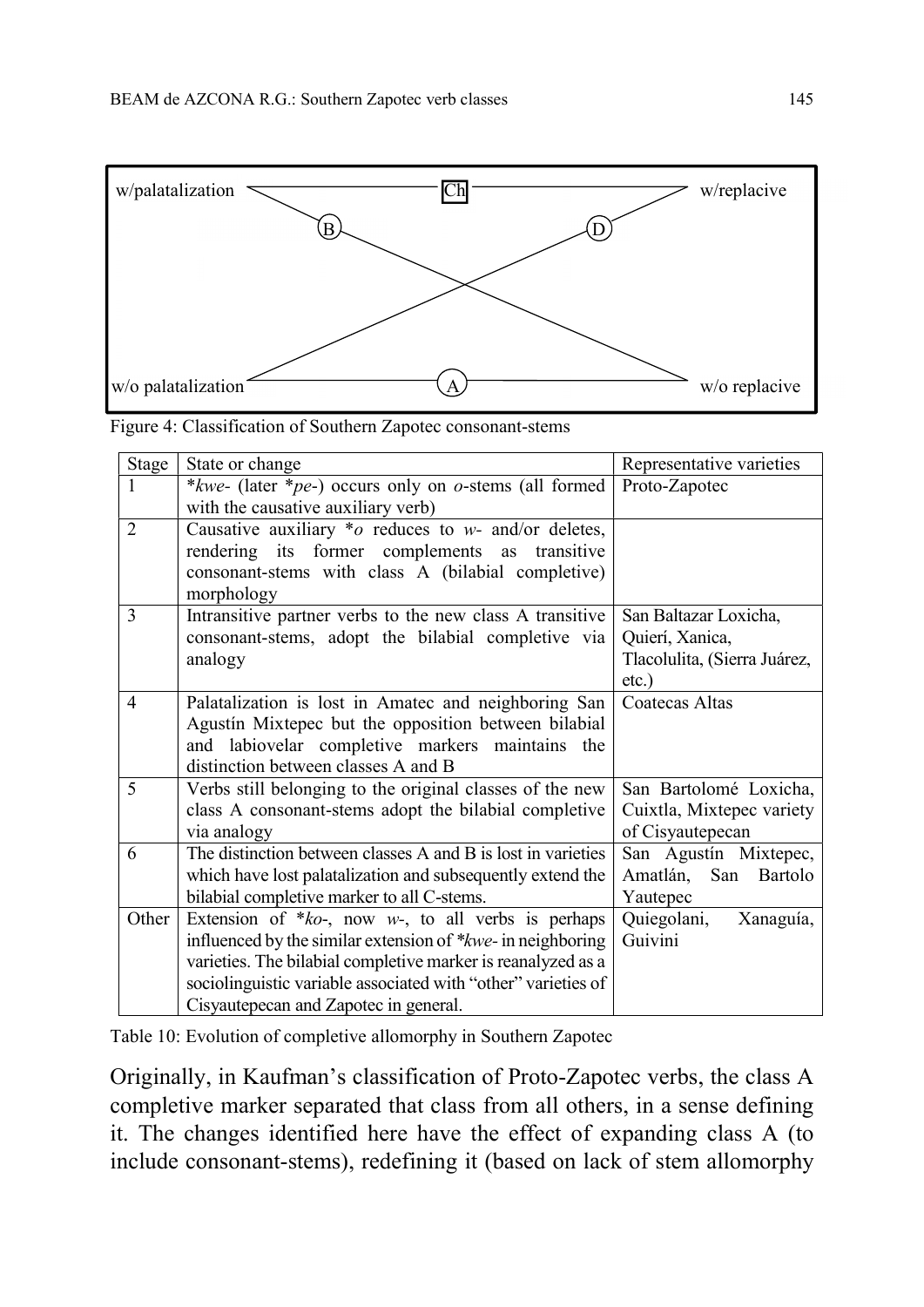as opposed to completive marking), or eliminating it (when all verbs are marked with w-) in various varieties of Southern Zapotec languages.

The domino effect starting with vowel deletion and ending with the elimination of one completive allomorph is a regularizing force among consonant-stems. With the exception of the eastern bloc of Cisyautepecan, this series of changes has left vowel-stems untouched. The effect is to create a divide between consonant-stems, with ever increasing levels of regularity, and vowel-stems, which are conservative and irregular.

#### 5.2. Innovative vowel-stems in Eastern Cisyautepecan

Most Zapotec languages, including 11 of the 14 varieties surveyed here, have a small number of (often-used) verbs with vowel-initial stems, and these verbs undergo vowel alternations within the paradigm, resulting from underlying and/or historical vowel cluster simplification as described earlier. 11 Southern Zapotec varieties surveyed mark the completive with a bilabial prefix on verbs with underlying round vowels, and with a labiovelar prefix on verbs with underlying a or e, along with the corresponding surface vowel alternations. This is to say, the stem allomorphy seen on vowel-stems belonging to classes A and C1-3 in Coatec occurs almost unchanged in Amatec, Miahuatec, Tlacolulita and in the western dialects of Cisyautepecan. Table 11 provides cognate vowel-stems in Coatec (San Baltazar Loxicha), Amatec (Amatlán), Miahuatec (San Bartolomé Loxicha), and the Mixtepec variety of Cisyautepecan. Note the regularity across these four languages. The only case of a labiovelar prefix corresponding to a bilabial prefix in another language is the completive form of 'rise'. In Cisyautepecan it has a bilabial prefix. However note that in that language the completive stem is not vowel-initial but y-initial, so the bilabial prefix there represents a regular development for consonant-stems. Likewise Amatlán has two completive forms recorded, a vowel stem with a labiovelar prefix and a y-stem with a bilabial prefix. So, the languages in Table 11 behave similarly with respect to vowel-stems.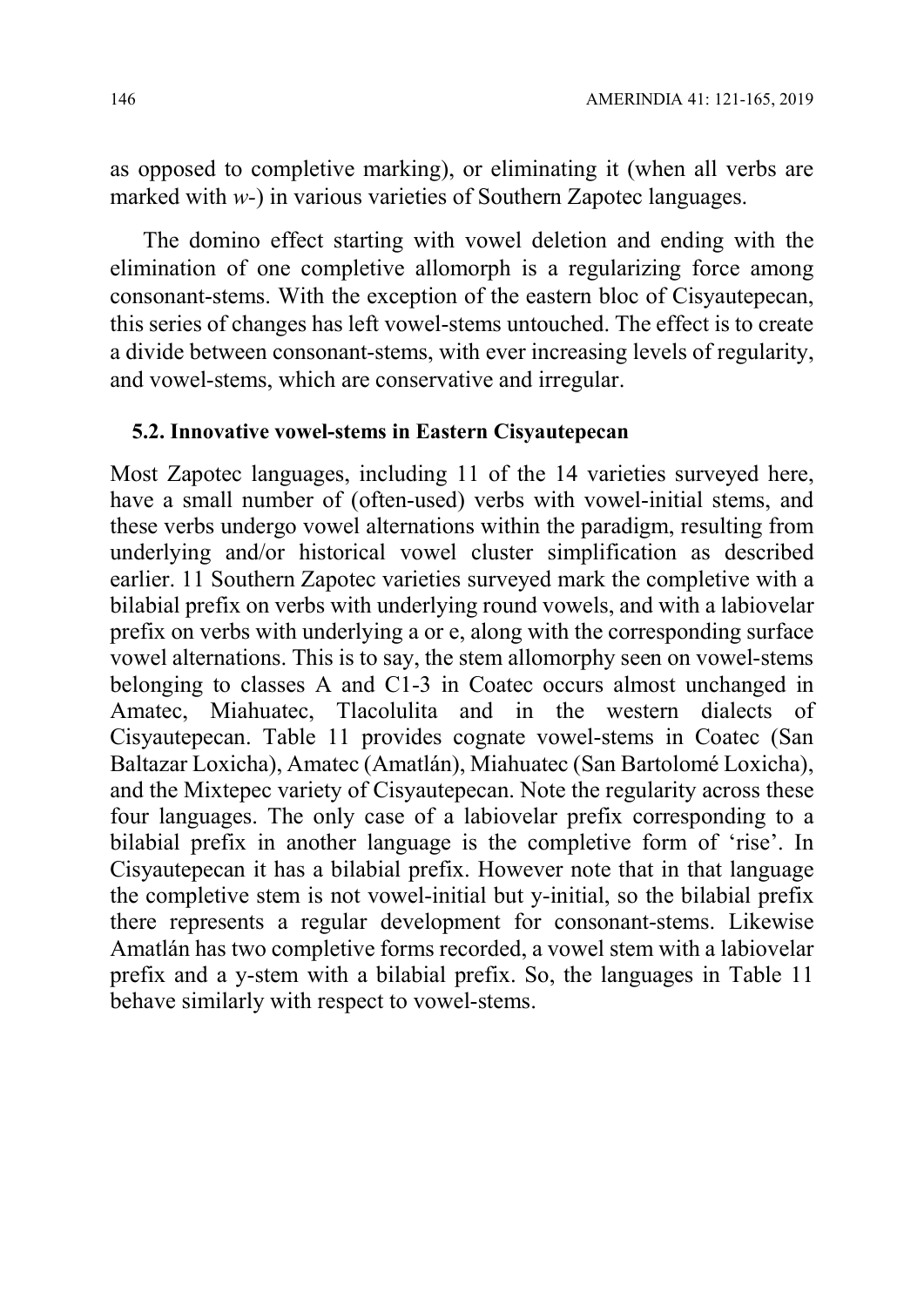| Habitual<br>Potential |  |           |                             |    |              | Completive                                                           |    |            | Gloss       |                                                                |                |           |
|-----------------------|--|-----------|-----------------------------|----|--------------|----------------------------------------------------------------------|----|------------|-------------|----------------------------------------------------------------|----------------|-----------|
|                       |  | Co A M Ci |                             | Co | $\mathbf{A}$ | M                                                                    | Ci | Co         | A           | М                                                              | Ci             |           |
|                       |  |           | A <i>guth gut guth guit</i> |    |              | ndùth nzhut ndxúuth rut                                              |    | mbìth mbit |             | mbiith                                                         | $be$ ét        | 'kill'    |
|                       |  |           | $ Cl $ găl gal gal gáál     |    |              | ndăl nzhal ndxal ráál ngŏl ngol                                      |    |            |             | ngol                                                           | $g\acute{o}ol$ | <i>be</i> |
|                       |  |           |                             |    |              |                                                                      |    |            |             |                                                                |                | born'     |
|                       |  |           |                             |    |              | $C2 g\hat{a}th$ yet gath gyeét   ndâth nzhet ndxáth ret   ngùth ngut |    |            |             | ngúth                                                          | gut            | 'die'     |
| $ C3 gdp$ yep yap     |  |           |                             |    |              |                                                                      |    |            |             | tseép   ndàp nyep ndxa'p ryep   ngwàp ngwep ngwa'p byep 'rise' |                |           |
|                       |  |           |                             |    |              |                                                                      |    |            | $\sim$ mvep |                                                                |                |           |

Table 11: Vowel-stems across four Southern Zapotec languages

Recall from Table 10 that the changes in completive marking on consonantstems are triggered by pre-tonic vowel loss that reduces or eliminates the causative auxiliary \*o, creating a new class of consonant-stems that take a bilabial completive marker. Zapotec vowel-stems have always lacked pretonic vowels because of the process of vowel cluster simplification applied whenever CV- prefixes were added to V-initial stems. Prefix vowels are pretonic when added to consonant-stems, but when added to vowel-stems the prefix vowel either deletes or replaces the root vowel as the tonic vowel. Tonic vowels enjoy a measure of protection from sound changes that delete or reduce unstressed vowels in these languages. Because of this, there is much less cross-dialectal variation in vowel-stems as compared to consonant-stems.

Figure 3 above identifies the exception to this conservatism of vowelstems. 3 Cisyautepecan varieties, all in the east, have reduced the completive to a single allomorph, w-, including on all vowel-stems. This also means a lack of the vowel alternations that occur in most Zapotec languages. For example, consider the Coatec verb 'become' -ak with the completive form ngok and compare this to the Quiegolani completive of the same verb, wak (Black 1994: 43). Likewise, in Amatec the verb 'die' -et has a completive *ngut* but Quiegolani adds w- and retains the stem vowel in the completive form wet (Black 1994: 77). And, compare the Miahuatec verb 'listen' -ón with its completive form mbín and compare this to the Quiegolani completive won (Black 1994: 84). In every Coatec class where there are paradigmatic vowel alternations the easternmost varieties of Cisyautepecan have levelled the paradigm to use one vowel consistently. So, in general Kaufman's classification, especially the distinction between classes A and C, holds up better for vowel-stems than for consonant-stems,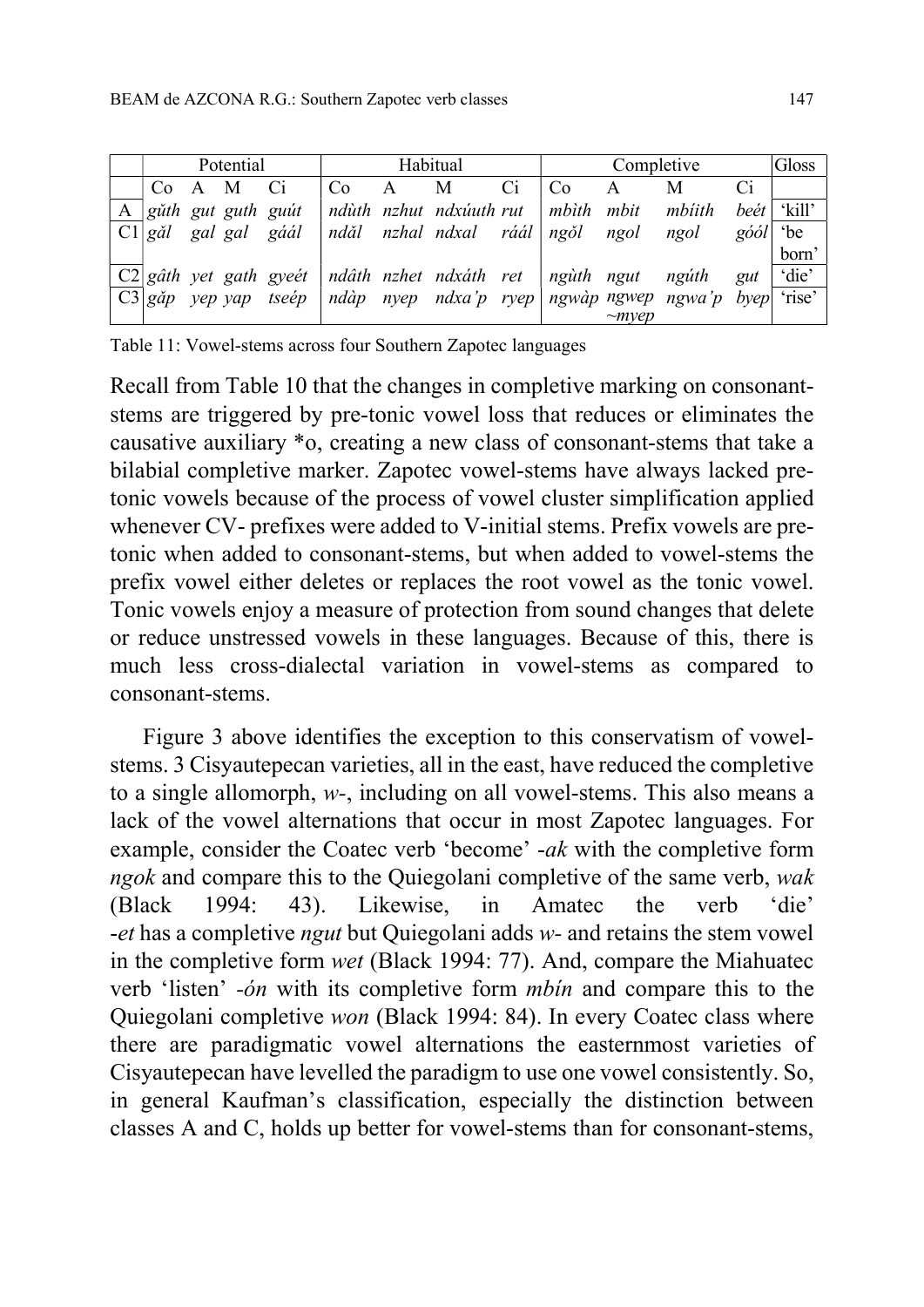but in the eastern varieties of Cisyautepecan the system nevertheless falls apart.

#### 5.3. Loss of ts- in Miahuatec, Coatec and Amatec

All documented forms of Cisyautepecan (Méndez 2004: 83-85), San Bartolo Yautepec and Tlacolulita have an additional potential marker,  $(t)$ s-, that is not found in Miahuatec, Coatec or Amatec to date. This marker is used on verbs corresponding to Coatec class C3. Class C3 consists of vowel-stems that do not undergo paradigmatic vowel alternations but instead add the completive form *ngw*- directly to the verb stem with no deletion. The historical explanation for this is that class C3 are former y-stems that have become vowel-stems through the loss of the y. The verb 'rise' above in Table 11 is a good example of this, still occurring as a  $y$ -stem in Cisyautepecan and Tlacolulita (along with the ts- potential marker), occurring in Amatlán as a y-stem that in the completive is in free variation with a vowel-stem, and ocurring as a vowel-stem that takes the ngw- completive in Coatec and Miahuatec. Note that none of the other languages here mark ts- on the potential form of 'rise'.

This ts- prefix is found in Sierra Juárez Zapotec in the Northern Sierra (Bartholomew 1983: 397) and occurs as ch- in Mitla (Stubblefield & Hollenbach 1991: 220) and Colonial Valley Zapotec (Córdova 1578ª; Lillehaugen et al. 2014). Its appearance in two other geographic regions outside of the Southern Sierra suggests that this is a retention rather than an innovation and has simply been lost in Miahuatec, Coatec and Amatec. Whether these last three languages share a node in a genetic family tree or whether they simply resemble each other due to centuries of diffusion is an on-going question of research, but this isogloss can be added to others under consideration.

#### 5.4. Reanalysis of R2 in Cisyautepecan

In at least the northermost dialects of Cisyautepecan (Mixtepec and Quierí, see Méndez 2004 and Antonio Ramos 2015) the R2 prefix of historical class D verbs with habitual vowel-stems has been reinterpreted as a completive marker. Table 12 shows the verb 'eat' in the same varieties as in Table 11.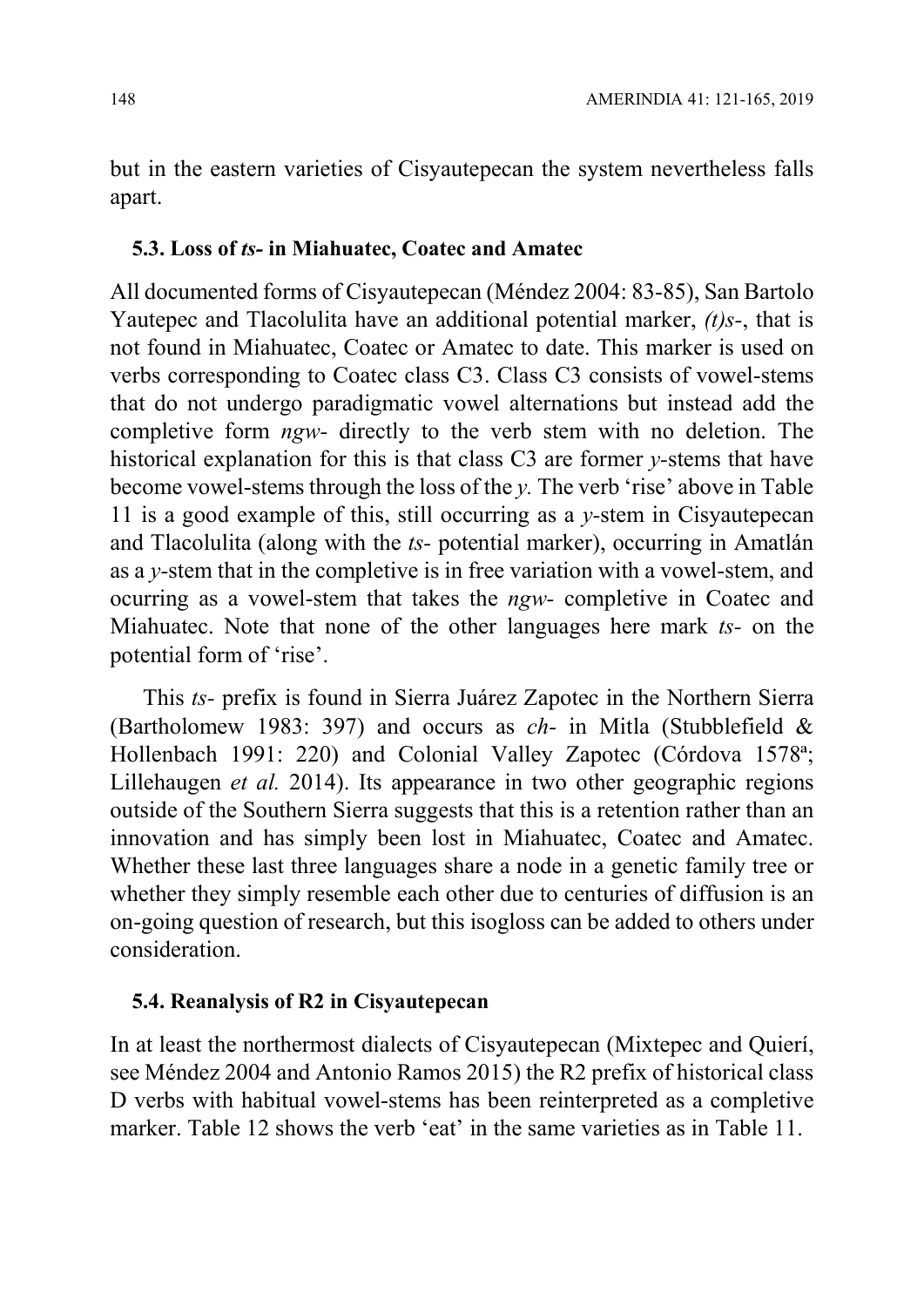| Potential |     |    | Habitual                  |     |       | Completive |                     |       |      |        |     |
|-----------|-----|----|---------------------------|-----|-------|------------|---------------------|-------|------|--------|-----|
|           | ∡ ⊾ | M  | $\sim$<br>$\mathsf{\sim}$ | UΟ  |       | Μ          | $\bigcap$<br>$\sim$ | U0    |      | М      |     |
| wă        | gaw | wa | gaw                       | ndà | nzhaw | ndxwaa     | raw                 | ngwdâ | ndaw | nhwdaa | dáw |

Table 12: The verb 'eat' across four languages

By subtracting the habitual prefix we find that this word has a vowel-initial habitual stem in Coatec and Amatec,  $-\dot{a}$  and  $-\dot{a}$  respectively. Miahuatec has added the transitive w- marker even in the habitual. Cisyautepecan, like Amatec, has a habitual stem -*áw*. However, in the completive we see a familiar labiovelar prefix in Coatec and Miahuatec being added to a d-initial stem. In Amatec there appears to be some homorganic nasal assimilation but still we see a nasal prefix added to a d-initial stem. Not fitting in Table 12 but displaying a similar pattern is Tlacolulita where a cognate verb root -ow has a potential form gow, habitual row, and completive wdow. In the Mixtepec variety of Cisyautepecan though, all we have is the would-be dstem without a traditional completive prefix. Only a few verbs have been identified in Coatec as having a vowel-initial habitual stem but an R2-initial completive stem. The pattern is so sparse and irregular that it lends itself to reinterpretation. In at least two varieties of Cisyautepecan the R2 prefix in these verbs has been reinterpreted as the sole completive prefix selected by such a verb, in effect creating a new class of paradigmatically homogenous vowel-stems with a completive prefix d-.

# 5.5. Potential  $y$ -/*i*- in the East

In the San Agustín Mixtepec variety of Miahuatec, Tlacolulita, and every variety of Cisyautepecan except the one spoken in Quierí and its sister town Quioquitani (though I also have fewer data for this variety), some or all consonant-stems take a  $y$ - or  $i$ - prefix in the potential. In San Agustín Mixtepec some consonant-stems are zero-marked segmentally and others take this  $y$ - prefix. The tendency seems that  $y$ - marked verbs there are more likely to be intransitive, and some correspond to verbs that have a palatalized stem in Coatec and in western varieties of Miahuatec (the palatalized stems in classes B and Ch in these languages are also associated with intransitivity). The marker could be related to anti-causative  $*_y$  (see Operstein & Sonnenschein 2015) and have become a portmanteau marker of potential mood as well as valency, the counterpart to  $w$ -. However, in some Cisyautepecan varieties this is the default potential marker appearing on all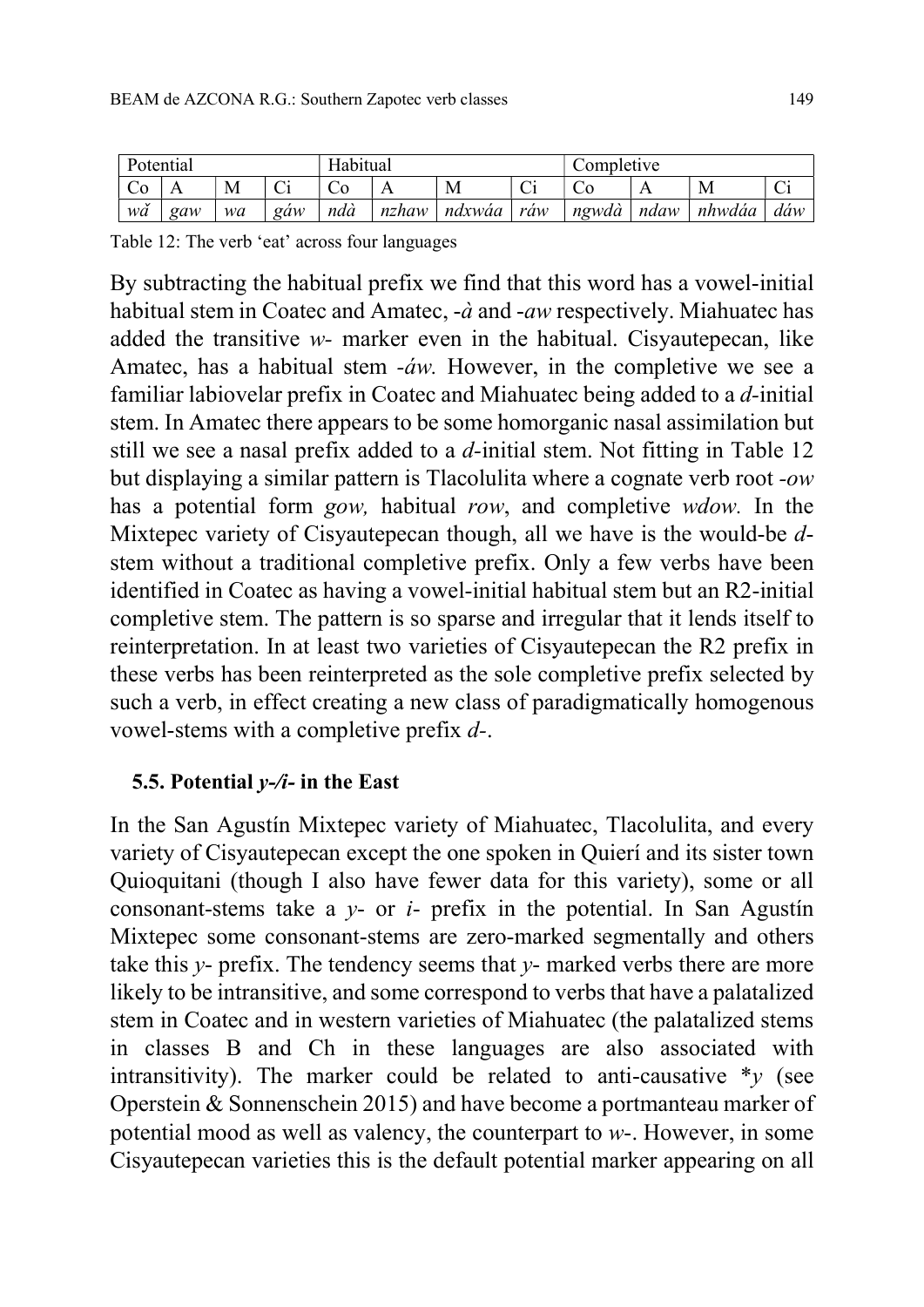consonant-stems, including transitive ones. In Tlacolulita and San Agustín Mixtepec  $y$ - appears on all consonant-stems of class  $A/B$  (it is absent on class C and D verbs). For these languages, a better explanation is that potential y- is simply what remains of Kaufman's  $*ki$ - potential marker for classes A and B. This is phonologically highly plausible since single/lenis  $*$ *k* is a weak consonant that often lenites. The marker may have extended to other classes in some Cisyautepecan varieties the same as we have seen with the bilabial completive marker elsewhere. This marker merits closer examination in the future but here the point is simply to establish an isogloss that includes Tlacolulita, most of Cisyautepecan and the neighboring San Agustín Mixtepec variety of Miahuatec.

#### 5.6. Palatalization in the West

In the San Bartolomé Loxicha and Cuixtla varieties of Miahuatec, class B and Ch verbs undergo palatalization much as in all varieties of Coatec, though the pattern is slightly more regular. As in Coatec, palatalization of class B verbs appears only in the potential and habitual, and not the rest of the paradigm (see Table 8). However the segmental idiosyncracies seen above in Coatec (different types of palatalization on /n/, deletion of /l/ in the habitual) are absent in Miahuatec. Miahuatec has numerous dialects not considered in this paper but it is notable that the San Agustín Mixtepec variety seems to lack classes B and Ch. No verbs have been documented in that variety that palatalize in the potential and habitual.

Innovations should be given greater weight than retentions and so we may ask ourselves whether the development of palatalization is an innovation or whether the loss of palatalization is an innovation. It is quite possible that both developments are innovations. If palatalization in classes B and Ch develops from metathesis of an  *in the potential and habitual* markers or a  $\alpha$  - intransitive marker, in Miahuatec and Coatec, this could be a shared innovation that might indicate (together with other isoglosses) a genetic grouping that includes these two groups but excludes Cisyautepecan. Alternatively this shared innovation could be diffused between Miahuatec and Coatec. If palatalization existed in earlier forms of the core Southern Zapotec languages is lost in Amatec and in the San Agustín Mixtepec variety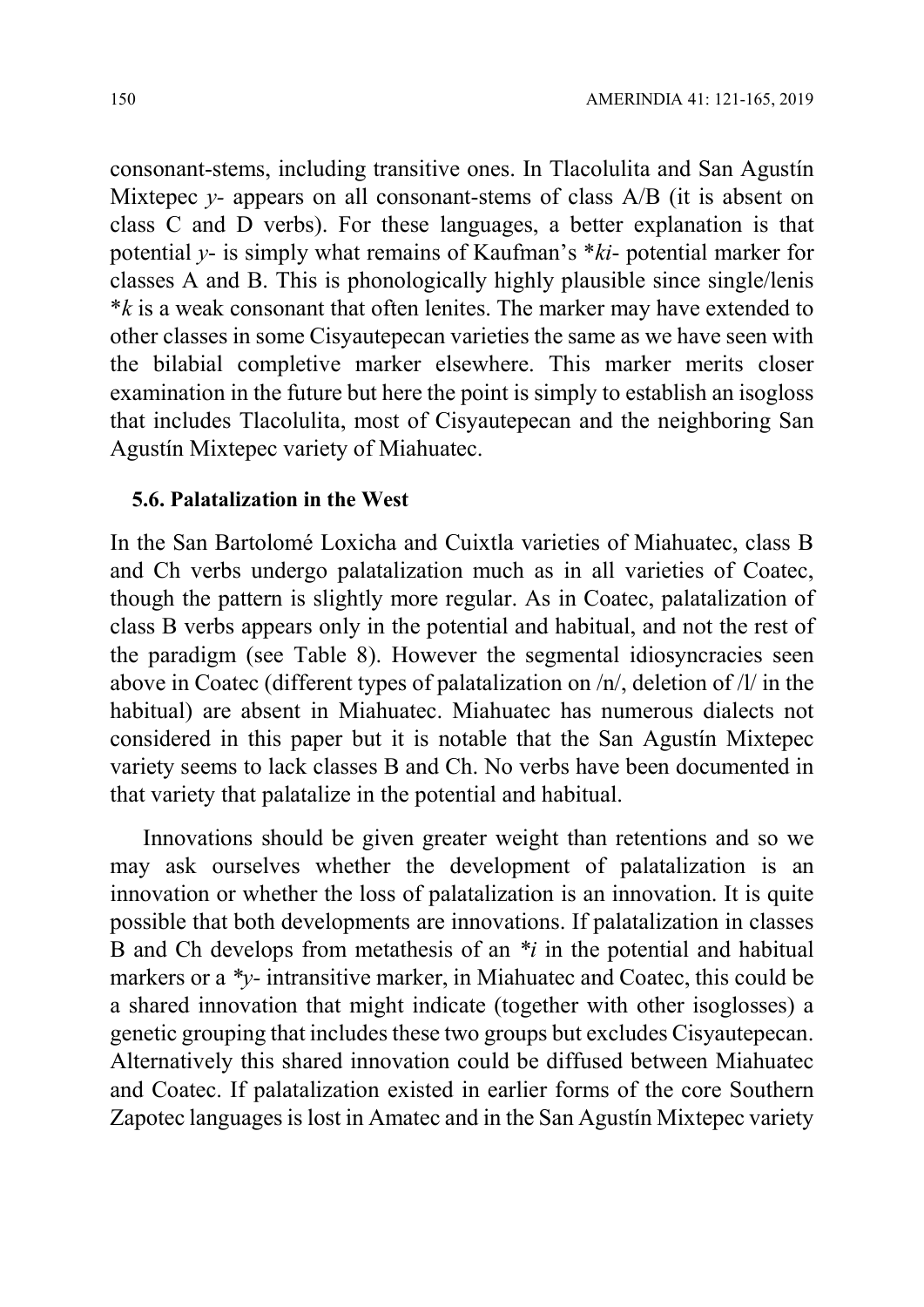of Miahuatec, this could be seen as induced by contact between these varieties and Cisyautepecan.

### 5.7. Tonal eccentricities in the Loxichas

In Table 7 verbs from San Baltazar Loxicha show some suprasegmental idiosyncracies that constitute the difference between classes Ch1/2/3 and D1/2/3. These same patterns are found on cognate verbs in San Bartolomé Loxicha, as shown in Table 13. Although the tones are different (San Bartolomé low to San Baltazar rising, San Bartolomé falling to San Baltazar low, San Bartolomé high to San Baltazar falling), these are the regular tonal correspondences seen throughout these two languages (Beam de Azcona 2008).

| Coatec class | SBalL example        | SBarL example                     |
|--------------|----------------------|-----------------------------------|
| Ch1          | 'give birth'         | 'give birth'                      |
|              | zyăn, nzyàn, nhwxàn  | dyan, ndyáan, nhwxáan             |
| Ch2          | 'appear'             | 'appear'                          |
|              | zyăk, nzyàk, nhwxa'k | dyak, ndyáak, nhwxa'k             |
| Ch3          | 'defecate'           | 'defecate'                        |
|              | zyŏn, nzyòn, nhwxôn  | dyon, ndyóon, mpxón <sup>14</sup> |

Table 13: Tonal morphology in Classes Ch1-3 in the Loxichas

Tonally reliable data from other varieties are sketchy. The data from Santa María Coatlán mostly seem more regular, belonging to pattern 1 with no change in the completive, although there is one verb that seems to have a Ch2 pattern. Coatecas Altas cognate verbs also seem to sometimes have pattern 1, with low tone in both habitual and completive, corresponding to patterns 2 and 3 in San Baltazar Loxicha, though one Ch2 and one Ch3 verb from San Baltazar correspond to Coatecas Altas verbs that are glottalized throughout. The lone verb I was able to find for Cuixtla, 'suck' corresponding to pattern 2, is glottalized throughout the paradigm. In San Agustín Mixtepec, the only variety surveyed which has a phonological contrast between checked Vʔ and rearticulated VʔV vowels, has two verbs

 $\overline{1}$ 14 In this table am reporting forms listed in the dictionary (Cruz Santiago and Beam de Azcona in preparation). It seems that the forms reported here reflect some known sociolinguistic variation discussed above. It should be the case that younger speakers can also say  $mpxáan$  and  $mpxa$ <sup>'k</sup> and that older speakers can say nhwxón.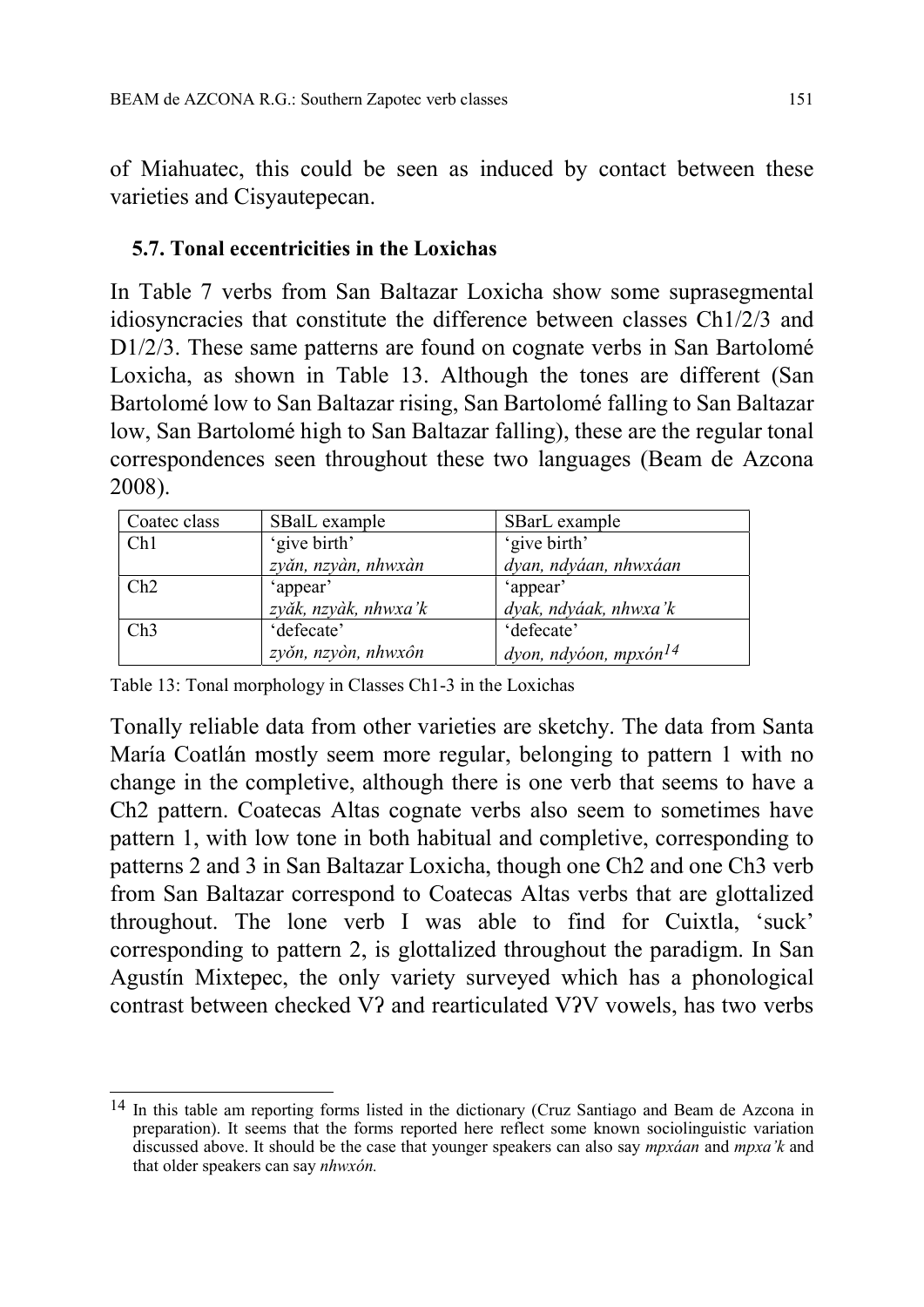corresponding to San Baltazar Loxicha class D3 which have low tone and a checked vowel in the habitual but a rearticulated vowel in the completive.

More data need to be gathered to fully analyze the patterns found on these verbs but it would appear that these irregular patterns 2 and 3 found in the Loxichas have a phonological history that relates to glottalization somehow, and perhaps to a contrast between checked and rearticulated vowels which generally has been lost everywhere in Miahuatec, Coatec and Amatec with the exception of San Agustín Mixtepec. What is striking is how regular the correspondences are between San Baltazar and San Bartolomé Loxicha. In fact, they are more regular than the correspondences between each of these and mutually intelligible varieties of the same languages (Santa María Coatlán for San Baltazar Loxicha and both Cuixtla and San Agustín Mixtepec for San Bartolomé Loxicha). This regularity should not be attributed strictly to genetic interitance since the correspondences within each language, Miahuatec and Coatec, are not as regular. One hypothesis that could explain this regularity is language shift in San Bartolomé Loxicha. The Miahuatec speaking communities in the Loxichas arrived in the region in the  $17<sup>th</sup>$  century (San Bartolomé Loxicha may have been founded by migrants from Río Hondo according to Gerhard 1993: 73), with Coatecs present in the region earlier (Gerhard 1993: 189). If a number of Coatec speakers were integrated into a new Miahuatec community in the region and shifted to Miahuatec, they would have produced cognate forms for patterns 2 and 3 where they expected them to be. If this group of language shifters were significant in San Bartolomé Loxicha then their L2 errors could have influenced others and spread through this dialect.

#### 5.8. Prenasalization

In Xanica, both *m*- and *ngw*- appear as completive prefixes attached to both vowel-stems and consonant-stems (Piper 1995). Additional data provided by Méndez (2004) shows the Class C1 pattern on the verb 'have' with the completive form ngop.

Xanica is the only Cisyautepecan variety to have nasal or prenasalized completive markers. This is a feature it shares with all the Southern Zapotec languages to its west and with Chatino beyond them. There can be no doubt that this feature's presence in Xanica is due to diffusion from Miahuatec.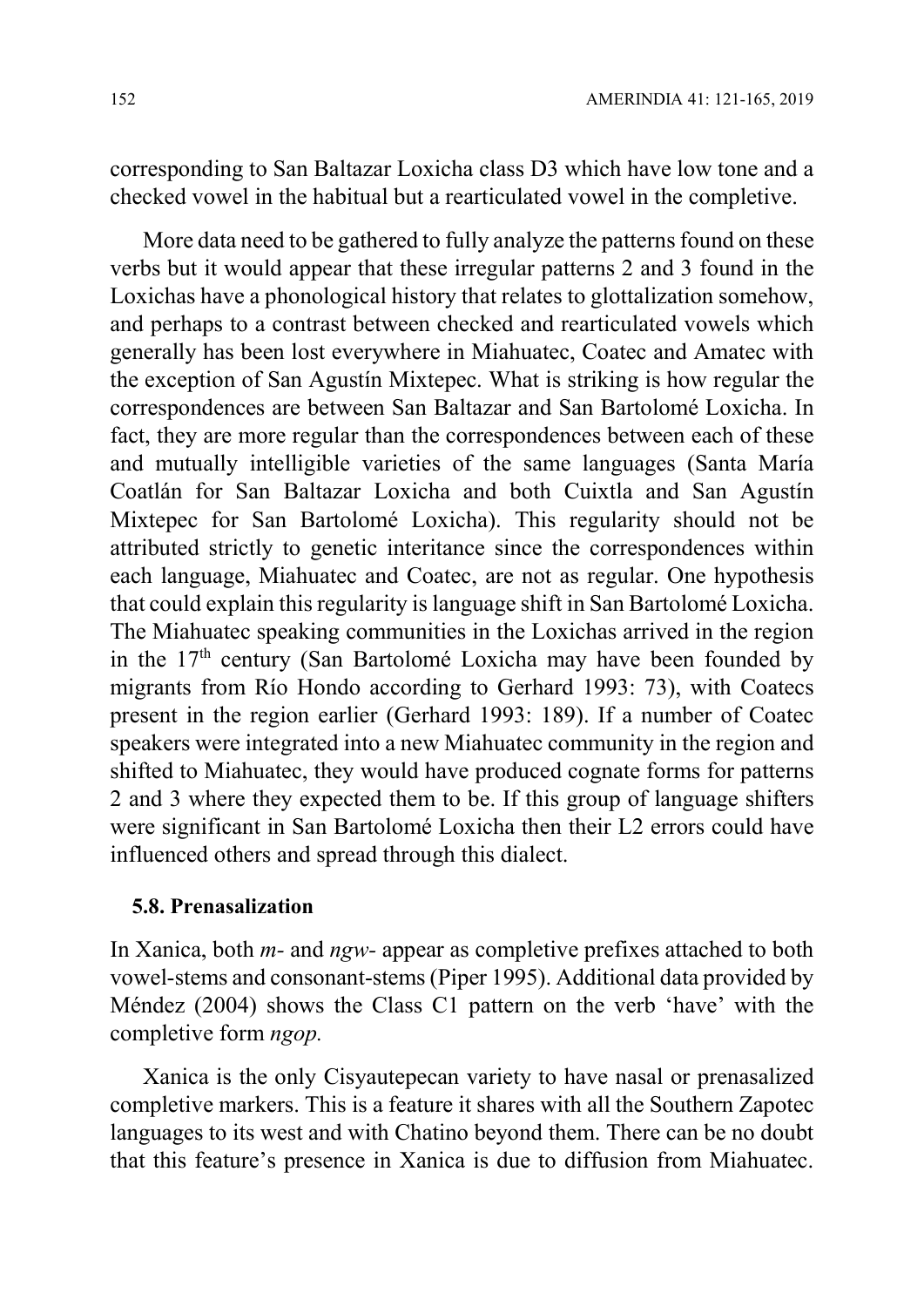San Andrés Lovene, which Smith Stark (2007) groups together with Xanica in the same dialect, is today an agencia municipal subject to San Juan Ozolotepec. In fact it has been subject to San Juan since the early colonial period. Today Xanica itself is its own municipality but during the colonial period it was subject to San Mateo Piñas (González Pérez 2013). Although Lovene and Xanica speak the same variety of Cisyautepecan, both San Juan Ozolotepec and San Mateo Piñas speak the Ozolotepec variety of Miahuatec. Thus, throughout the colonial period these Cisyautepecan communities were dependent on Miahuatec communities. All sorts of official business required trips to the Miahuatec-speaking region, where the Miahuatec speakers would have had the overt social prestige. Speakers of the Xanica variety of Cisyautepecan would have had incentive to accommodate Miahuatec features, but Miahuatec speakers in the Ozolotepec region would have had little reason to accommodate the speech of their visitors. There are thus longstanding socio-political reasons for the Xanica variety to be influenced by Miahuatec. The only mystery is why this influence seems to have affected Xanica more than Xanaguía, which likewise has been politically dependent on San Juan Ozolotepec.

Chatino is the likely source of diffusion for the prenasalization seen in TAM prefixes (Beam de Azcona 2014b).15 Chatino languages have prenasalization in the habitual, progressive, and completive but not in the potential. Coatec, Miahuatec and Amatec likewise have prenasalization on the prefixes of the habitual, progressive, and completive but no other TAM category. Located in the extreme east, Tlacolulita has prenasalization of the progressive prefix only.

#### 5.9. Fortition in classes B and Ch

Table 8 shows that for Proto-Zapotec the potential prefix is \*ki- for classes A and B and  $*_{k}$ - for classes C and D.  $*_{k}$ -, when added to a consonant-initial stem caused gemination of that consonant, the historical source of modern fortition. In Cuixtla and in Santa María Coatlán it appears that \*s-initial verbs of classes B and Ch undergo such fortition. In Coatec this means a potential in sy and a habitual stem beginning in zy, In Cuixtla this means

 $\overline{1}$ 15 It seems possible that Chatino in turn could have acquired/developed prenasalization via influence from Mixtec.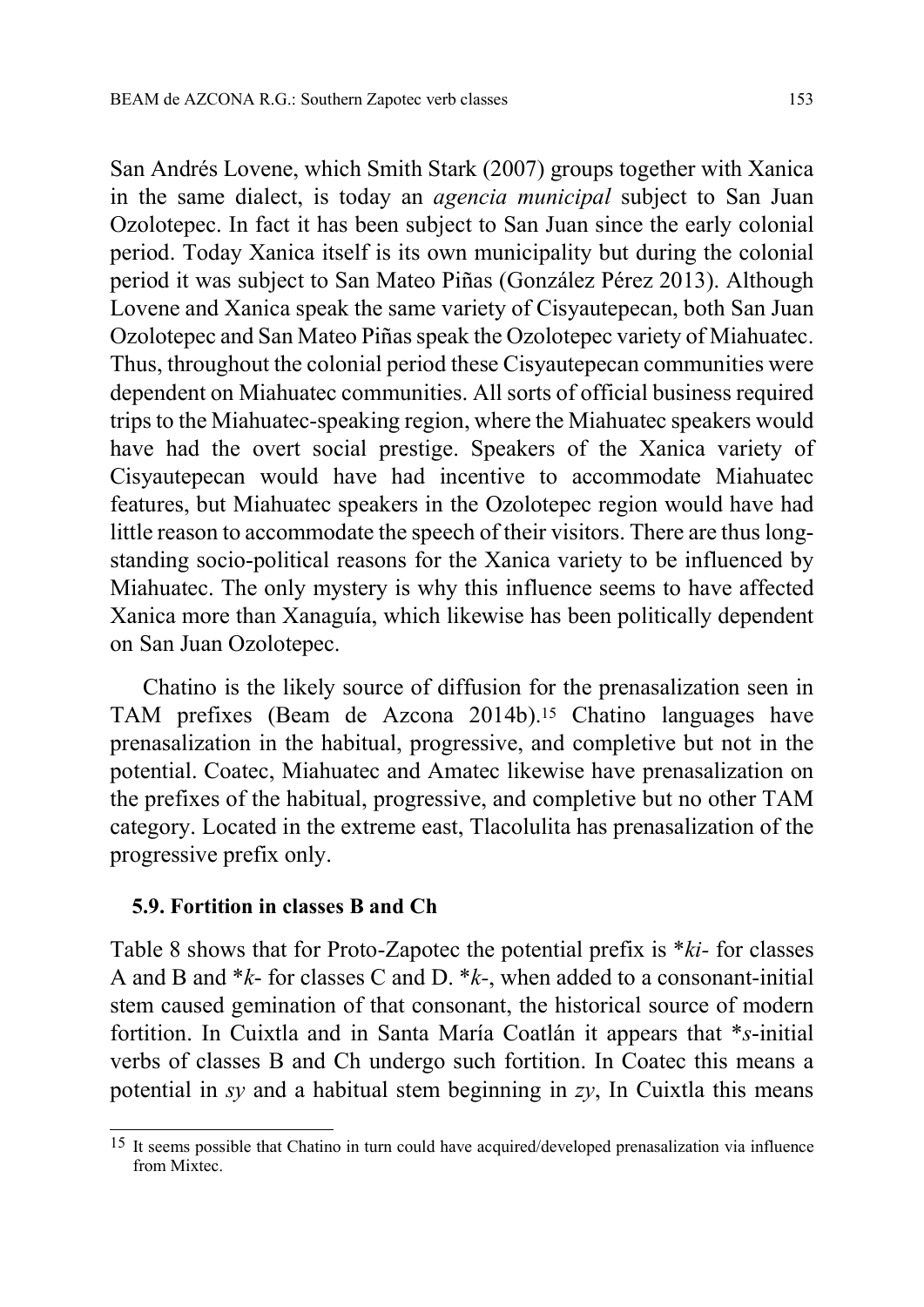habitual dy and potential ty. This feature is not shared by other varieties of these languages, or by other languages in the region, so I assume it originated in one of these speech communities and spread to the other through contact. My class Ch (Beam de Azcona 2004, 2009) is reconstructed by Kaufman as part of class D, where the \*k- potential could have indeed caused fortition. In class B this fortition is only seen on stems beginning in  $*_s$ , the initial segment of all class Ch consonant-stems. The pattern could have spread to class B \*s-stems via analogy to class Ch.

#### 5.10. Epenthesis in Coatecas Altas

The Coatecas Altas variety of Amatec, unlike other Southern Zapotec varieties, has pretonic vowels in many prefixes, among these the habitual and completive. The same alternations are seen on V-stems as in Coatec. Before C-stems the prefixes begin in similar consonants to those of Coatec but have a vowel in the prefix preceding the stem and may have some consonant reduction. Where San Baltazar Loxicha has habitual nd- Coatecas Altas has ni-. Where San Baltazar has completive mb- Coatecas Altas has mi-. Corresponding to San Baltazar  $\eta g^w$ - Coatecas Altas has allomorphs  $\eta g^w$ ,  $\eta g^{\mu}$ -,  $\eta^{\mu}$ -,  $\tilde{w}$ -. The labial element in this latter set of allomorphs is obviously cognate with  $*_{\text{o}}$  in Proto-Zapotec  $*_{\text{ko-}}$  and corresponds to a labial element in other regional languages such as that of San Baltazar Loxicha. Therefore we might assume that the  $i$  in  $ni$ - and  $mi$ - is a historical reflex of the vowels in the habitual prefix  $*ti$  and completive prefix  $*kv$ e. After all, among class A V-stems we see  $i$  in the completive as in other languages (Coatecas Altas 'kill' habitual  $[n^dz$ -ut], completive  $[mbi-t]$ . However, the distribution makes it appear instead that  $i$  is an epenthetic vowel that appears in combination with consonant deletion to break up would-be clusters of three consonants. Before vowels the habitual prefix is  $/nz$ -/ and the class A completive is  $/mbi$ -/. The  $/nz$ -/ habitual does not reduce when attached to stems beginning in vowels or glides but before consonants it changes to /ni-/. If /nʐ-/ were to be added directly to a C-stem with no changes to either morpheme, the result would be a /nʐC/ cluster. It is typologically natural for such a cluster to reduce to something closer to a CV syllable. By both deleting /ʐ/ and adding /i/ we get just such a CVCV structure. If we posit an underlying /nʐi-/ prefix we have to question 1) why we don't see vowel alternations in habitual forms the way we do in completive forms such as mbit, and 2) what the motivation for deletion of  $\frac{z}{x}$  would be if an underlying  $\frac{z}{y}$  means that it is never adjacent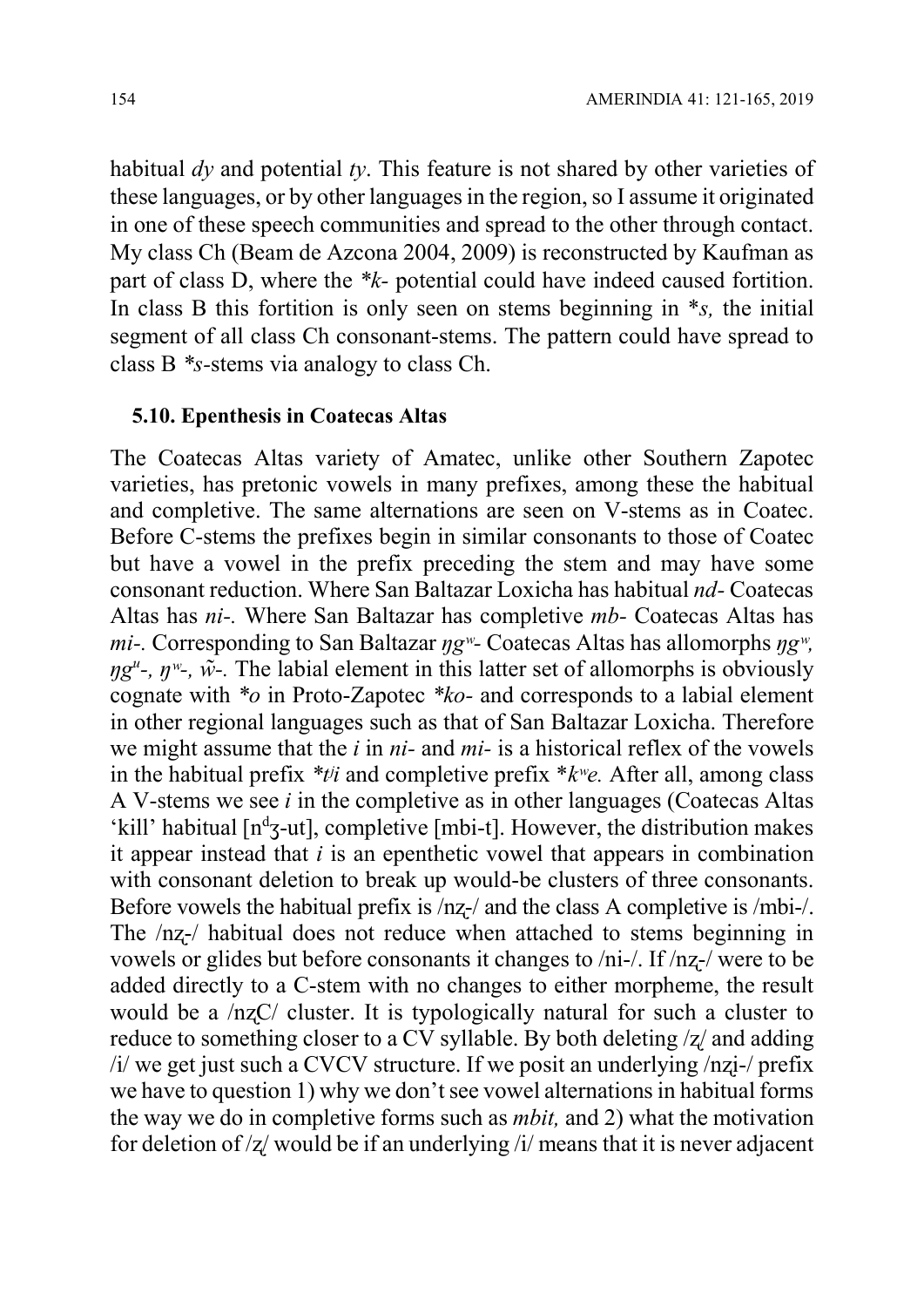to the stem-initial consonant. For these reasons it is preferable to analyze /i/ as an epenthetic vowel rather than a historical one. The very same arguments can be applied to the completive class A prefix by assuming that, although it remains mbi- when added to V-stems, it had historically reduced to mbbefore C-stems as we see in sister variety Amatlán as well as in the numerous varieties of Coatec and Miahuatec. Subsequently the mbC clusters must have been broken up by deletion of  $b$  and epenthesis of  $i$ . This is a change only observed in Coatecas Altas.

#### 5.11. Inventory of verb classes

Table 7 identifies 16 verb classes in Coatec based on patterns of TAM morphology. Five of these patterns are differentiated by tonal peculiarities. Some of the varieties surveyed in this paper do not have tonal descriptions available, nor is tone always recorded in the data at all. So, excluding tonal morphology there are 11 larger classes of Coatec verbs identified based on segmental morphology alone. Amatec, Mixtepec, and San Agustín Mixtepec retain a good deal of the diversity while lacking the feature of palatalization. These systems, like Coatec, can easily fit into Kaufman's historical classification of Zapotec verbs. However, the minimal Cisyautepecan system is composed of only three verb classes defined by the potential markers  $g$ -,  $y$ -,  $ts$ -. These roughly correlate to vowel-stems, consonantstems, and y-stems (though the y-stems might present or be analyzed as vowel-stems). This type of system is best represented by the easternmost varieties, Quiegolani and Guivini. The similarities with more conservative systems of verb classes are fleeting. It would be more descriptive and insightful to simply label these "Class  $y$ ", "Class  $g$ ", and "Class  $ts$ " and abandon Kaufman's Proto-Zapotec classes in the description of those varieties. All the way to the east, Tlacolulita seems like a cross between the three-way system of eastern Cisyautepecan varieties and the conservative systems to the west which preserve class D morphology, a contrast between bilabial and labiovelar completive allomorphs, and a distinction between Cstems and V-stems. With ten inflectional patterns (excluding suppletion), Tlacolulita resembles the most diverse Cisyautepecan system, that of Mixtepec, which borders Amatec and Miahuatec. The Mixtepec variety of Cisyautepecan has at least 11 patterns, identified in Table 14, and this is not even taking into account patterns of suprasegmental morphology, or the complex set of inflections based on the different persons that serve as subjects, as described in Hunn *et al.* (n.d.).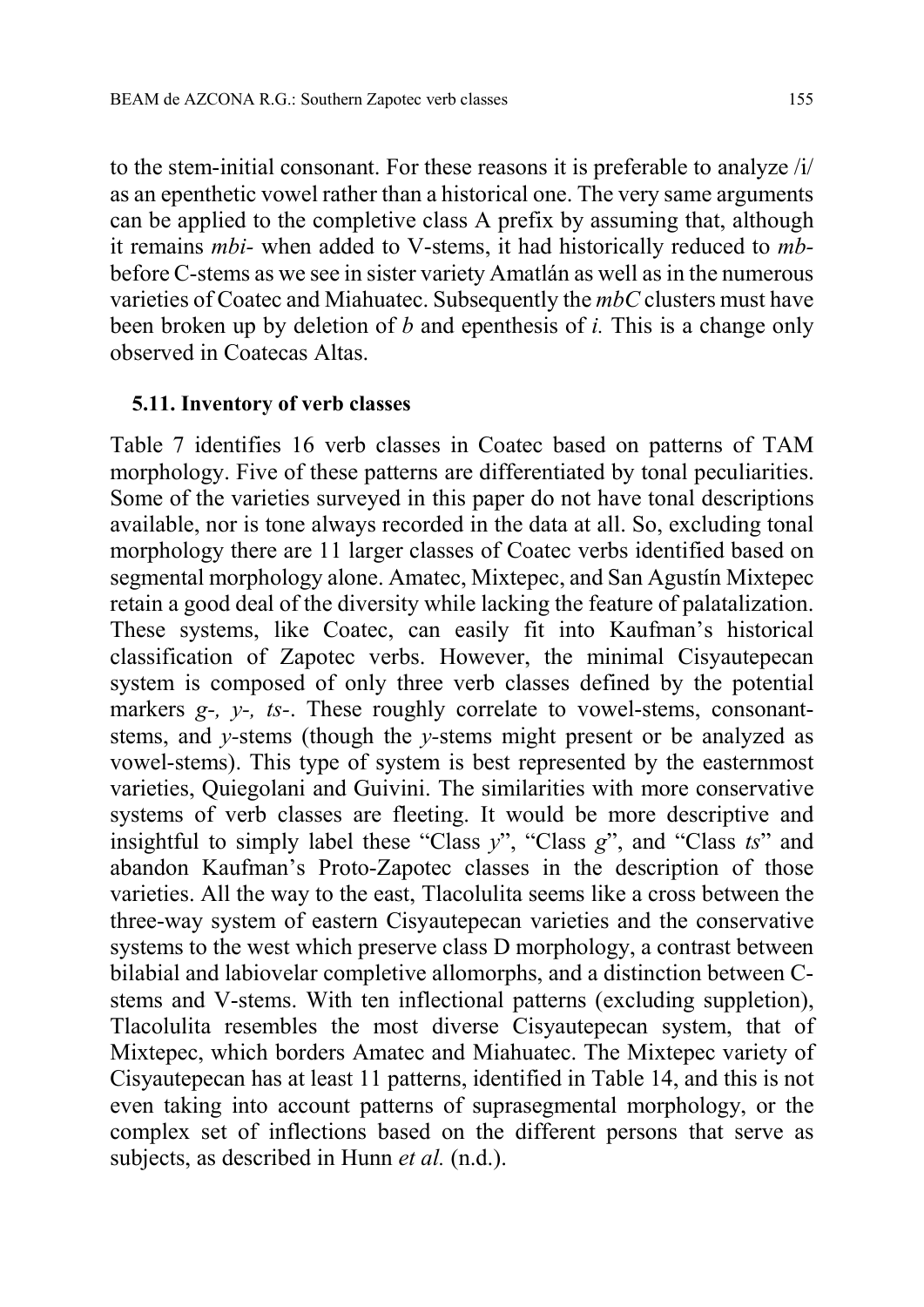Having already identified the divisions of the Coatec system in Table 7, the class divisions found for the other varieties considered are shown in Table 14.

| Variety or language<br>Quiegolani, Guivini | Stem-initial segment              | Potential            | Completive                |
|--------------------------------------------|-----------------------------------|----------------------|---------------------------|
|                                            | V                                 | $g-$                 | $W -$                     |
|                                            | $\overline{C}$                    | $y-$                 | $W -$                     |
|                                            | V, z                              | $ts -$               | $W -$                     |
| San Francisco                              | $\overline{\rm V}$                | $g-$                 | $W -$                     |
| Ozolotepec                                 | $\overline{\rm C}$                | $y-$                 | $W7$ , p-                 |
|                                            | $\overline{V}, \underline{z}$     | $ts -$               | $W-$                      |
| Xanaguía                                   | $\overline{\rm V}$                | $g-$                 | $W -$                     |
|                                            |                                   | $ts -$               | $W -$                     |
|                                            | $\frac{y}{C}$                     | $y-$                 | $W -$                     |
|                                            | $\overline{C}$                    | fortition            | $W-$                      |
| Mixtepec                                   | round vowel                       | $g-$                 | $\overline{bi}$           |
|                                            | round vowel                       | $g-$                 | be-                       |
|                                            | a                                 | $g-$                 | $g_{0}$ -                 |
|                                            | $\mathbf e$                       | $g-$                 | gu-                       |
|                                            | $\overline{\text{V}}$             | $g-$                 | $\overline{d}$ -          |
|                                            | $\overline{\rm V,y}$              | $ts -$               | $\overline{b}$ -, gw-     |
|                                            | $\overline{C}$                    | $g-$ , $k-$          | $b-, p-$                  |
|                                            | $\bar{\overline{C}}$              | $y-$                 | $b-, p-$                  |
|                                            | dz                                | fortition            | $\overline{b}$            |
|                                            | R1, R2                            | fortition of R1      | $b-R2-$                   |
|                                            | Palatalized sibilants             | fortition /sy/       | $b$ -zhy                  |
| Quierí, Quioquitani                        | round vowel                       | $g-$                 | be-                       |
|                                            | a                                 | $g-$                 | ko-                       |
|                                            | a                                 | $g-$                 | $\overline{d}$ -          |
|                                            | $\overline{C}$                    | $\overline{k}$ -, g- | $p-, b-, kw-$             |
|                                            | $\overline{V}$ , y                | $ts-$                | kw-                       |
| Xanica <sup>16</sup>                       | a                                 | $\overline{?}$       | ngo-                      |
|                                            | round vowel                       | ?17                  | mi-                       |
|                                            |                                   | $y-$                 | m-                        |
|                                            | $rac{\overline{C}}{\overline{C}}$ | $y-$                 | ngw-                      |
|                                            | a, y                              | $ts-$                | ngw-                      |
|                                            | R1, R2                            | fortition of R1      | ngw-R2                    |
| Amatec                                     | round vowel                       | $g-$                 | $\overline{\text{mbi}}$ - |
|                                            | a, e                              | g-, y- before e      | ngo-                      |
|                                            |                                   |                      |                           |

 $\overline{1}$ <sup>16</sup> One verb which appears in the sources available has been excluded as irregular (due to lack of information about the rest of the paradigm, and whether the pattern is productive or not). The potential and completive of the verb 'kill' have surprising forms: potential wëht and completive *mkëht*. I suspect that both the w- of the potential and  $-k$ - of the completive are old causative morphemes.

 $17$  No forms appear in the data to confirm what potential markers occur on vowel-stems that take these completive prefixes. Other than the vowel-stems that take ts- in the potential, the only potential form of a vowel-stem that appears in the data is kaw 'eat'. These empty cells might have k- as does 'eat', or might have g- as do vowel-stems in all other varieties of Cisyautepecan. The verb 'eat' does not occur in the completive in the data, so it is also not known whether in this variety as in Mixtepec and Quierí the R2 replacive d has been reanalyzed as a completive marker, or whether it simply forms the stem to which is added *ngw*- as in Miahuatec.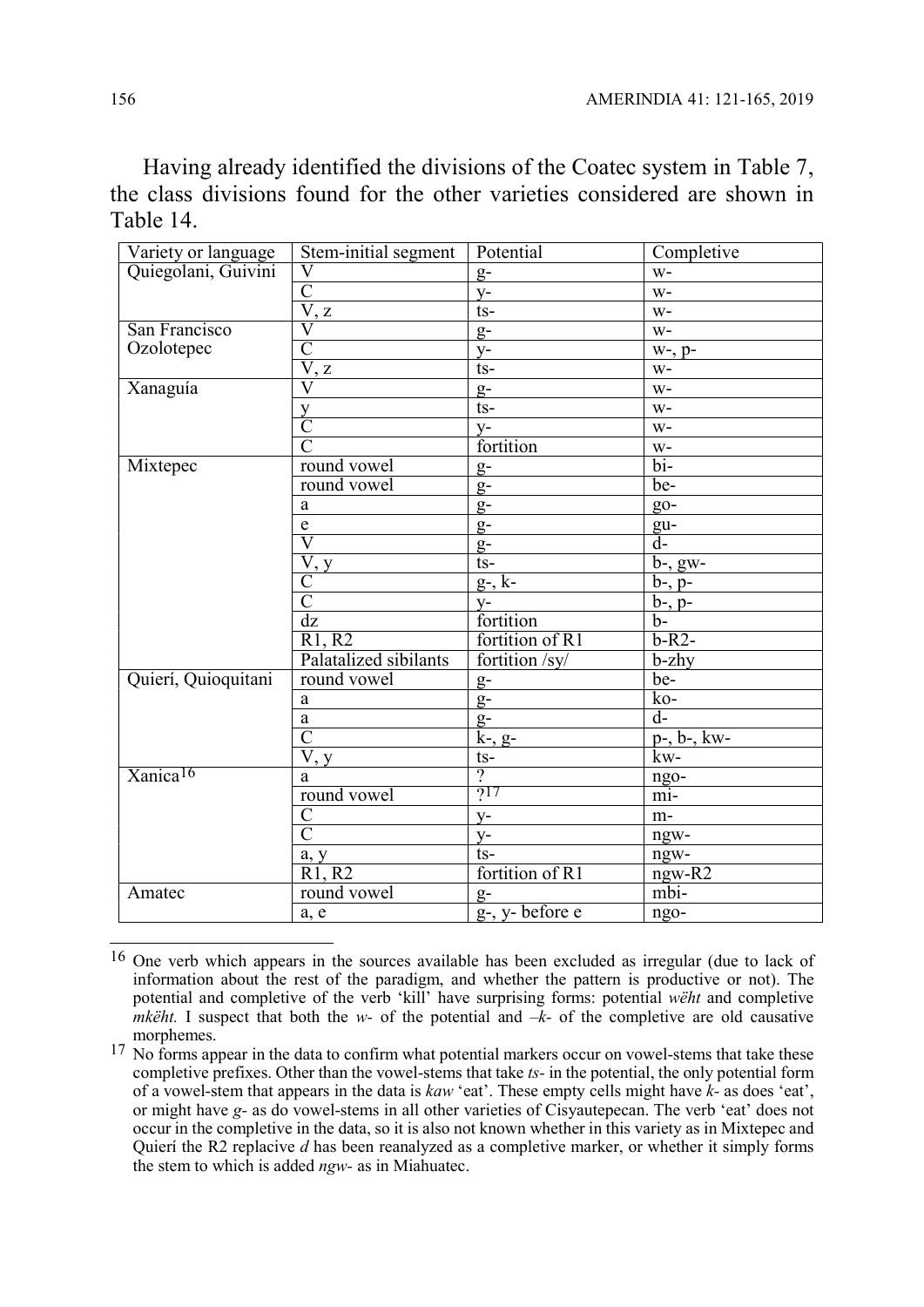|                          | a, e                                                  | g-, y- before e                                                           | ngu-                                 |  |
|--------------------------|-------------------------------------------------------|---------------------------------------------------------------------------|--------------------------------------|--|
|                          | a, e                                                  | $g$ -, y- before e                                                        | ngw-                                 |  |
|                          | $\overline{\text{C}}$                                 | $0-$                                                                      | $m-$                                 |  |
|                          | a                                                     | $\overline{0}$                                                            | $\sqrt{m}$ [n]+R2                    |  |
|                          | R1, R2                                                | fortition of R1                                                           | $m+R2$                               |  |
| Coatecas Altas           | round vowel                                           | $g-$                                                                      | mbi-                                 |  |
|                          | a                                                     | $g-$                                                                      | ngo-                                 |  |
|                          | a                                                     | $g-$                                                                      | ngu-                                 |  |
|                          | a                                                     | $g-$                                                                      | ngw-                                 |  |
|                          |                                                       | $\overline{0}$                                                            | ng-                                  |  |
|                          | $\overline{\text{C}}$                                 | $\overline{0}$                                                            | mi-                                  |  |
|                          | $\overline{\mathsf{C}}$                               | $\overline{0}$                                                            | $ngu$ -/ngw-/w-/ng-                  |  |
|                          | R1, R2                                                | fortition of R1                                                           | $ngu$ -/ngw-/ $\tilde{w}$ -/ng- + R2 |  |
|                          | $\overline{\rm V}$                                    |                                                                           | $n+d$ (d is R2)                      |  |
| Santa María Coatlán      | round vowel                                           | $g-$                                                                      | mbi-                                 |  |
|                          | round vowel                                           | $g-$                                                                      | $mbe-$                               |  |
|                          | round vowel                                           | $g-$                                                                      |                                      |  |
|                          |                                                       | $g-$                                                                      | mby-                                 |  |
|                          | a                                                     | $g-$                                                                      | ngo-                                 |  |
|                          | a                                                     | $g-$                                                                      | ngu-                                 |  |
|                          | a                                                     | $g-$                                                                      | ngw-                                 |  |
|                          | $\overline{C}$                                        | $W -$                                                                     | $m-$                                 |  |
|                          | $\overline{C}$                                        | $\overline{0}$                                                            | $m-$                                 |  |
|                          | $\overline{C}$                                        | palatalization (except<br>$\text{before } \langle i \rangle$              | $(m)$ w-                             |  |
|                          | Z, S                                                  | palatalization<br>and<br>fortition of $\frac{z}{\log x}$ to $\frac{s}{x}$ | $(m)w-+s$                            |  |
|                          | R1, R2                                                | fortition of R1                                                           | $(m)w+\overline{R2}$                 |  |
|                          | $\overline{\rm V}$                                    | $W-$                                                                      | $(m)w+R2$                            |  |
| Santa Catarina           | Round vowel                                           | $g-$                                                                      | mbi-                                 |  |
| Cuixtla                  | Round vowel                                           | $g-$                                                                      | mbe-                                 |  |
|                          | $e$ , o                                               | $g-$                                                                      | ngo-                                 |  |
|                          | $\overline{C}$                                        | $\overline{0}$                                                            | $m-$                                 |  |
|                          | $\overline{C}$ [+coronal]                             | palatalization,<br>fortition of /d/ to /t/                                | $m-$                                 |  |
|                          | d, g                                                  | Palatalization,<br>fortition of $/d/$ to $/t/$                            | $m + g$                              |  |
|                          |                                                       |                                                                           |                                      |  |
|                          | R1, R2                                                | fortition of R1                                                           | $m + R2$                             |  |
| San Agustín              | round vowel                                           | $g-$                                                                      | mbi-                                 |  |
| Mixtepec                 | a                                                     | $g-$                                                                      | ngo-                                 |  |
|                          | a                                                     | $g-$                                                                      | ngu-                                 |  |
|                          | $\overline{\rm C}$                                    | $y-$                                                                      | mb-                                  |  |
|                          | $\overline{C}$                                        | $0-$                                                                      | mb-                                  |  |
|                          | R1, R2                                                | fortition of R1                                                           | $mb+R2$                              |  |
| San Bartolomé<br>Loxicha | round vowel                                           | $g-$                                                                      | mbi-                                 |  |
|                          | a                                                     | $g-$                                                                      | ngo-                                 |  |
|                          | a                                                     | $g-$                                                                      | ngu-                                 |  |
|                          | a                                                     |                                                                           | ngw-                                 |  |
|                          | $\overline{\rm C}$                                    | $\frac{g}{0}$                                                             | $mb - \sim$ ngw-                     |  |
|                          | coronal consonant                                     | palatalization                                                            | $mb - \sim$ ngw-                     |  |
|                          | $\mathbf{Z}% ^{T}=\mathbf{Z}^{T}\times\mathbf{Z}^{T}$ | palatalization                                                            | mb- $\sim$ ngw-+x                    |  |
|                          |                                                       |                                                                           |                                      |  |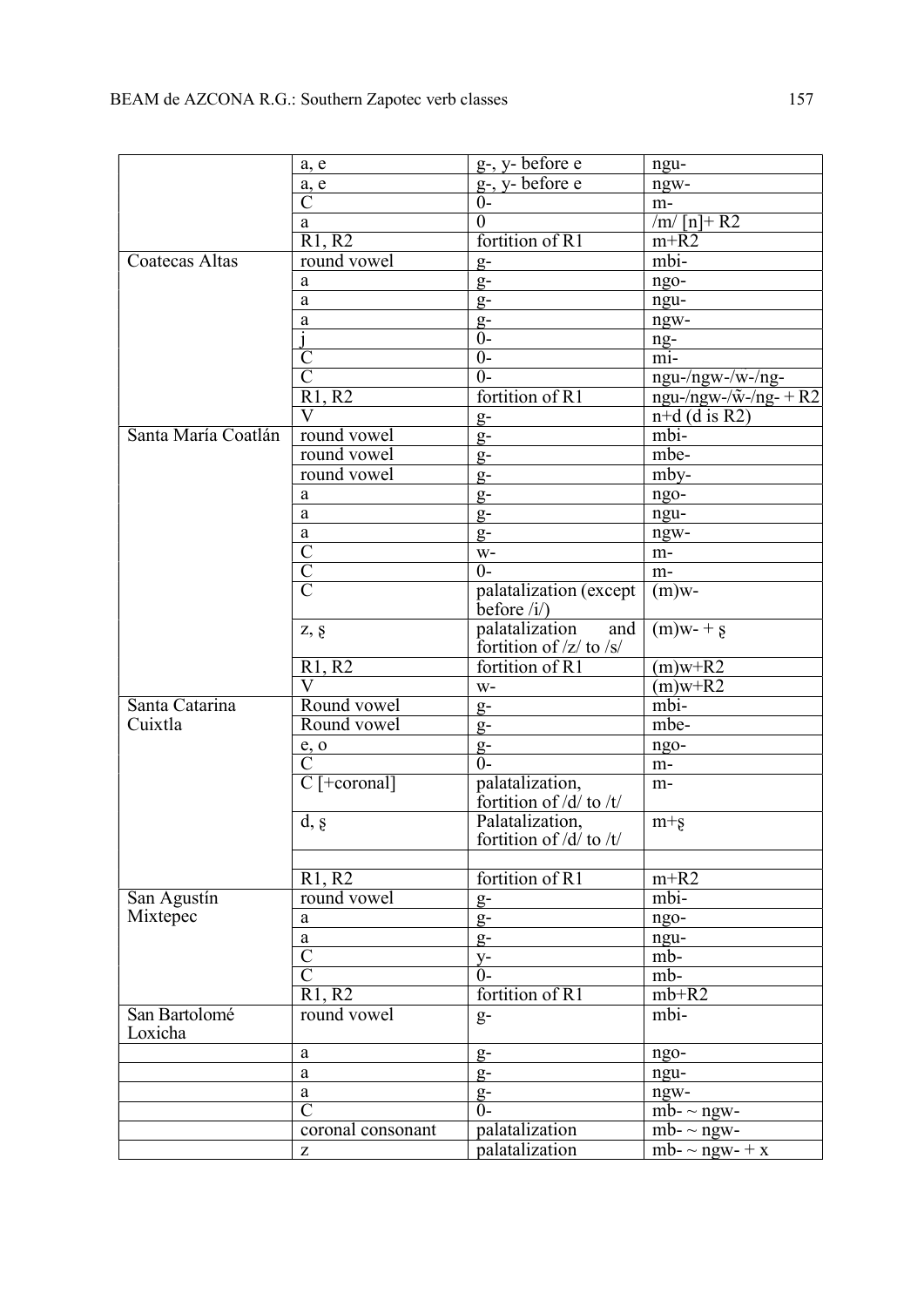|             | a              | $W-$            | mb- $\sim$ ngw- + R2 |
|-------------|----------------|-----------------|----------------------|
|             | R1, R2         | fortition of R1 | $mb+R2$              |
| Tlacolulita | round vowel    | $k-$            | pi-                  |
|             |                | $k-$            | $\overline{bi}$      |
|             |                | $k-$            | $p-$                 |
|             | $\mathcal{C}$  | $0-$            | $\overline{bi}$      |
|             | $\overline{C}$ | $1-$            | $\overline{bi}$      |
|             | C              | $1-$            | be-                  |
|             | $\mathcal{C}$  | $1-$            | $W-$                 |
|             |                | $ts-$           | $W -$                |
|             | a              | $k-$            | ko-                  |
|             | R1, R2         | $0-$            | $W-$                 |

Table 14: Known patterns of segmental morphology other than San Baltazar Loxicha

#### 6. Conclusions

The differences between inflectional patterns that constitute verb classes in the varieties that have been considered here reveal several vertical isoglosses that divide eastern and western zones relative to one another.

A notable divide exists just to the west of Cisyautepecan, though there is also diffusion across this imaginary border. The ts- prefix is retained to the east of this line and lost to the west. The  $i$ - or  $y$ - prefix mostly occurs to the east of this line but bleeds westward into San Agustin Mixtepec. The prenasalization of certain TAM markers emanates eastward from Chatino and stops at the Cisyautepecan border, only diffusing into the Xanica variety. One possible explanation for the prenasalization in Tlacolulita is if it used to be in closer contact with Miahuatec and Amatec and a Cisautepecan migration interrupted this relationship.

Within Cisyautepecan itself we find a much reduced system in the easternmost varieties and greater complexity in the system of inflectional classes to the west. It would be hard to simply borrow this complexity so it is probably the case that the easternmost varieties have simplified the system whereas other varieties conserve complexity. Eastern varieties of Cisyautepecan are where we see Kaufman's classification disintegrate to the greatest extent.

In the non-Cisyautepecan area eight varieties of four languages were covered. Smith Stark (2007) proposed a genetic relationship between Coatec and Amatec based on shared sound changes. Nevertheless there are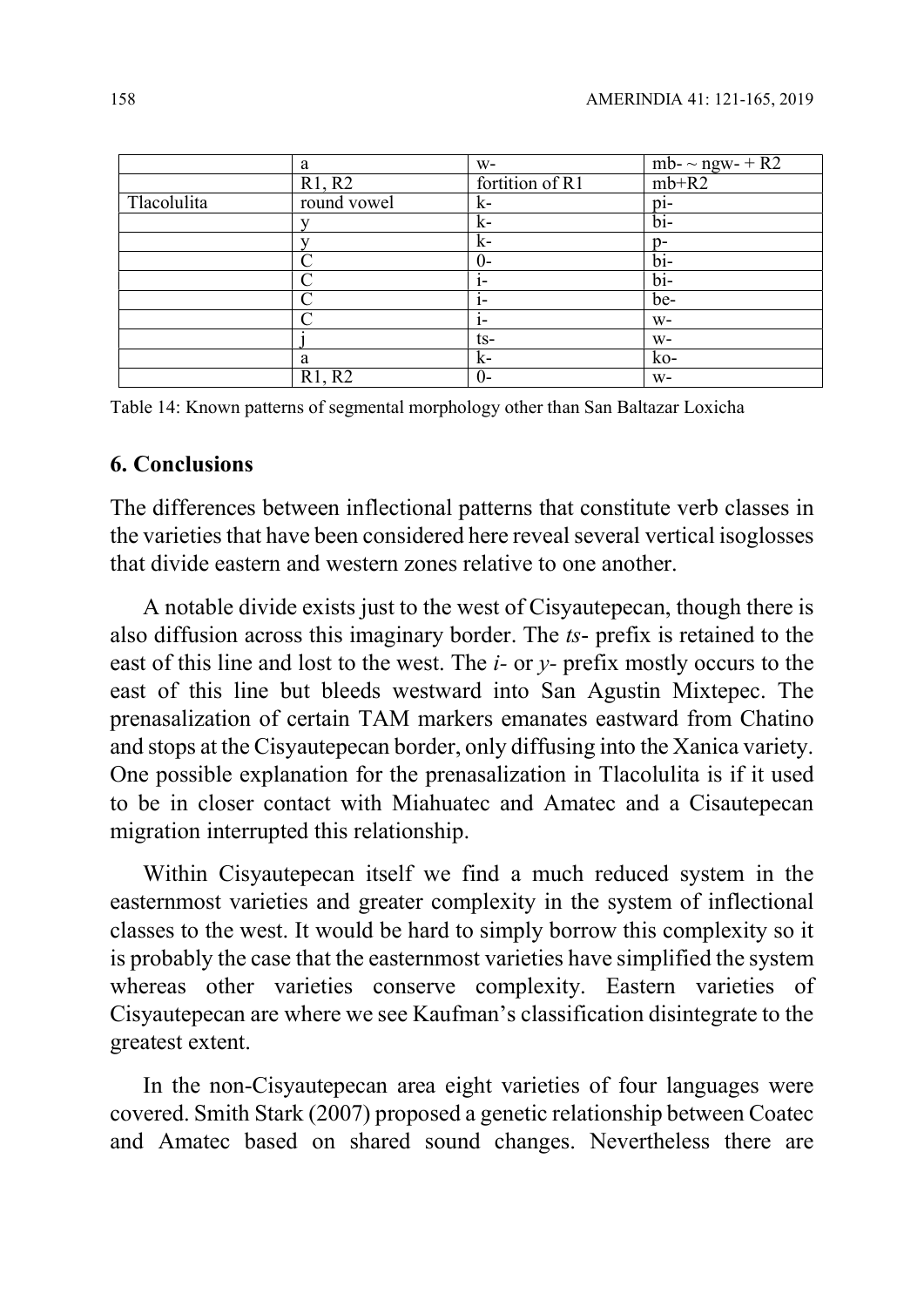similarities between Coatec and Miahuatec verb classification systems. It was proposed that tonal similarities in the verbal morphology of San Baltazar and San Bartolomé Loxicha could be due to a Coatec substrate in the Miahuatec spoken in San Bartolomé, yet the palatalization found in class B and Ch verbs in Coatec and in both San Bartolomé Loxicha and Santa Catarina Cuixtla hint at the possibility of genetic inheritance.

Northern varieties of Miahuatec historically spoken in and around Miahuatlán were proposed as the source of the levelling which promotes the bilabial completive marker at the expense of the labiovelar marker on consonant-stems. This extension of the bilabial marker can be understood as a recent change affecting Amatec and Miahuatec, and to a lesser degree Santa María Coatlán.

The history and sociolinguistics of this region are surely vast in all the details unknown to this author, but certain political and historical factors do correlate with zones of diffusion. The Xanica variety of Cisyautepecan shows diffusion of nasalized TAM prefixes from Miahuatec, and different communities that speak this variety are now or historically have been politically subject to Miahuatec speaking towns. Miahuatec today covers a large area stretching from Miahuatlán down to the coast, but did not arrive in the Loxicha region until the colonial period. Loanword evidence (Beam de Azcona 2012) indicates that the Coatecs were in this area first. San Baltazar and San Bartolomé Loxicha are hilltop towns that are visible from one another but the former speaks Coatec and the latter Miahuatec. The verb class systems of these two varieties are more similar to each other than to any of the other varieties covered in this paper, and the one-time prestige of Coatec in the region may be a factor in this, as could be a hypothetical shift of some speakers from Coatec to Miahuatec. Just as the Miahuatecs were late arrivals in the Loxichas the Cisyautepecans may have been late arrivals in the Southern Sierra. A colonial painting from San Andrés Mixtepec (Oudijk & Dummond 2008) talks about arriving in Miahuatec-speaking Cuixtla, a first base on the migration from the Valley of Oaxaca, before ending up in the Mixtepec region. Mixtepec and Xanica appear, of all the Cisyautepecan varieties, to be the most similar to Miahuatec, though with different features in common.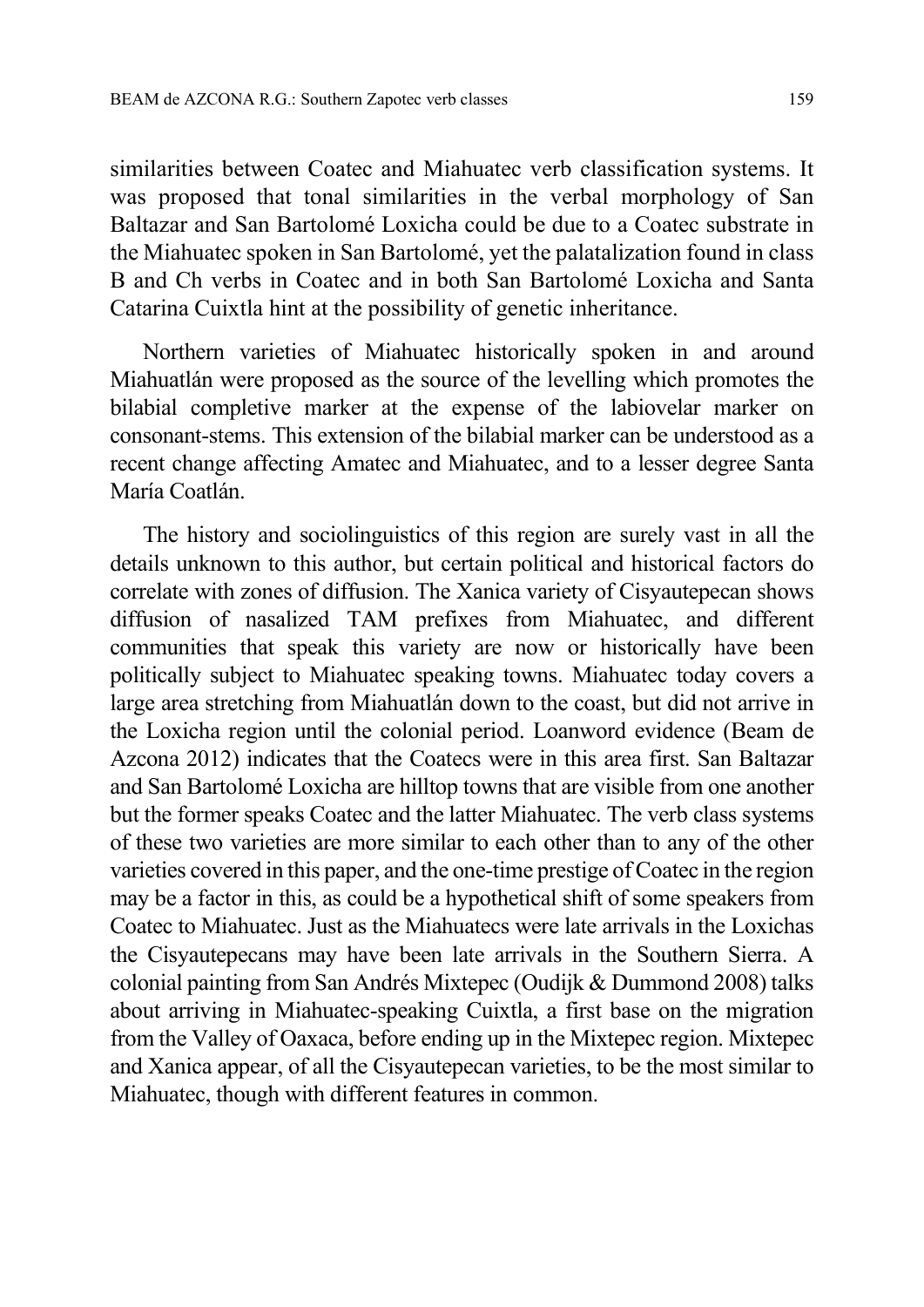Across the Southern Zapotec area, the trend is to regularize the completive morphology, sometimes on consonant-stems only, sometimes across the board. Sometimes in favor of one marker, sometimes in favor of another. The most irregular features of the historical morphology also erode away. Palatalization, ablaut, replacive morphology, all of these are lacking in certain varieties, and generally speaking there is more leveling in the center and more retention in the peripheries, a classic pattern of dialectology. The westernmost Southern Zapotec language, Coatec, has developed a more complex system than that reconstructed for Proto-Zapotec, much of it built on the residue of fossilized patterns made opaque by phonological changes. Conversely, the easternmost variety of Cisyautepecan, Quiegolani, has a greatly simplified system compared to Proto-Zapotec.

These verb classes, like all of language, encode the histories of their speech communities. The story of how inflectional morphology complexifies and simplifies runs parallel in real time to the stories of different groups of people who leave their homes as part of a military expansion, or flee the former capital during a political and economic collapse. Having left, they make their way into new territory, land still or until recently inhabited by others, with whom they form new relationships, for better or worse. The growing body of comparative linguistic evidence is one tool that can help us interpret that story –both of those stories, the linguistic one and the human one.

### Acknowledgements

This paper is dedicated to the normalistas of the Ayotzinapa rural teachers' college, many of whom grew up in communities where Oto-Manguean languages are spoken. Much of the data cited were gathered by the author thanks to grants from the Endangered Languages Documentation Programme, the Documenting Endangered Languages program of NSF and NEH, and the Endangered Language Fund. I am grateful to Enrique Palancar and Matthew Baerman for comments that helped me better organize this paper, to Thom Smith Stark who initially helped me understand how Southern Zapotec verbs could fit into Kaufman's classification, and most especially to Lázaro Díaz Pacheco, Emiliano Cruz Santiago, Edmundo Palomec Hernández, Roque Julián de la Rosa, Brígida Juárez Santiago and other speakers of Southern Zapotec languages who have shared their wealth of linguistic knowledge with me. All errors within are my own.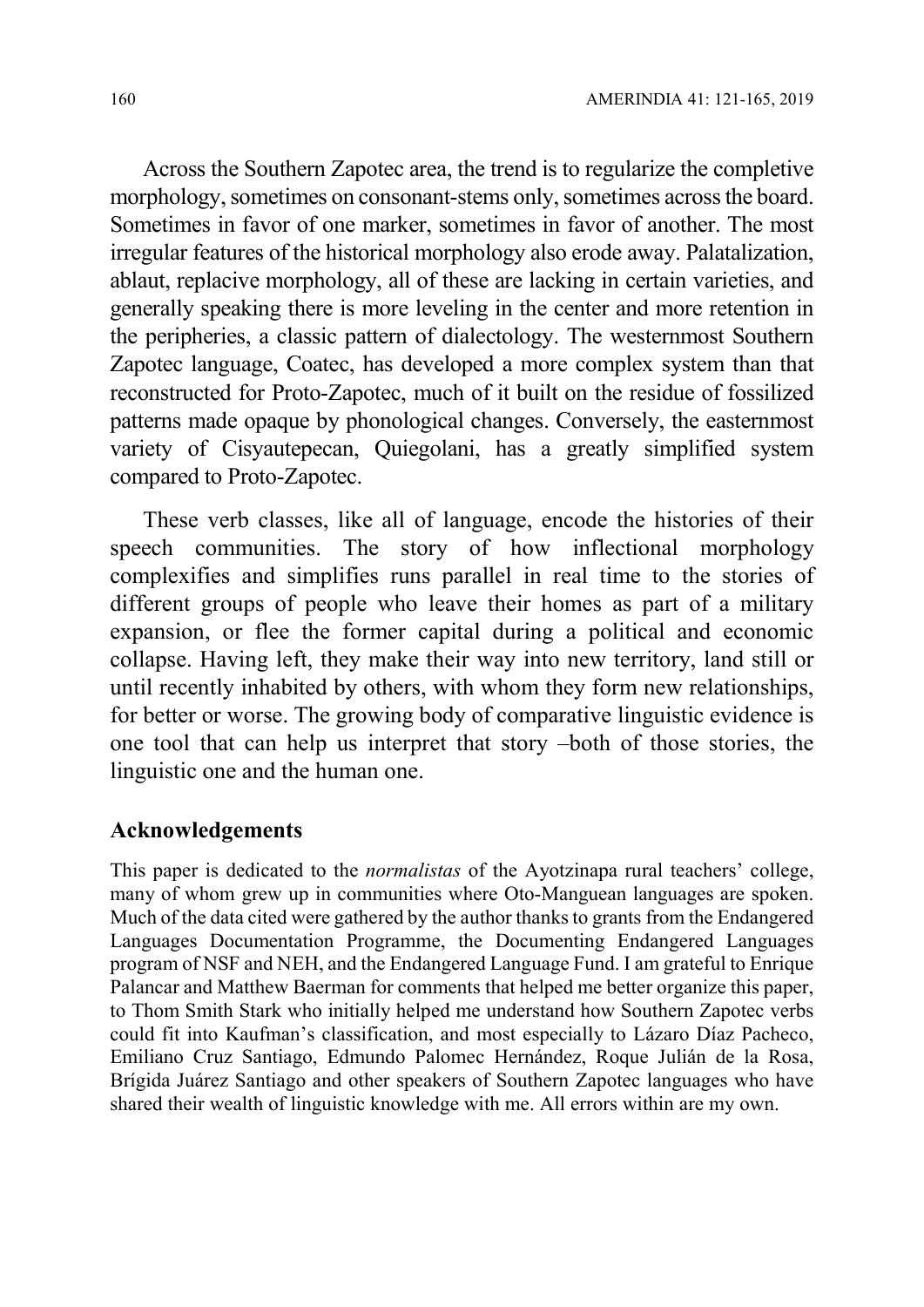### References

- Antonio Ramos, Pafnuncio. 2015. La Fonología y Morfología del Zapoteco de San Pedro Mixtepec. PhD dissertation, CIESAS, Mexico City.
- Arellanes Arellanes, Francisco. 2009. El sistema fonológico y las propiedades fonéticas del zapoteco de San Pablo Güilá. Descripción y análisis formal. PhD dissertation, El Colegio de México.
- Arellanes Arellanes, Francisco & Hernández Mendoza, Fidel. 2014. "Aspectos segmentales del contraste fortis-lenis más allá del zapoteco: evidencia y análisis del triqui de Chicahuaxtla". Paper presented at the 6th biannual Coloquio de Lenguas Oto-Mangues y Vecinas.
- Bartholomew, Doris A. 1983. Gramática Zapoteca. Diccionario Zapoteco: Zapoteco de Juárez, N. Nellis & J. Goodner de Nellis (eds), 337-484. Mexico City: ILV.
- Beam de Azcona, Rosemary G. 1999. Armonía y elisión de vocales, un caso de ablaut en el zapoteco de Coatlán y Loxicha. Memorias del V Encuentro Internacional de Lingüística en el Noroeste, Tomo II, vol 2, M. C. Morúa Leyva & G. López Cruz (eds), 67-96. Hermosillo: Universidad de Sonora.
- Beam de Azcona, Rosemary G. 2004. A Coatlán-Loxicha Zapotec Grammar. PhD dissertation, UC Berkeley.
- Beam de Azcona, Rosemary G. 2008. Un estudio comparativo de los tonos del zapoteco sureño. Memorias del Coloquio Francisco Belmar: Las lenguas otomangues y oaxaqueñas ante el siglo XXI, A. de Avila, A. López Cruz, V. Marcial & M. Swanton (eds), 161-185. Oaxaca: Fondo Editorial IEEPO / INALI / Universidad Autónoma 'Benito Juárez' de Oaxaca / Fundación Alfredo Harp Helú.
- Beam de Azcona, Rosemary G. 2009. Clasificación de verbos en el zapoteco miahuateco de San Bartolomé Loxicha. Cuadernos del Sur 28: 59-69.
- Beam de Azcona, Rosemary G. 2012. Southern Zapotec toponyms. The Expression of Location in Zapotecan Languages, L. Brook & A. Sonnenschein (eds), 261-287. Münich: LINCOM Europa.
- Beam de Azcona, Rosemary G. 2014a. Algunos rasgos lingüísticos del zapoteco sureño. Lenguas, Estructuras y Hablantes: Estudios en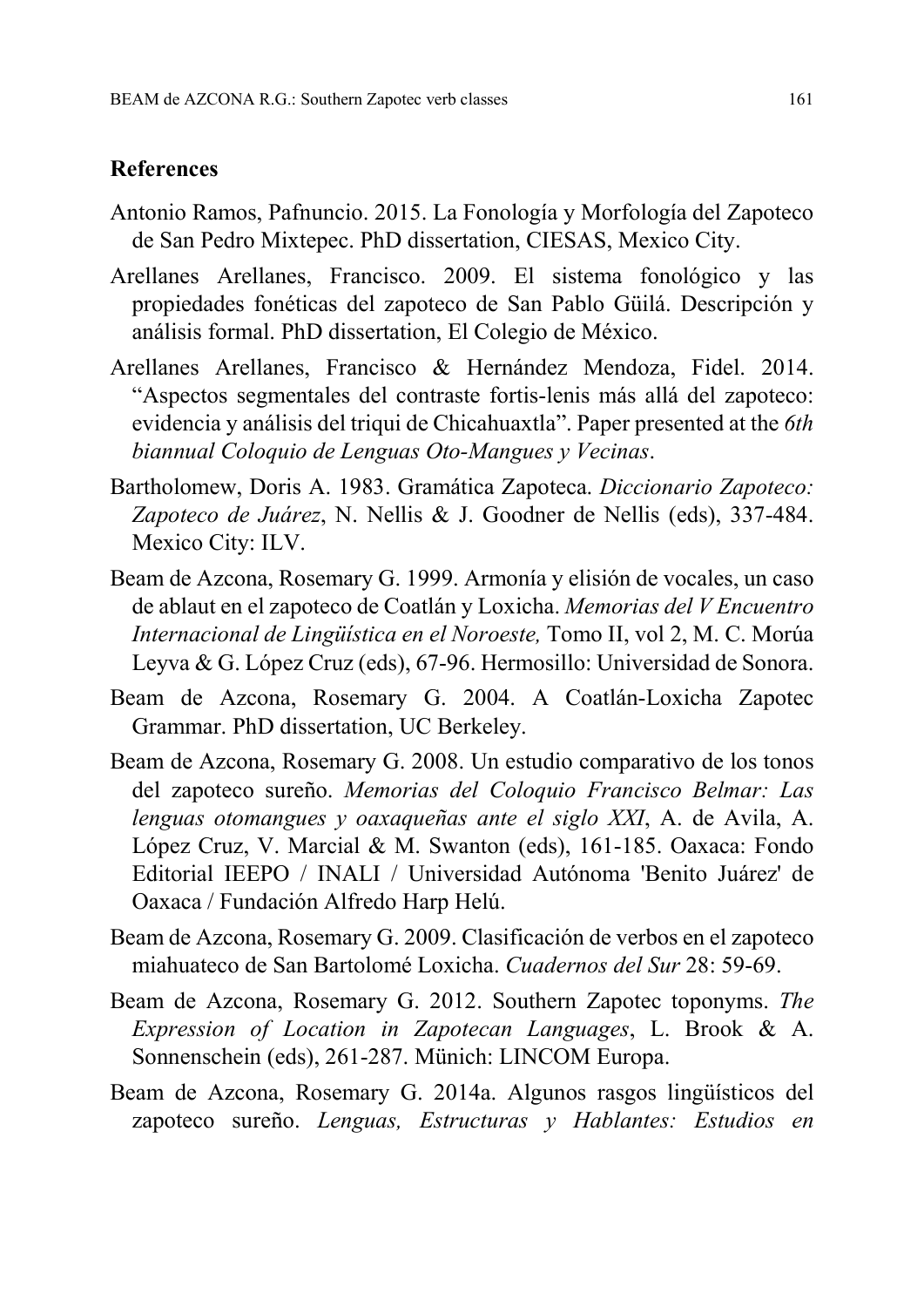Homenaje a Thomas C. Smith Stark, R. Barriga Villanueva & E. Herrera Zendejas (eds), vol. 2: 643-660. Mexico City: Colegio de México.

- Beam de Azcona, Rosemary G. 2014b. "Algunas Isoglosas de la Sierra Sur". Coloquio de Lenguas Oto-Mangues y Vecinas VI in honor of Mario Molina Cruz. Oaxaca, Biblioteca de Investigación "Juan de Córdova".
- Beam de Azcona, Rosemary G. 2015. Valency-changing devices in two Southern Zapotec languages. Valence Changes in Zapotec: Synchrony, Diachrony, Typology, N. Operstein & A. Huey Sonnenschein (eds), 139- 174. Amsterdam: John Benjamins.
- Beam de Azcona, Rosemary G. 2016. "El estado actual de la clasificación de las lenguas zapotecanas". Coloquio de Lenguas Oto-Mangues y Vecinas VII in honor of Juan José Rendón. Oaxaca: Biblioteca de Investigación "Juan de Córdova".
- Beam de Azcona, Rosemary G. In preparation (a). Proto-Zapotec \*o.
- Beam de Azcona, Rosemary G. In preparation (b). What's left of Southern Zapotec?
- Beam de Azcona, Rosemary G., Arellanes Arellanes, Francisco, Chávez-Peón, Mario, Hernández Luna, Mario, Morales Camacho, Sofía G., Manzano Corona, Miriam I., & Wagner Oviedo, Carlos de Jesús. In press. Umlaut (armonía vocálica) en el desarrollo histórico de las lenguas zapotecas. Debates en torno a la lingüística histórica indomexicana, L. Meléndez & M. San Giacomo (eds). Mexico City: IIA-UNAM.
- Black, Cheryl A. 1994. Quiegolani Zapotec Syntax. PhD dissertation, UC Santa Cruz.
- Campbell, Eric William. 2009. Zenzontepec Chatino Aspect Morphology and Zapotecan Verb Classes. MA dissertation, UT Austin.
- Chávez Peón, Mario E. 2010. The Interaction of Metrical Structure, Tone and Phonation Types in Quiaviní Zapotec. PhD dissertation, University of British Columbia.
- Córdova, Fr. Juan de. 1578. Arte del idioma zapoteco. Mexico City: En casa de Pedro Balli.
- Cruz Santiago, Emiliano & Beam de Azcona, Rosemary G. In preparation. Diccionario del zapoteco miahuateco de San Bartolomé Loxicha.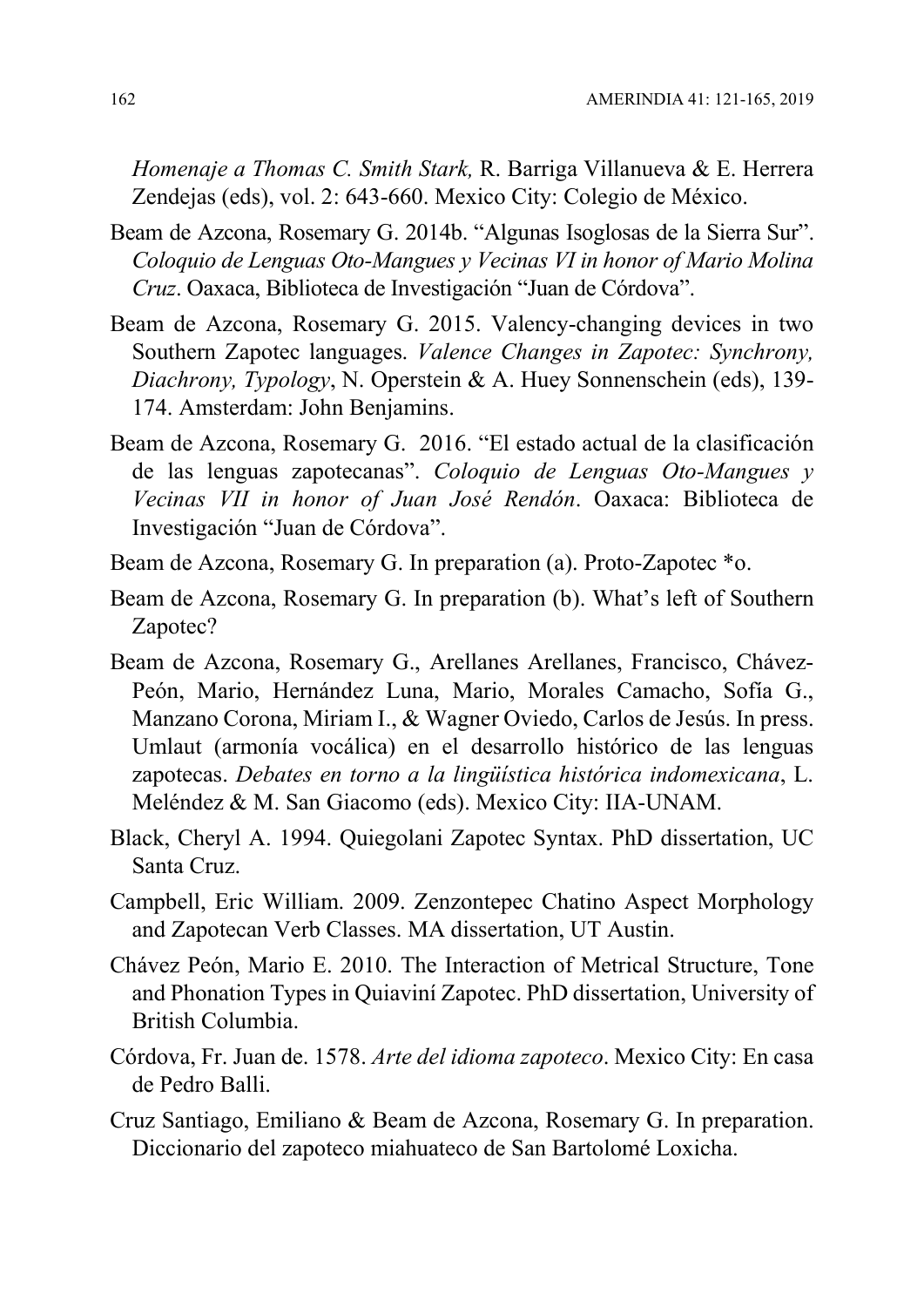- DiCanio, Christian T. 2012. The phonetics of fortis and lenis consonants in Itunyoso Trique. International Journal of American Linguistics 78(2): 239-272.
- Gerhard, Peter. 1993. A Guide to the Historical Geography of New Spain. Revised edition. Norman: University of Oklahoma Press.
- González Pérez, Damián. 2013. Las huellas de la culebra. Historia, mito y ritualidad en el proceso fundacional de Santiago Xanica, Oaxaca. Oaxaca: Secretaría de Culturas y Artes de Oaxaca.
- Hopkins, Mary L. 1995. Narrative Peak in Xanaguía Zapotec. SIL Mexico Workpapers 11: 17-36. Mexico City: ILV.
- Hunn, Eugene, Baron, Roger Reeck, Meinardo Hernández Pérez, & Silva Cruz, Hermilo. N.d. A Sketch of Mixtepec Zapotec Grammar. https://faculty.washington.edu/hunn/vitae/Hunn\_Zapotec\_Grammar\_Eng lish.pdf
- Jaeger, Jeri J. 1983. The fortis/lenis question: evidence from Zapotec and Jawoñ. Journal of Phonetics 11: 177-189
- Kaufman, Terrence. 1989. The Phonology & Morphology of Zapotec Verbs. ms.
- Kaufman, Terrence. 1996. Fieldnotes on Cuixtla Zapotec. Ms.
- Kaufman, Terrence. 1994-2014. Proto-Zapotec(an) Reconstructions. Ms.
- Lillehaugen B., Danielle, Aaron B., George, Oudijk, Michel R., Allen, Laurie & Valdivia, Enrique. 2013. Ticha: a digital text explorer for Colonial Zapotec, prototype version.
- Long C., Rebecca & Butler H., Inez 1999. Gramática Zapoteca. Diccionario Zapoteco de San Bartolomé Zoogocho, Oaxaca, R. Long C. & S. Cruz M. (eds), 402-531. Serie de Vocabularios y Diccionarios Indígenas 38. Mexico City: ILV.
- Méndez Espinosa, Óscar. 2004. El Cisyautepequeño, un estudio dialectológico de la lengua ditsë (Zapoteca) en la región suroriental del Estado de Oaxaca. MA dissertation, CIESAS
- Olive, Julie Nan. 1995. Speech Verbs in Xanaguía Zapotec. SIL Mexico Workpapers 11: 47-52. Mexico City: ILV.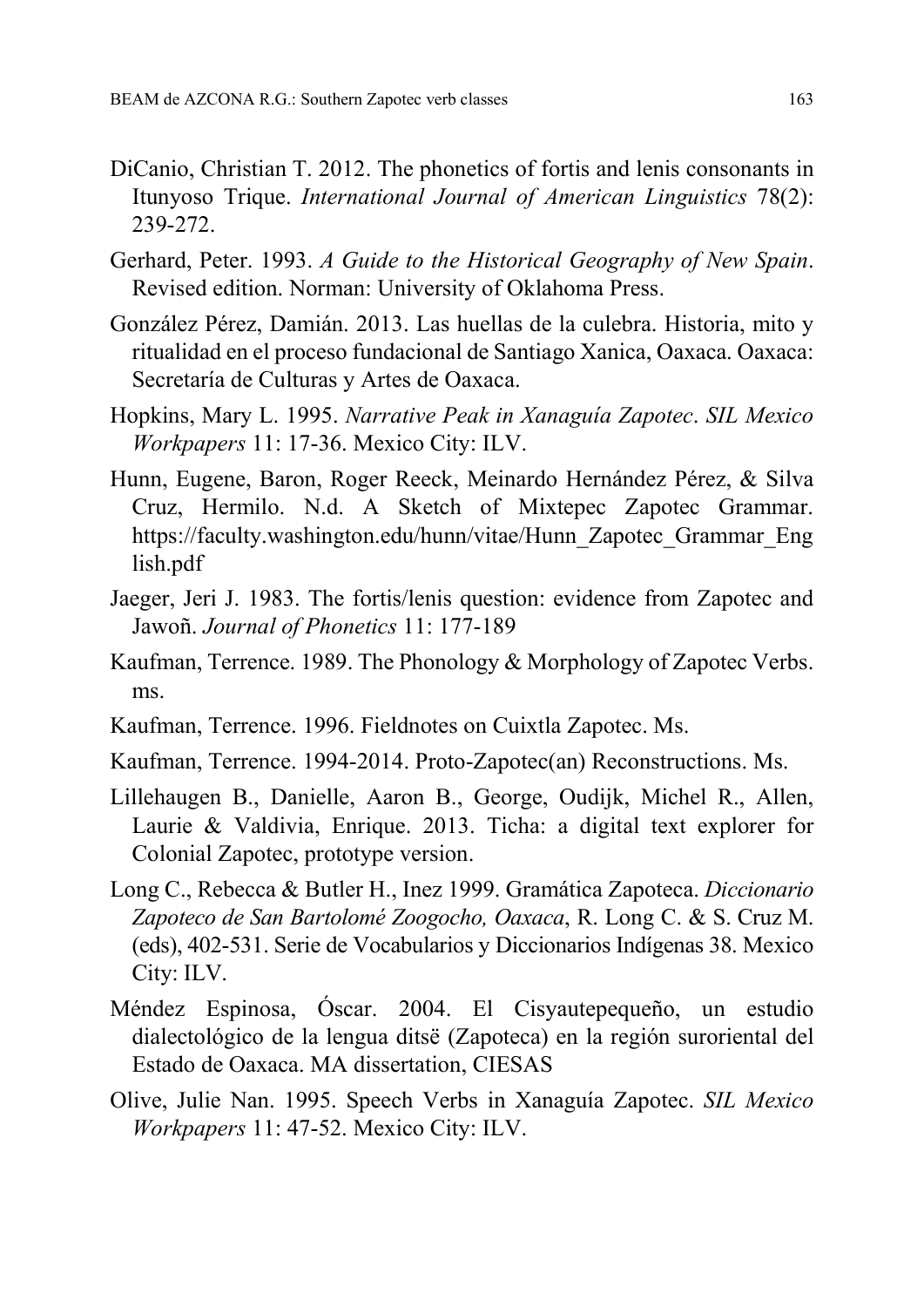- Operstein, Natalie. 2015. Valence-altering operations in Zapotec. Valence changes in Zapotec: synchrony, diachrony, typology, N. Operstein & A. Huey Sonnenschein, (eds), 23-54. Amsterdam: John Benjamins.
- Operstein, Natalie & Huey Sonnenschein, Aaron. 2015. Introduction: A closer look at Zapotec. Valence changes in Zapotec: synchrony, diachrony, typology, N. Operstein & A. Huey Sonnenschein, (eds), 7-22. Amsterdam: John Benjamins.
- Oudijk, Michel R. & Dumond, Don E. 2008. La pintura de San Andrés Mixtepec. Pictografía y escritura alfabética en Oaxaca, S. Van Doesburg (ed.), 151-159. Oaxaca: Fondo editorial IEEPO.
- Pérez Baez, Gabriela & Kaufman, Terrence. 2011. Clases verbales en diidxa za (zapoteco de Juchitán). Proceedings of the Conference on Indigenous Languages of Latin America-V.
- Piper, Michael. J. 1995. The Functions of lëë in Xanica Zapotec Narrative Discourse with some Implications for Comparative Zapotec. SIL Mexico Workpapers 11: 67-78. Mexico City: ILV.
- Riggs, David. N.d. Amatlán zapotec lexicon. Ms.
- Sicoli, Mark A. 2015. Agency and verb valence in a West Zapotec language. Valence changes in Zapotec: Synchrony, Diachrony, Typology, N. Operstein & A. Huey Sonnenschein (eds), 191-212. Amsterdam: John Benjamins
- Smith Stark, Thomas C. 2002. Las clases verbales del zapoteco de Chichicapan. Memorias del VI Encuentro Internacional de Lingüística en el Noroeste, Z. Estrada Fernández & R.M. Ortiz Ciscomani (eds), vol. 2: 166-212. Hermosillo: Universidad de Sonora.
- Smith Stark, Thomas C. 2007. Algunas isoglosas zapotecas. Clasificación de las lenguas indígenas de México. Memorias del III Coloquio Internacional de Lingüística Mauricio Swadesh, C. Buenrostro et al. (eds), 69-133. Mexico City: Universidad Nacional Autónoma de México/Instituto Nacional de Lenguas Indígenas.
- Stubblefield, Morris & Hollenbach, Elena E. de. 1991. Gramática Zapoteca: zapoteco de Mitla, Oaxaca. Diccionario Zapoteco de Mitla, Oaxaca, M. Stubblefield & C. Miller de Stubblefield (eds), 191-300. Serie de Vocabularios y Diccionarios Indígenas 31. Mexico City: ILV.